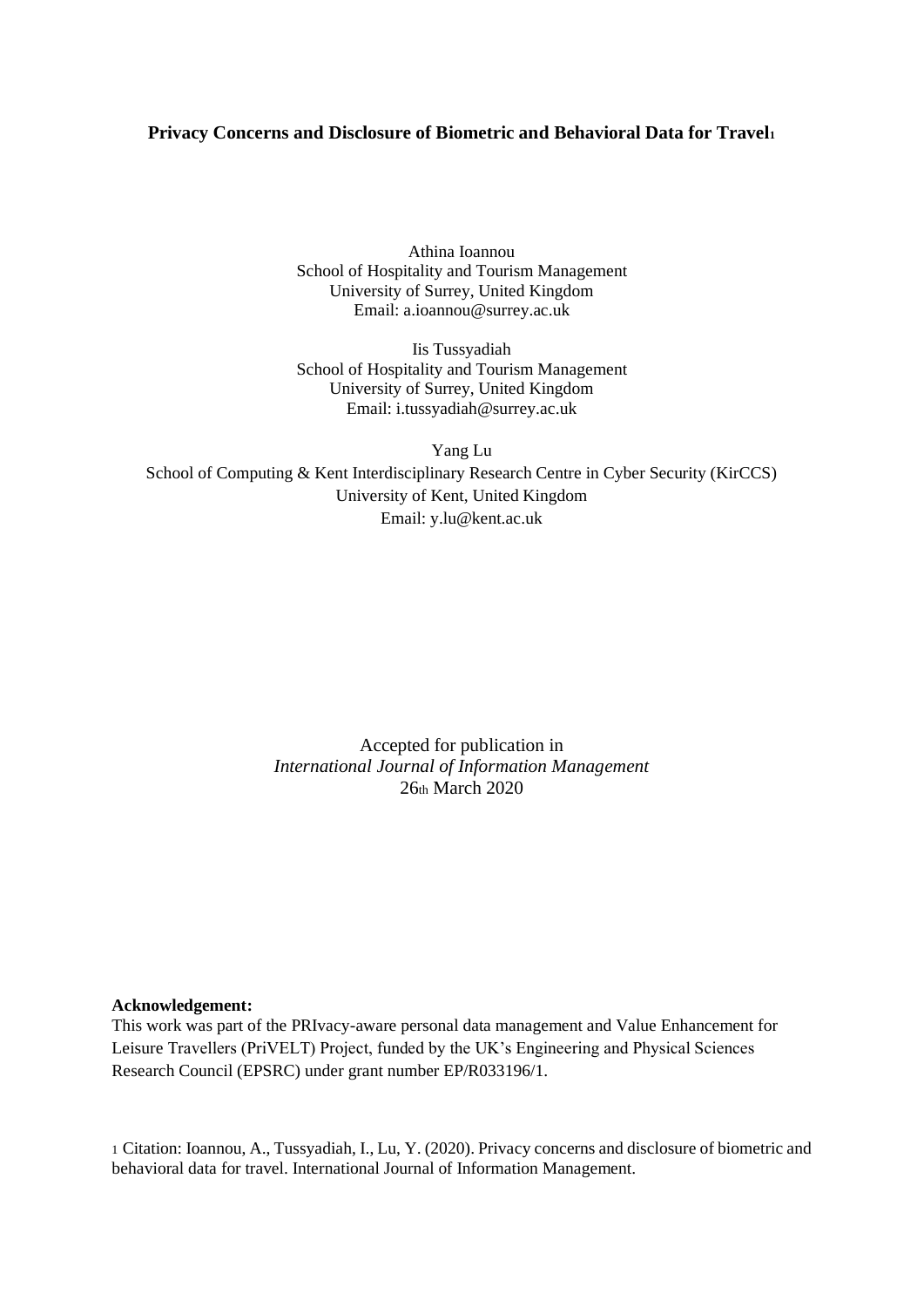## **Privacy Concerns and Disclosure of Biometric and Behavioral Data for Travel**

#### **Abstract**

In light of mounting privacy concerns over the increasing collection and use of biometric and behavioral information for travel facilitation, this study examines travelers' online privacy concerns (TOPC) and its impact on willingness to share data with travel providers. A proposed theoretical model explaining antecedents and outcomes of TOPC related to biometric and behavioral data sharing was tested using structural equation modeling with data collected from 685 travelers. The results extend the Antecedents – Privacy Concerns – Outcomes (APCO) framework by identifying a set of salient individual factors that shape TOPC. The findings provide empirical evidence confirming the context dependence of privacy preferences, showing that although travelers are concerned over their information privacy they are still willing to share their behavioral data; while in the case of biometric information, the disclosure decision is dependent upon expected benefits rather than privacy concerns. This study offers insights into privacy behavior of online consumers in the travel context and constitutes one of the few focusing on the social aspects of biometric authentication.

**Keywords**: privacy concerns, travel, willingness to share, information disclosure, biometrics, behavioral

#### **1. Introduction**

Technological advances such as machine learning and artificial intelligence, big data, internet of things, smart devices, robots, sensors, and virtual and augmented reality have introduced radical disruptions in the travel and tourism industry, changing both business operations and consumer behaviors (Femenia-Serra & Neuhofer, 2018; Sigala, 2018). Since the interactions between travelers and travel providers are often mediated by the use of technologies (e.g., online booking before trip, mobile payment during trip, online review after trip) (Sigala, 2018; Wozniak, Schaffner, Stanoevska-Slabeva, & Lenz-Kesekamp, 2018), businesses focusing on offering unique personalized travel experiences are highly dependent on the collection of consumers' personal information. The widespread adoption of multiple interconnected devices such as smartphones, laptops, tablets, and wearable devices that are sensor rich and computationally powerful allows a ubiquitous data gathering (Harari et al., 2016), including capturing non-transactional behavioral data, such as location, personal preferences, lifestyle, and personality characteristics. Using the combination of these data, service providers such as hotels, airlines, and travel agents are able to create more detailed and targeted customer profiles or 'digital identities' (Mathews-Hunt, 2016), allowing them to expand their customer base through customized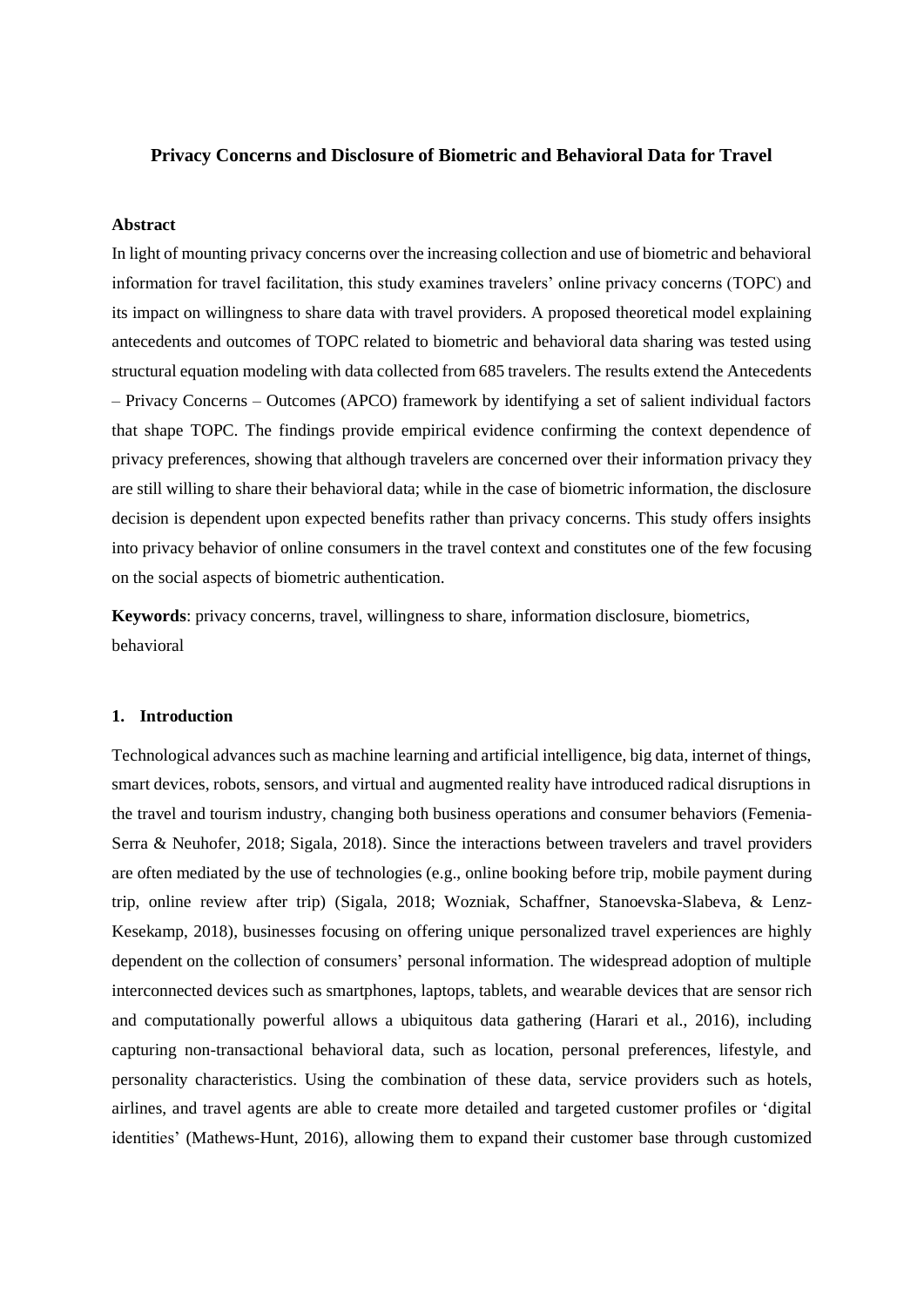advertising, tailored travel services, and personalized recommendations (Themistocleous, Smith, & Wagner, 2014).

Moreover, as indicated by various global initiatives on universal digital identification, automated border control, and other related programs (WEF, 2018; WTTC, 2019), the travel and tourism sector has started to make use of travelers' biometric information intensively for travel facilitation (Callahan, 2019). Travel authorities and providers collect and use travelers' fingerprints and face images in exchange for ease in crossing national borders, gaining access to restricted areas in airports (e-gates), and saving time with faster processing (Morosan, 2018). For example, British Airways claims that the adoption of biometric boarding solutions using facial recognition technology will streamline its processes, allowing the boarding process for a plane of 400 passengers to be completed in just 22 minutes (Doherty, 2019). Cruise providers have followed, adopting similar technologies to speed up boarding processes; cameras equipped with computer vision algorithms capture passengers' faces and compare them with photographic identification previously submitted online. While the benefits of sharing biometric and behavioral data are apparent for both consumers and providers, the collection and use of personal data perceived as sensitive can create complexities exacerbating consumer concerns over data privacy, and mounting serious issues in the travel and tourism sector (Bachman, 2019; Millward, 2019).

Indeed, privacy concerns in the travel context encompass idiosynchrasies that demand a more in depth examination due to the type of information being requested (e.g., biometric) as well as the means of collection of the information (e.g., wearable device). Therefore, it is imperative to understand the underlying factors that affect travellers concerns over data privacy and subsequently their willingness to share their personal information with service providers. While the need to explore travelers' privacy concerns has been highlighted in the literature (Anuar & Gretzel, 2011), very few privacy studies have focused on the travel context (C. H. Lee & Cranage, 2011; Tussyadiah, Li, & Miller, 2019; Wozniak et al., 2018); studying either privacy breach issues associated with locationbased social media and publicly available data (Vu, Law, & Li, 2018), examining the role of security and privacy in smart tourism destinations (Jeong & Shin, 2019), the impact of psychological antecedents on consumer behavior during travel (Wozniak et al., 2018), the intention to transact online (Bonsón Ponte, Carvajal-Trujillo, & Escobar-Rodríguez, 2015; C.-C. Liang & Shiau, 2018) and create user generated content (Hew, Tan, Lin, & Ooi, 2017). In particular, there is a lack of empirical studies that comprehensively investigate antecedents and outcomes of travelers' privacy concerns in light of the introduction of new technological solutions requiring the sharing of a new class of personal information such as face scan or activity data. Most privacy research has examined information disclosure based on basic demographic information (e.g., name, email address) or financial information (e.g., credit card).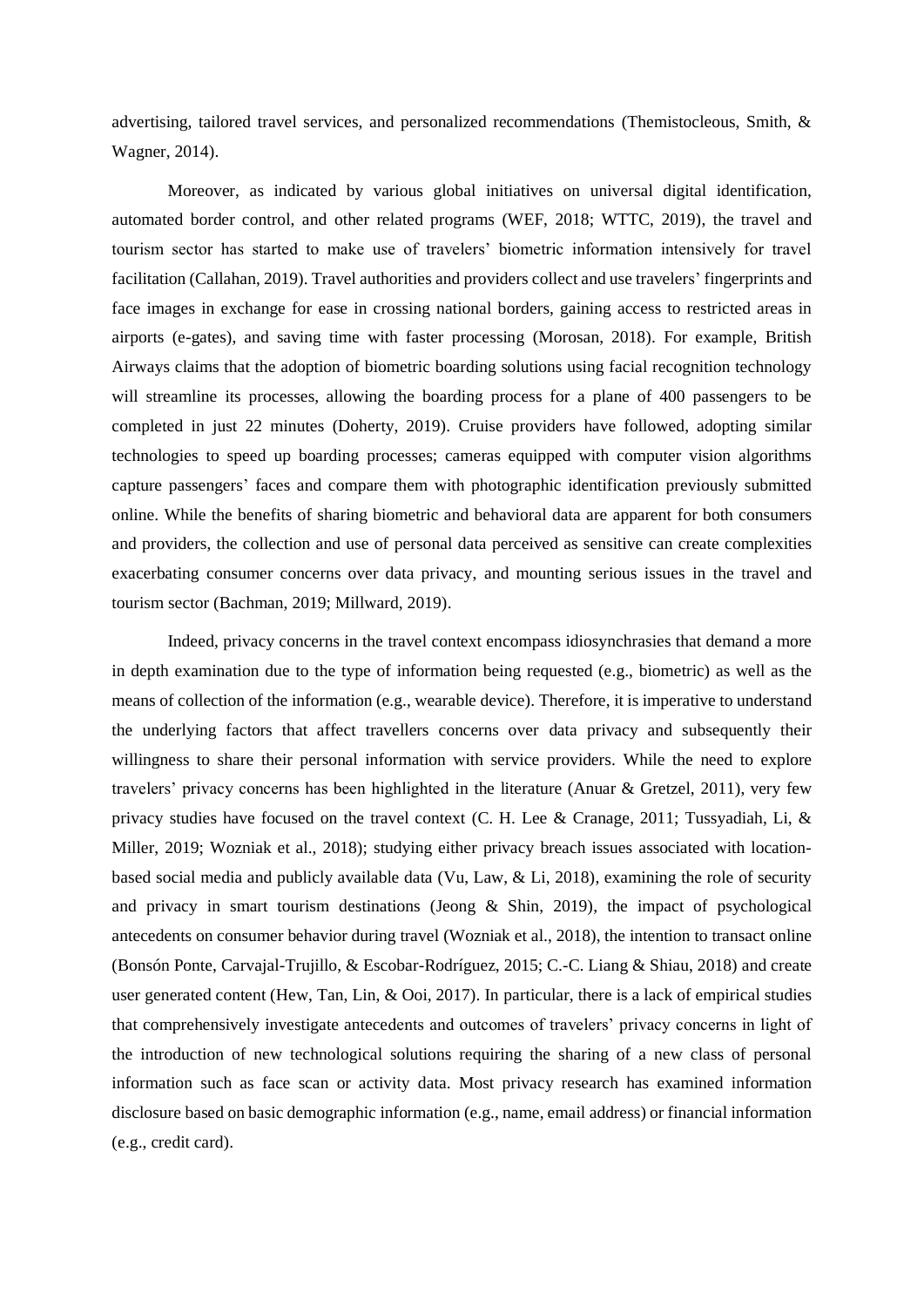A wealth of existing theoretical work has suggested that privacy levels, along with privacy perceptions, regulation behaviors, and information disclosure are inherently context-dependent and vary across situations (Masur, 2018). "Privacy is a subjective perception resulting from the characteristics of the environment in which an individual happens to be at a given time" (Masur, 2018, p. 312). Indeed, Acquisti et al. (2015) suggest that privacy preferences, and cost–benefit trade-offs in privacy decisions, are context-dependent: depending on the situation, individuals will vary their privacy behavior ranging from very extreme concerns to complete apathy. Masur (2018) supports the situationality of privacy and disclosure, showing that the level of privacy is determined by perception of the environment. Different online environments encompass distinct peculiarities, offering different circumstances of communication, and thus different levels of privacy. Depending on the type of the digital platform or application, different environmental factors will influence one's privacy disclosure decisions (Masur, 2018). Recently, Smith et al. (2011) argued that further research on the parameterization of the Antecedents – Privacy Concerns – Outcomes (APCO) model is essential in cases where contextual differences are salient; different contexts can be either emerging technological applications (e.g., location-based services), different types of information collected (e.g., behavioral, biometric) and the use of information by different sectors (e.g., travel, healthcare, finance). The online travel environment encompasses all these contextual differences. However, there is a lack of comprehensive understanding and empirical evidence on the cost–benefit privacy trade-off in online travel environments.

To address this, the present study aims to apply the privacy calculus theory and the APCO framework to contribute to the understanding of privacy concerns and online self-disclosure in the travel context using two different types of personal information: biometric and behavioral information. The objectives of this study are twofold: (1) to understand the factors that contribute to travelers' online privacy concerns and (2) to explore the impacts of privacy concerns and other relevant factors on the disclosure of biometric and behavioral information. The findings will benefit a wide range of travel stakeholders, such as hotels, airline companies, and destination management organizations, to identify the drivers and inhibitors of travelers' privacy behavior in order to offer customer solutions that can effectively counteract consumers' privacy concerns, while enable the co-creation of value and unique personalized experiences that lead to satisfied customers and increased business profits.

# **2. Theoretical background and research hypotheses**

#### *2.1 Privacy*

Privacy as a concept has been defined and presented in numerous ways across different disciplines: as a moral or legal right (Warren & Brandeis, 1890), a commodity (Bennett, 1995), or a state (Westin, 1967). In the Information Systems (IS) domain, information privacy is understood to describe the desire and ability to control the acquisition and secondary uses of one's personal information (Bélanger & Crossler, 2011). Several assessment methods have been proposed to measure the complex concept of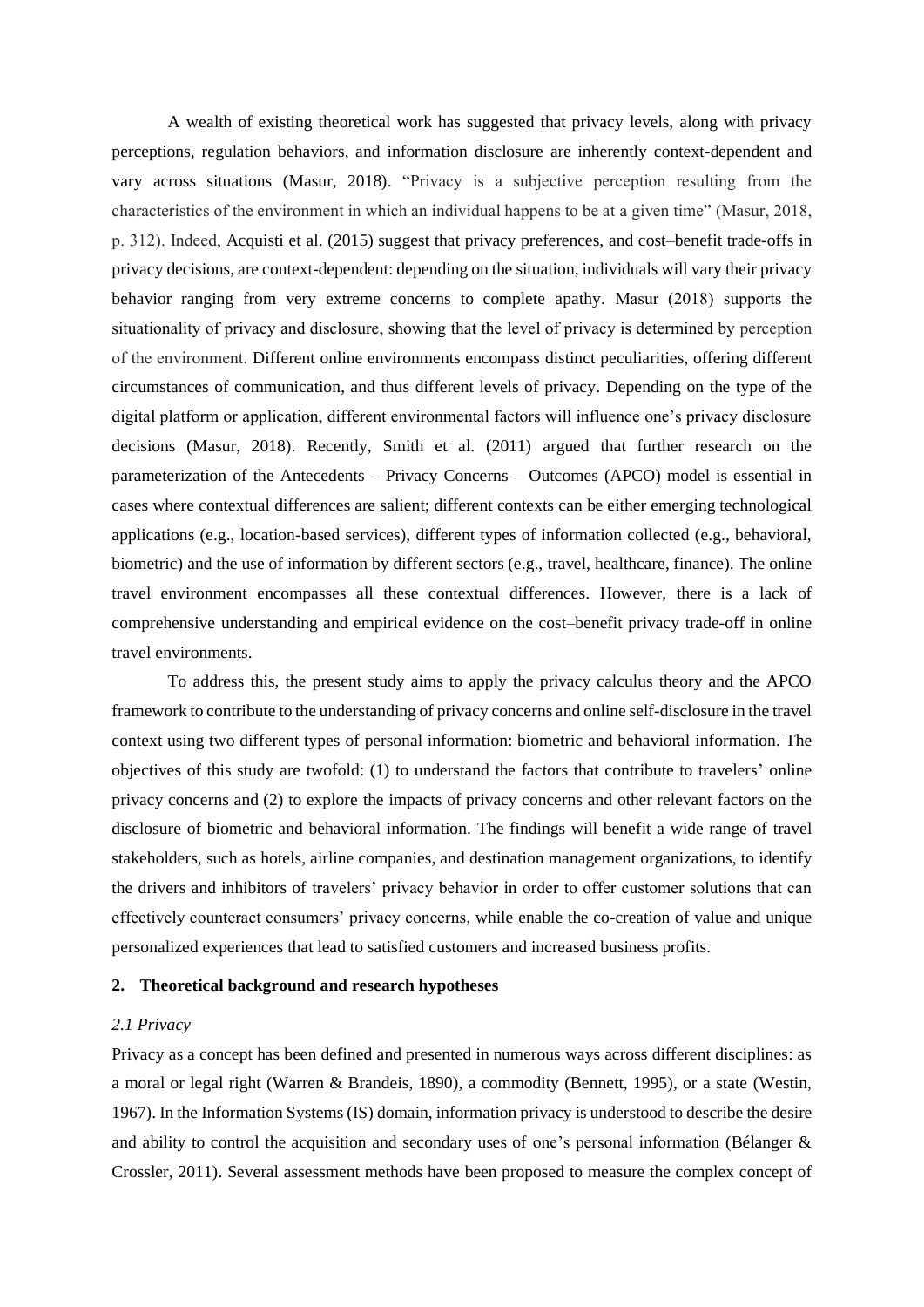privacy. According to Smith, Dinev and Xu, (2011), "because of the near impossibility of measuring privacy itself" (p. 997), most empirical studies on privacy rely on a proxy to measure the concept. A central construct that has been widely used is privacy concerns, which represent individuals' perceptions of what will happen to the information they provide to different providers (Dinev & Hart, 2006). There have been several attempts to operationalize the measure of privacy concerns (Jung  $\&$ Park, 2018). The most commonly used scales are the Concern for Information Privacy (CFIP) instrument (Smith, Milberg, & Burke, 1996), which measures four data-related dimensions of privacy concerns: collection, error, secondary uses, and unauthorized access (Bélanger & Crossler, 2011). Further, the Internet Users' Information Privacy Concerns (IUIPC) instrument was developed in the context of e-commerce environments (Malhotra, Kim, & Agarwal, 2004). Since then, several studies have attempted to improve and provide more precise versions of the aforementioned instruments, either by re-evaluating the scales or by adapting them in different contexts (Buchanan, Paine, Joinson, & Reips, 2007; Malhotra et al., 2004; Stewart & Segars, 2002; Taddicken, 2010).

Research in IS has investigated the differences in levels of privacy concerns and their impact on a number of dependent variables such as willingness to provide information and intention to transact online (Bélanger & Crossler, 2011; Yu, Li, He, Wang, & Jiao, 2019). In their interdisciplinary review of privacy research, Smith, Dinev and Xu (2011) summarized existing privacy research into the Antecedent – Privacy Concern – Outcome (APCO) framework of information privacy, with privacy concerns as the central element, accompanied by its antecedents and outcomes; suggesting that further research on the identification of the factors that contribute to privacy concerns is essential. Further, Li (2011) systematically reviewed existing empirical studies on privacy and found several antecedents of privacy concerns. These are: (a) individual factors (demographics, personality traits, knowledge and experience, self-efficacy), (b) social factors (e.g., social norms), (c) organizational factors (privacy policies, website informativeness, company reputation), (d) macro-environmental factors (culture, regulatory structures), and (e) information contingencies (information sensitivity, type of information) (Bélanger & Crossler, 2011; Li, 2011; Miltgen & Peyrat-Guillard, 2014). For some factors(e.g., privacy experiences having a positive impact on privacy concerns), results have been cross-validated across studies, while for others (e.g., internet use and fluency and the big five personality traits), results have been inconsistent (Y. Li, 2011). Therefore, it is essential to conduct further research to examine the impact of different antecedents on privacy concerns.

#### *2.2 Privacy Calculus*

The privacy calculus theory suggests that people perform a cognitive evaluation of the consequences of their choices during privacy decision making by weighing the potential costs and benefits of each situation. As a result, based on this trade-off calculus analysis if perceived benefits exceed costs, then individuals are more likely to disclose their personal information (X. Li, 2008; Wang, Duong, & Chen,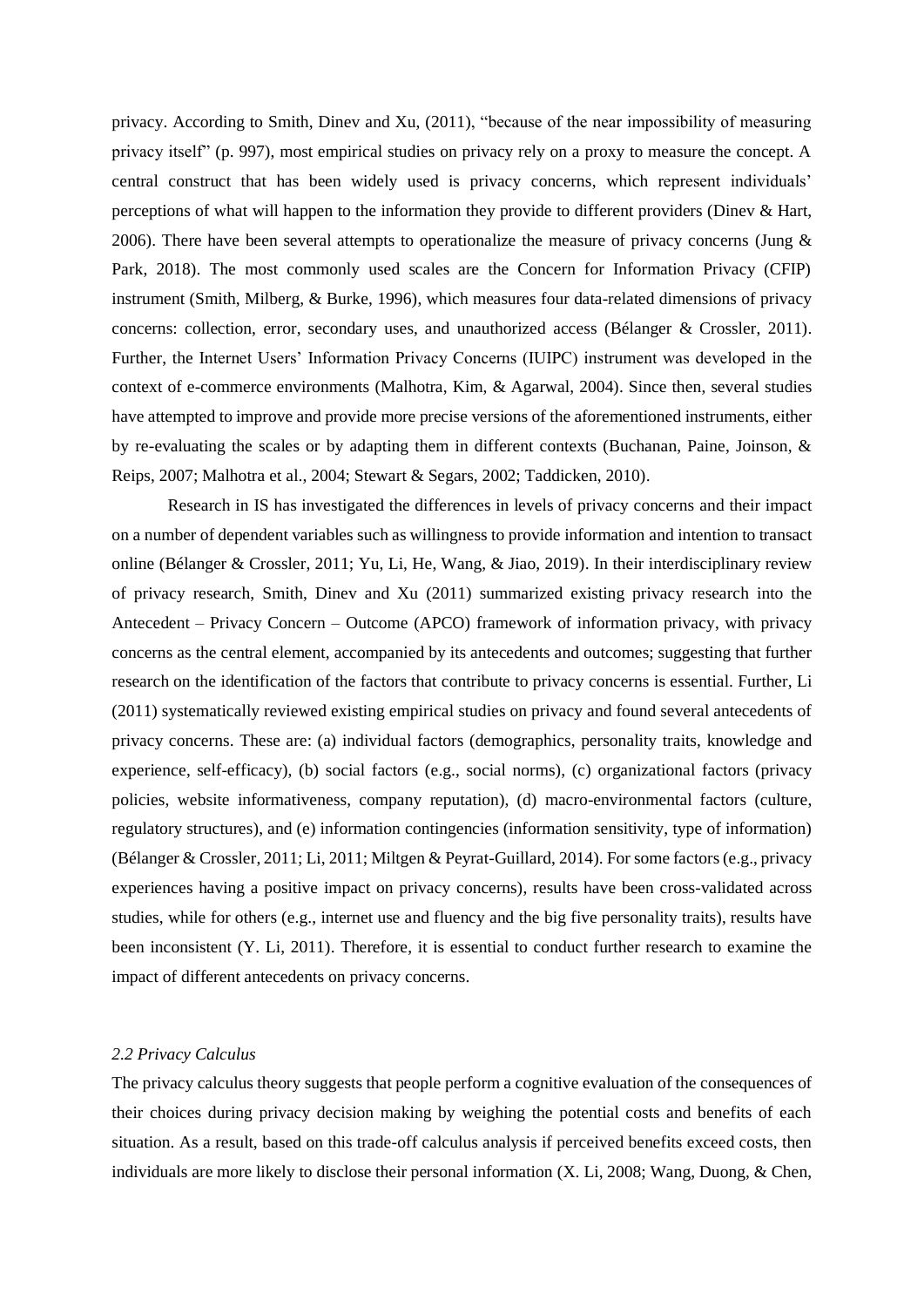2016; Q. Yang, Gong, Zhang, Liu, & Lee, 2020). In the online context, the privacy calculus refers to privacy concerns as the operationalization of costs and gratifications (e.g. personalization services*)* as the operationalization of benefits (Trepte, Scharkow, & Dienlin, 2020). Furthermore, Acquisti et al. (2015) argue that privacy calculus is context-dependent as in some situations individuals are willing to share their personal information in exchange for certain benefits (e.g., discounts), while during other times and situations they take extreme measures in order to protect their privacy. A wealth of literature has adopted the privacy calculus model to understand privacy perceptions and behaviors of consumers in various settings, such as health, e-commerce, and social networking sites (SNS) (Bol et al., 2018). However, they remain scarce in the travel context. An exception is Ozturk, Nusair, Okumus, and Singh (2017)'s study, which integrates in the privacy calculus the personalization-privacy paradox, privacy concerns, trust, and risk in predicting loyalty in mobile hotel booking. Further research is therefore necessary to understand privacy calculus in the context of online travel environments. This study adopts the privacy calculus theory as the conceptual basis, proposing that competing factors such as perceived personalization benefits and information sensitivity are weighted when an individual is considering possible outcomes from disclosing different types of personal information.

In direct contrast with the privacy calculus theory stands the privacy paradox, the discrepancy between individuals' stated privacy concerns and their actual information disclosure. Although consumers might report high concerns over their information privacy, they do very little to protect it (Gerber, Gerber, & Volkamer, 2018). In fact, it has been demonstrated that users are willing to share their personal passwords with strangers in exchange for a small piece of chocolate (Happ, Melzer, & Steffgen, 2016). However, many studies have debated the existence of privacy paradox. For example, in their recent meta-analytic review of 166 studies from 34 countries, Baruh, Secinti, and Cemalcilar (2017) showed that online users with higher privacy concerns were less likely to share their personal information online and divulging less information, supporting the privacy calculus theory.

Based on the privacy calculus theory and following the APCO framework, a theoretical model was developed to conceptualize the effect of several antecedents on travelers' online privacy concerns (TOPC) and the impact of TOPC on willingness to provide biometric and behavioral information to online travel service providers (Figure 1). The antecedents considered relevant to privacy decision making in online environments were included: (1) individual or psychological factors (i.e., disposition to privacy, privacy awareness, perceived privacy control, trust), (2) knowledge and experience (i.e., privacy knowledge, privacy experience), (3) contextual factors (i.e., information sensitivity, perceived personalization benefits) and (4) macro-environmental factors (i.e., privacy protection regulation). The impacts of privacy concerns as well as information sensitivity, and perceived benefits of personalization on willingness to disclose biometric and behavioral information were also conceptualized.

**Figure 1.** The theoretical model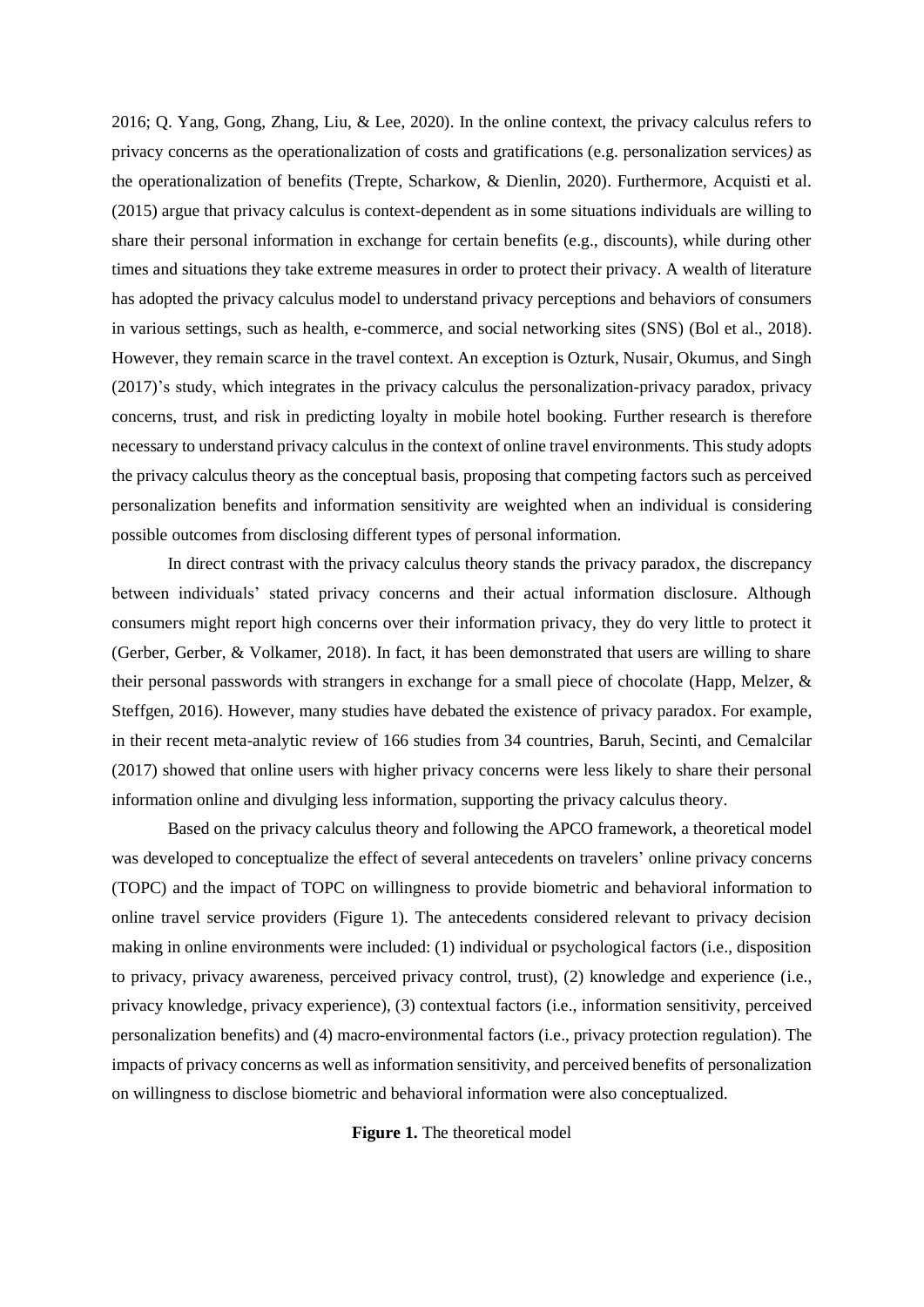

## *2.3 Understanding the antecedents of travelers' online privacy concerns in privacy calculus*

## a. Individual Factors

Disposition to privacy, referring to a person's inherent need and tendency to preserve his information privacy space or "restrain the disclosure of personal information across a broad spectrum of situations and contexts" (Xu, Dinev, Smith, & Hart, 2011, p. 805), has been considered as a major determinant of privacy concerns. Previous studies have indicated that an individual's disposition can influence their tolerance or thresholds for privacy threats in online environments (Xu, Dinev, Smith, & Hart, 2011). Disposition to privacy can contribute to the development of higher information privacy concerns in cases where an individual feels threatened and needs to preserve their personal privacy space. It can also lead to lower privacy concerns in situations where one feels comfortable sharing information with service providers. Travelers with higher disposition to privacy are more protective of their information privacy space as they inherently cherish their personal boundaries. Thus, they are more sensitive and cautious with information requests from travel service providers and perceive these requests as privacy intrusion. Thus, it can be hypothesized that:

## **H1a: Disposition to privacy is positively associated with travelers' online privacy concerns.**

Privacy awareness refers to "the knowledge of the technical elements related to information privacy, the understanding that the elements exist in the environment and projection of their impacts in the future" (Correia & Compeau, 2017, p. 4). The elements include the technology, the regulations and practices used by companies regarding the collection and use of personal information; the environment constitutes where the data flow, i.e., from one's device to all destinations (Correia & Compeau, 2017). Privacy awareness can be cultivated and enhanced through own personal experiences, exposure to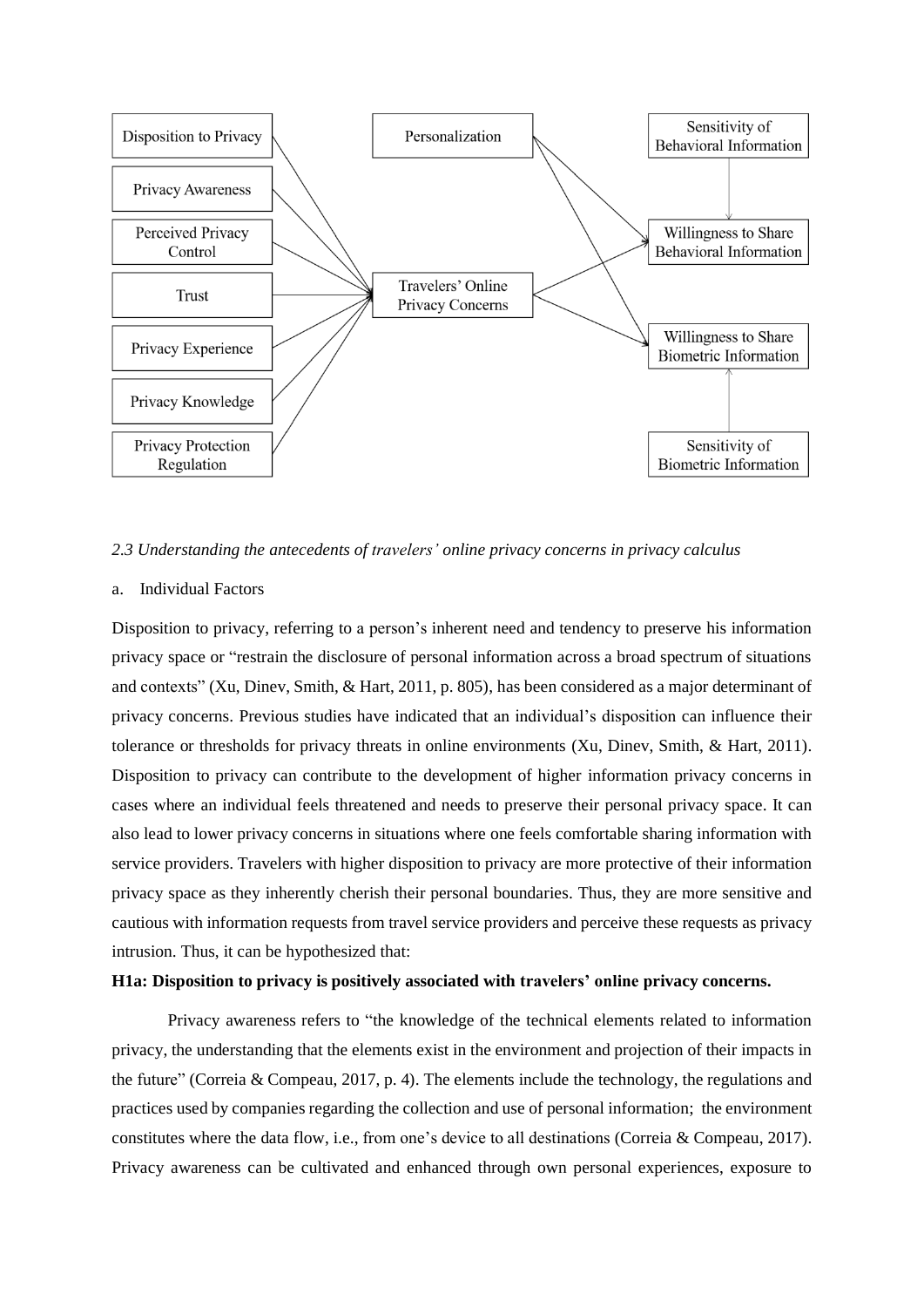media coverage on topics concerning privacy and data security issues (Benamati, Ozdemir, & Smith, 2017; Smith, Dinev & Xu, 2011; Xu, Dinev, Smith, & Hart, 2008), talks, privacy campaigns, tutorials, and privacy policies of providers (Pötzsch, 2009). Privacy awareness can be supported by technical tools and mechanisms, such as digital nudging, reminding users to be conscious and mindful of their privacy when interacting with online providers (Gluck et al., 2016; Hughes-roberts, 2015). An example of such tools is Privacy Bird, an application that evaluates the matching between one's privacy stated preferences and the website's privacy policy (Pötzsch, 2009).

In travel, privacy awareness can stem from popular media that tend to focus more on broadcasting threats related to traveler information privacy (e.g., Marriott's data breach exposing records of 500 million customers), as well as personal negative experiences of travel scams being shared online in social media platforms (e.g., Airbnb travel scam stories). The use of videos to explain privacy policy, which constitutes nudging through presentation (Lee, Au, & Law, 2013) can enrich travelers' privacy awareness. Previous studies have shown that individuals who are highly privacy-aware and acquainted with privacy-related topics are more concerned of their individual privacy. Thus, it is expected that travelers with higher privacy awareness are more likely to show higher privacy concerns when interacting with online travel providers. Therefore, the following hypothesis is suggested:

### **H1b: Privacy awareness is positively associated with travelers' online privacy concerns.**

Perceived privacy control refers to the amount of control that individuals believe they have over the disclosure and subsequent use of their personal information (Xu et al., 2008). Perceived privacy control has been widely used in privacy studies and demonstrated to reduce privacy concerns (Xu et al., 2008). For instance, in their study on social networking sites (SNS) and data disclosure, Zlatolas, Welzer, Heričko, & Hölbl, 2015 found that users who felt in good control over their privacy settings on Facebook have less privacy concerns. In the travel context, Anuar and Gretzel, (2011) argue that the inherent differences of the various technological solutions that travelers use (e.g., location-based services) provide different extent of control over the information that is collected or shared (e.g., settings), thus resulting in different levels of privacy concerns. It can be argued that travelers who feel greater control over the disclosure and subsequent use of their personal data in online travel environments will demonstrate less privacy concerns. Consequently, it can be hypothesized that:

## **H1c: Perceived privacy control is negatively associated with travelers' online privacy concerns.**

Trust is defined as one's "willingness to be vulnerable to the actions of another" (Benamati, Ozdemir, & Smith, 2017, p. 588). Trust in an online provider involves accepting the vulnerability of disclosing personal information and considering the provider to be competent to protect personal information from improper access and unauthorized secondary use. Thus, consumers who are willing to trust an online provider may be more likely to have fewer concerns regarding their privacy (Pavlou, Liang, & Xue, 2007). Although consumer trust has been deemed as a major predictor of consumer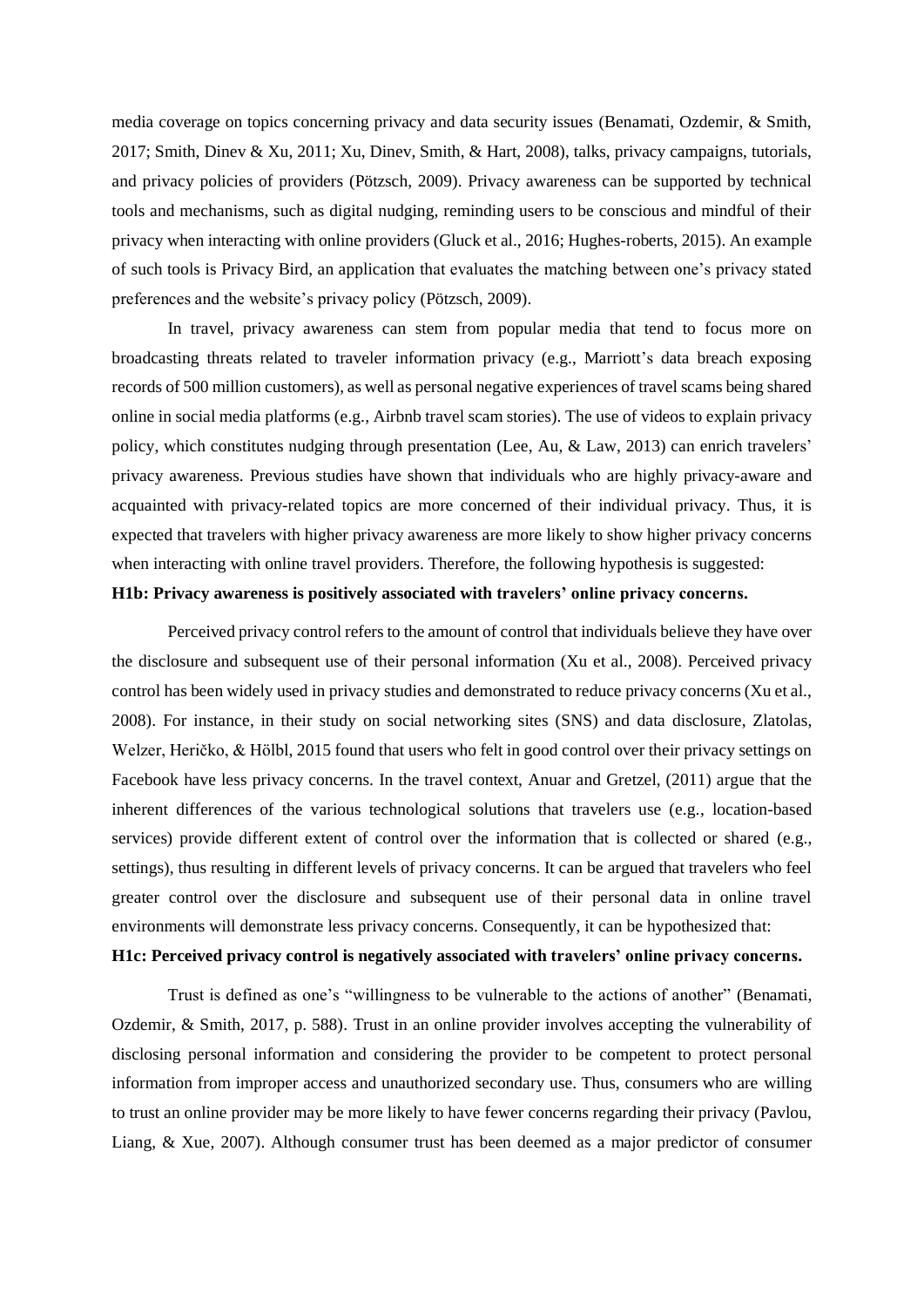decision making in e-commerce there is a paucity of research on the impact of trust in the online context of travel and tourism products (Agag & El-Masry, 2017).

In the travel context, studies have shown that hotel providers considered as more trustworthy can increase consumers' online information disclosure (Morosan & DeFranco, 2015); trust is a significant antecedent of travel customers' behavior such as attitude towards an online travel provider as well as intention to purchase through an online travel website (Agag & El-Masry, 2017). However, there is a paucity of research examining the impact of trust on travelers' privacy concerns. As a subcategory of e-commerce environments, the online travel context might trigger higher information privacy concerns due to the use of certain technologies such as the biometric authenticators as well as requests for more sensitive information, including web history or activity sensor data. Evidence shows that travelers are highly concerned about their privacy and potential misuse of their data when interacting with online travel providers (Yoo, Kwon, Na, & Chang, 2017). As a result, we expect that a trustworthy relationship between travelers and online travel providers will have a significant negative impact on privacy concerns:

## **H1d: Trust is negatively associated with travelers' online privacy concerns.**

## b. Knowledge and Experience

Personal knowledge and experiences constitute important sources of information about general privacy and organizational data management practices. Individuals who have accumulated knowledge and skills about privacy issues from various resources, and those with previous negative privacy invasion experiences are more likely to have higher privacy concerns (Malhotra, Kim, & Agarwal, 2004; Yeh et al., 2018; Youn, 2009). The ability to perceive threats in a certain situation and accurately evaluate the factors in the environment that might incur loss of privacy require certain knowledge, that might stem from experience about these threats (Masur, 2018). Existing research has argued that people who have experienced privacy infringement in the past such as unauthorized collection and use of personal information from online providers, show more concerns over their information privacy (Yeh et al., 2018). As a result, we expect that travelers who interact with various online travel providers, having past privacy experiences and prior knowledge on privacy related matters, will be more sensitive and concerned about the information practices of online travel providers. Thus, it can be hypothesized that: **H2a: Privacy knowledge is positively associated with travelers' online privacy concerns.**

**H2b: Privacy experience is positively associated with travelers' online privacy concerns.** 

#### c. Macro-environmental factor

The involvement of governments in privacy regulations plays a critical role in shaping people's concerns about the protection of their personal information. Privacy protection regulation can be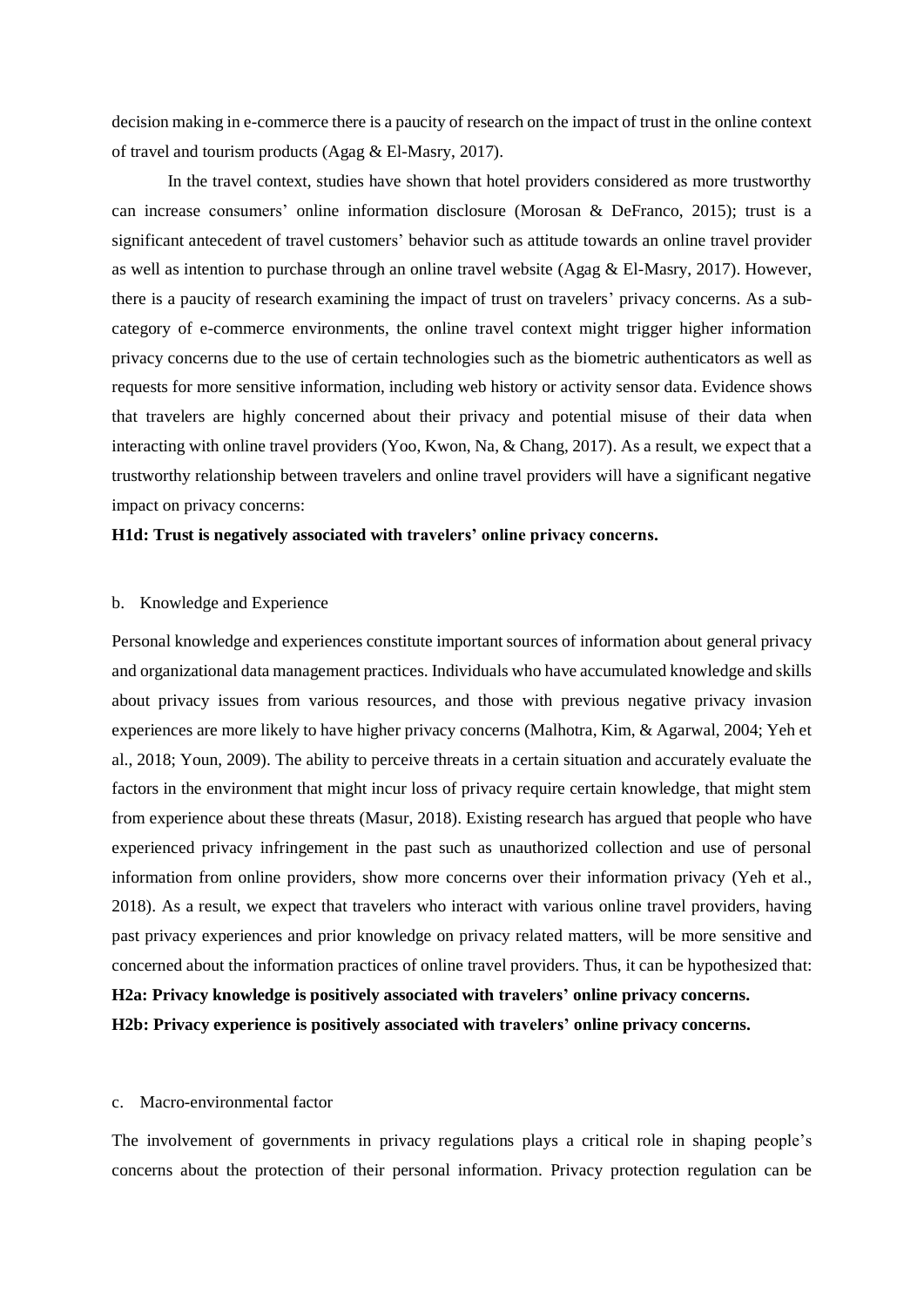described as the perceived regulatory policies that governmental agencies devise and apply regarding business practices on the online collection and use of individuals' personal information (Lwin, Wirtz, & Williams, 2007). Consumers with limited knowledge or access to privacy and security resources often rely on governmental regulations regarding the protection of their individual privacy rights, thus constituting regulations imperative. Literature suggests that the perceived level of government effectiveness in enforcing privacy regulations (e.g., GDPR) directly reduces levels of consumers' privacy concerns (Lwin et al., 2007). Since different countries have devised different privacy regulations (such as GDPR or the California Consumer Privacy Act), consumers originating from countries without any or limited privacy regulations show higher concerns about disclosure and secondary use of their personal information (Bellman, Johnson, Kobrin, & Lohse, 2004; Lwin et al., 2007). Travelers using online applications and crossing boundaries might have to adapt to new privacy regulatory frameworks for privacy protection and information disclosure, which might exacerbate privacy concerns (Tussyadiah et al., 2019). In a recent study, most consumers stated moderately aware of GDPR and their individual rights (Presthus & Sorum, 2018). Since GDPR has priority over the laws of individual states and it can increase perceived control over one's personal data (Presthus & Sorum, 2018; van Ooijen & Vrabec, 2019), it is expected that travelers will feel more protected regarding their information privacy. Therefore, the following hypothesis is suggested:

# **H3: Privacy protection regulation perceptions are negatively associated with travelers' online privacy concerns.**

#### *2.4 Understanding the impact on willingness to share information in privacy calculus*

Previous studies have used privacy cost-benefit trade-off analysis, rooted in the Privacy Calculus theory (Laufer & Wolfe, 1977), to identify factors that influence intention to disclose information (Gerber, Gerber, & Volkamer, 2018; Smith, Dinev & Xu, 2011). Among these, online privacy concerns were found to negatively influence behavioral intention towards information disclosure (Wozniak, Schaffner, Stanoevska-Slabeva, & Lenz-Kesekamp, 2018; Zlatolas, Welzer, Heričko, & Hölbl, 2015). Rational individuals perform an internal cost-benefit analysis during every decision making; this logic can be applied to the decision making process that takes places in the travel and tourism context when travelers interact with online travel providers, such as it applies everywhere else (Yoo et al., 2017). In their study, Oliveira, Araujo, & Tam, (2020) found that security and privacy reasons are one of the top lurking motives, while also the most explanatory inhibitor of sharing travel experiences in social media (i.e., online users preferring to stay anonymous in order to preserve their privacy and safety). While interacting with online travel providers, travelers are concerned about their information privacy and potential misuse or leaks of personal information (Yoo et al., 2017). Especially in the context of biometric information, these concerns are amplified due to the nature of information. Biometric information refers to information about a person's physical characteristics that rarely or never change,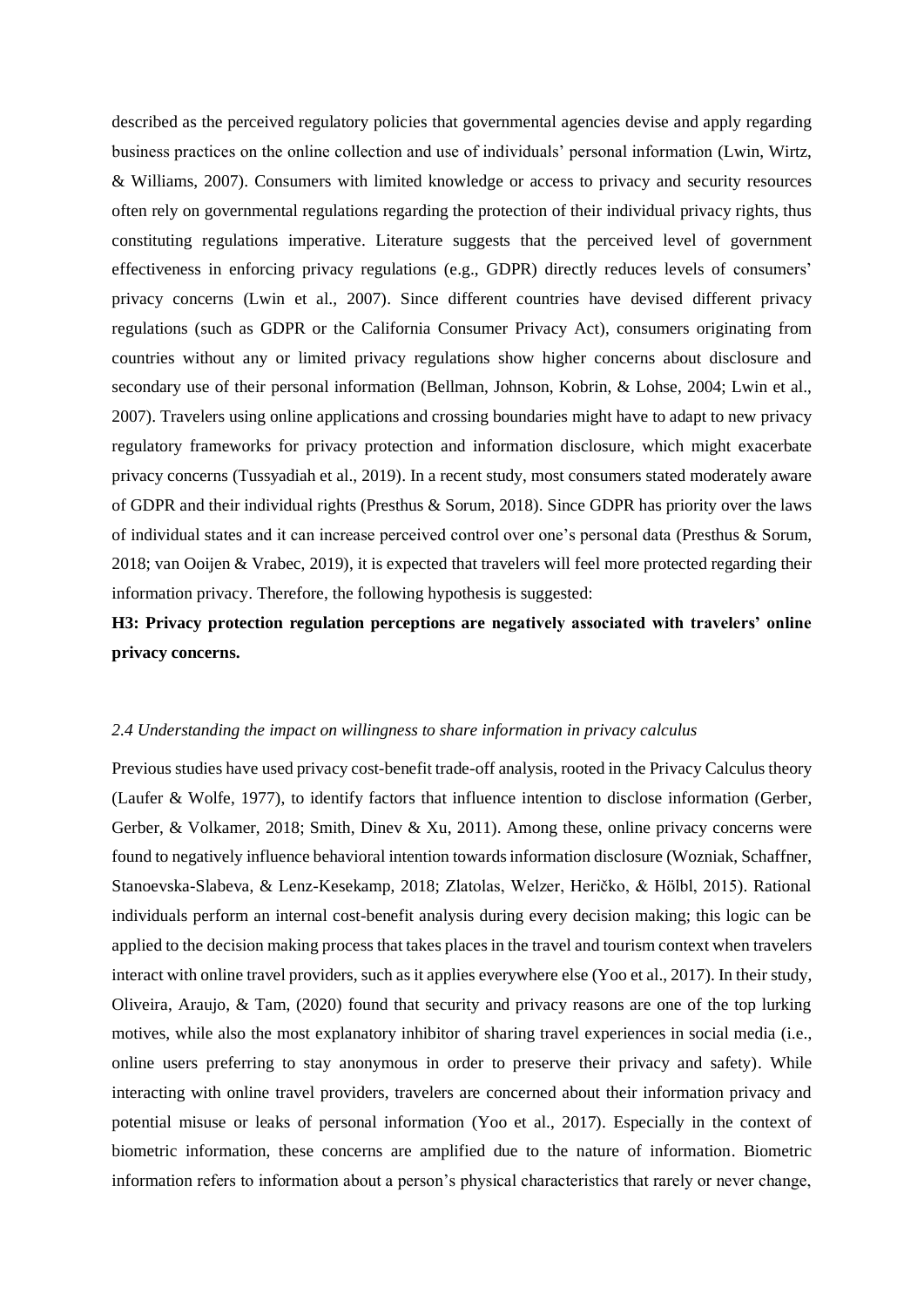are unique to each individual, and thus can be used to determine their identity, such as fingerprint, voice sample, face scan, and iris/retina image (Morosan, 2018; Mothersbaugh, Foxx, Beatty, & Wang, 2012).This type of information might exacerbate privacy concerns as it is highly sensitive and descriptive of the individual (can reveal medical conditions, race and gender), it is irrevocable thus cannot be changed if compromised, and cannot be controlled by the user once disclosed (Morosan, 2019). According to Smith, Milberg and Burke (1996), individuals who are concerned about their information privacy will be more likely to protect biometric information and thus engage in preventive behaviors. Recently, it has been revealed that travelers who are concerned about their privacy are less willing to share biometric information at e-gates in airports (Morosan, 2018) and facial images with hotels (Morosan, 2019). As a result, we can hypothesize that:

#### **H4a: TOPC is negatively associated with willingness to share biometric information.**

Behavioral data refers to the information about the behavioral patterns of individuals that can include browsing patterns and search history (e.g., cookies), personal interests and preferences such as room selection in a hotel or dietary requirements, as well as location and activity data (e.g., number of steps, floors climbed). This type of data is extremely important for business providers; by collecting behavioral data, businesses can deliver more targeted, 'consumer centric marketing' offering more relevant information as well as personalized and customized products and services, tailored to match individual needs and interests; however, these targeted solutions have given rise to privacy concerns, as individuals feel 'creeped out' and their privacy being invaded (Dwivedi et al., 2019; Mathews-Hunt, 2016). For example, while location-based services (LBS) can offer significant values to users, such as locatability and personalization by placing information, transactions and entertainment in a location specific context, they also present a threat to users. LBS offer several conveniences for travelers, such as locating resources and points of interest (e.g., ATMs and restaurants) when traveling, navigating to a destination, social networking (e.g., finding friends), receiving alerts about traffic or location based advertisements (Saravanan & Sadhu Ramakrishnan, 2016). However, privacy concerns over aggregated consumer location data arise from the fear of possible breach of confidentiality, where the location information can reveal the actual position of the user in real time that is considered as an intrusion of personal privacy (Xu, Teo, Tan, & Agarwal, 2009). Although the tourism context heightens perceived benefits, tourism activities (e.g., information requests) usually happen in unfamiliar places facilitated by unknown providers that might create concerns over information privacy (Anuar & Gretzel, 2011). As a result, we expect that travelers who are more sensitive about their behavioral data will be less willing to share this type of information:

#### **H4b: TOPC is negatively associated with willingness to share behavioral information**

Information sensitivity can be defined as the potential loss associated with the disclosure of that information, which can be psychological (e.g., mental well-being), physical (e.g., health), or material (e.g., financial) loss (Mothersbaugh et al., 2012). For consumers, information that is more personally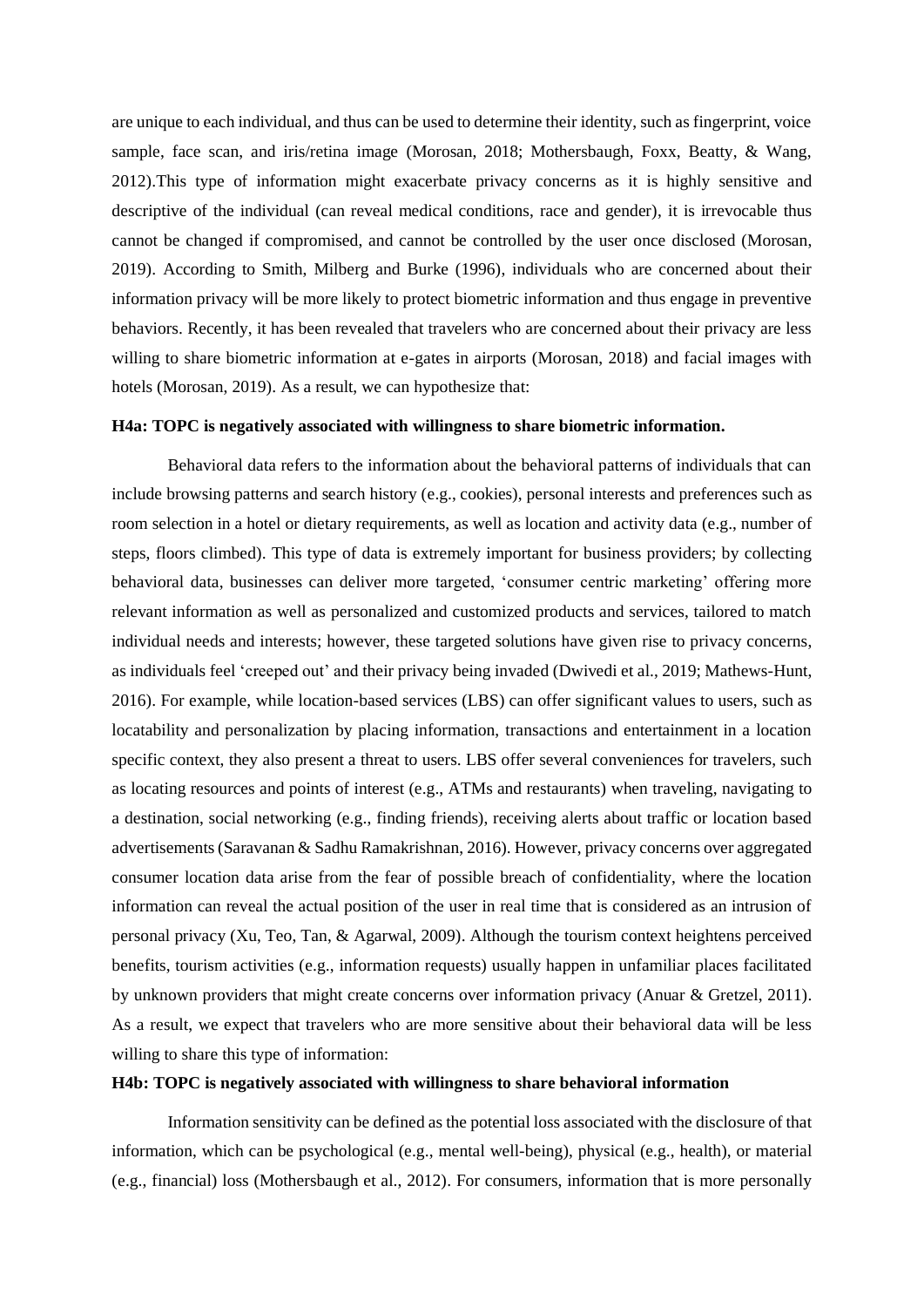identifying is considered as more sensitive and thus more uncomfortable to divulge (Schomakers, Lidynia, Müllmann, & Ziefle, 2019). Few studies have examined the role of information sensitivity in influencing information disclosure (Kokolakis, 2017). Existing evidence shows that the higher the degree of the information sensitivity the higher the resulting protection behaviors thus reducing willingness to share personal information (S. Yang & Wang, 2009). Likewise, travelers are more willing to share generic data (e.g., age, gender, nationality) than more personal data (e.g., real time location, expenses in places, social media profile, smartphone search history) with tourism providers (Femenia-Serra, Perles-Ribes, & Ivars-Baidal, 2018), demonstrating the important role of information sensitivity in information disclosure. Recognizing that the disclosure of different types of information (e.g., financial versus biographical information) is associated with different levels of risk (Malhotra et al., 2004), travelers are likely to feel more protective over more sensitive types of information. The specific context of information disclosure (type of information requested) significantly affects the calculation of benefits–risks during privacy decision making, as more sensitive information is associated with more perceived risk (Morosan, 2019). Since both biometric and behavioral information are considered highly sensitive types of information, travelers are likely to be more sensitive and protective of these types of data, thus showing less willingness to share these with online travel providers. Therefore, it can be hypothesized that:

# **H5a: Information sensitivity is negatively associated with willingness to share biometric information.**

# **H5b: Information sensitivity is negatively associated with willingness to share behavioral information.**

By collecting consumer information, businesses can provide personalize their services, providing meaningful experiences and offers that fit perfectly each traveler's unique needs, wishes and desires, ultimately achieving the highest customer satisfaction (Masseno, 2019). Travel providers can offer tailored travel packages and promotions based on consumers' previous travel purchases (e.g., booked trips) and other information, such as dietary restrictions, using artificial intelligence to establish basic preferences regarding the size and rate of hotel rooms, products in the minibar, etc. (Gilliland, 2017). For example, Accor Hotels recently introduced a tool that can measure guests' behavioral activity as well as biometric responses, such as brain activity, heart rate, and galvanic skin response against multi-sensory stimuli to determine the most appealing travel experiences and preferences. The algorithm is able to build a psychological and personality profile of the user, matching them to types of holidays that are later suggested to the user (WTTC, 2018). As such, personalization can create benefits for customers, such as convenience, reduced costs, efficiency, and individualization (C. H. Lee & Cranage, 2011). Although, some consumers might refuse to use personalized services in fear of loss of privacy and potential misuse of personal information, the ultimate tradeoff between privacy and personalization depends on the value that consumers feel they can obtain from using personalized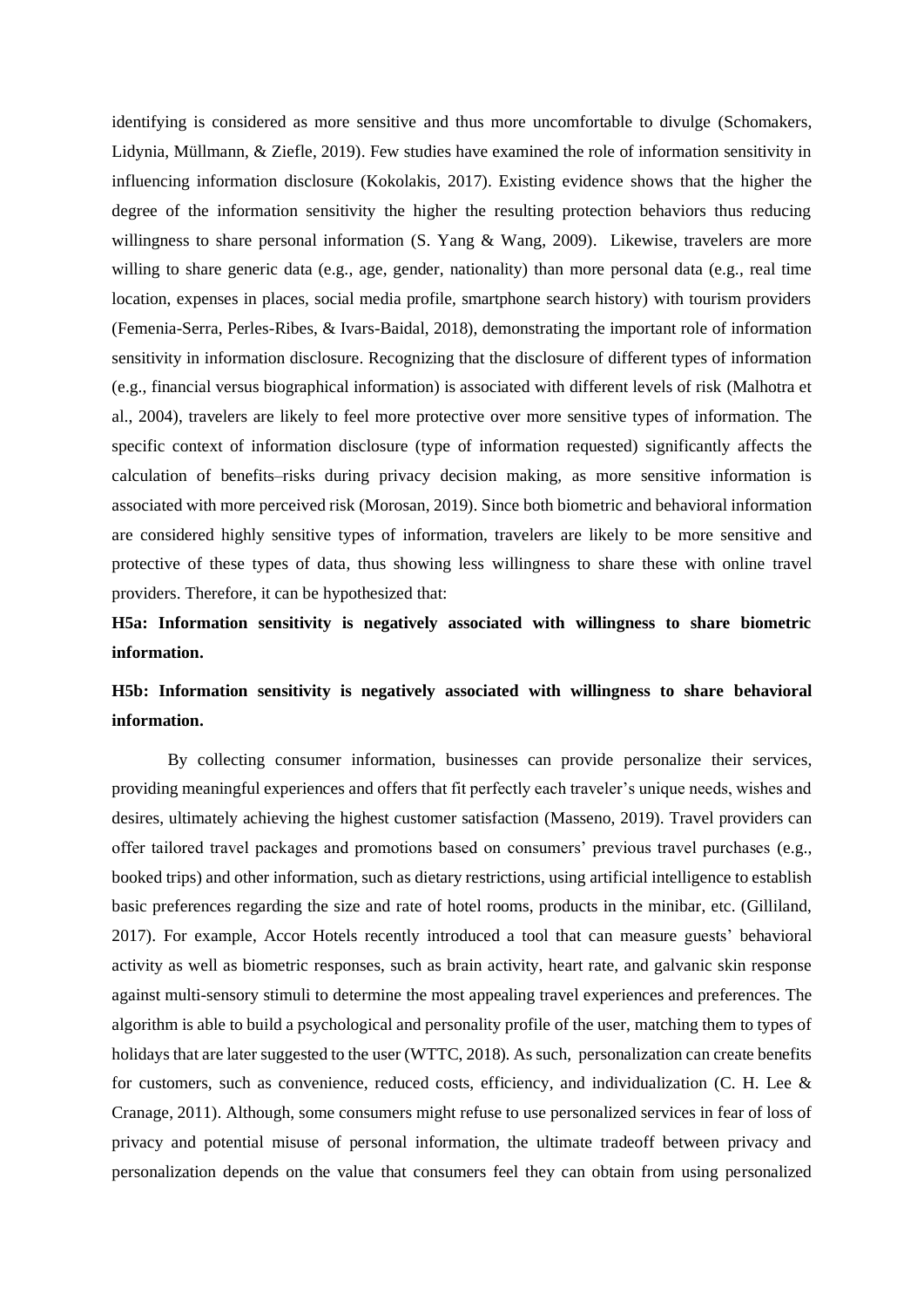services (Karwatzki, Dytynko, Trenz, & Veit, 2017). Personalization enables a fit between tailor made services and travelers' needs, thus increasing their perception of service quality while also enhancing their intention to use such online travel providers (Huang, Goo, Nam, & Yoo, 2017).

During the cognitive analysis of a privacy decision, individuals weigh in the perceived benefits and perceived risks of the situation to make a decision. When individuals anticipate greater benefits, they perceive greater value in the potential gains from disclosing personal information to providers, resulting in a higher disclosure intention (Mothersbaugh et al., 2012; C.-H. Yeh et al., 2018). Consumers prefer to share personal information when receiving highly personalized services that target their individual needs (Karwatzki et al., 2017; Ozturk, Nusair, Okumus, & Singh, 2017) thus personalization is perceived as a benefit. Recently, a significant positive impact of expected benefits on air travelers' intention to share biometric information at e-gates has been found (Morosan, 2018). Consequently, travelers are more likely to share their biometric and behavioral information in exchange for personalization benefits (e.g., faster boarding process, tailored offers, personalized solutions and experiences). The following hypotheses are therefore suggested:

**H6a: Personalization is positively associated with willingness to share biometric information.**

## **H6b: Personalization is positively associated with willingness to share behavioral information.**

## *2.5 Demographics as control variables*

Prior research has suggested several demographic factors that can influence the intention towards information disclosure. Since our primary focus is not on these factors, they are included as control variables in the data analysis of the proposed theoretical model. These variables are gender, age, and levels of education (Wakefield, 2013).

#### **3. Methodology**

This study developed a theoretical model to understand the factors influencing traveler's online privacy concerns and compare individual's privacy decision-making when (1) biometric information is requested and (2) behavioral information is requested from online travel providers. To test the proposed research model, an online survey was distributed by a professional research survey company to a panel of UK residents in May 2019, targeting travelers who use online travel environments. Also, the survey included a set of screening questions to confirm participants' travel and online booking experience in the last six months (i.e., they have booked flight or accommodation online). Items for information sensitivity and willingness to share information with online travel companies were self-developed for the purposes of the study. Participants were asked to state the degree of sensitivity of as well as the degree of willingness to share biometric and behavioral information. All other measurement items were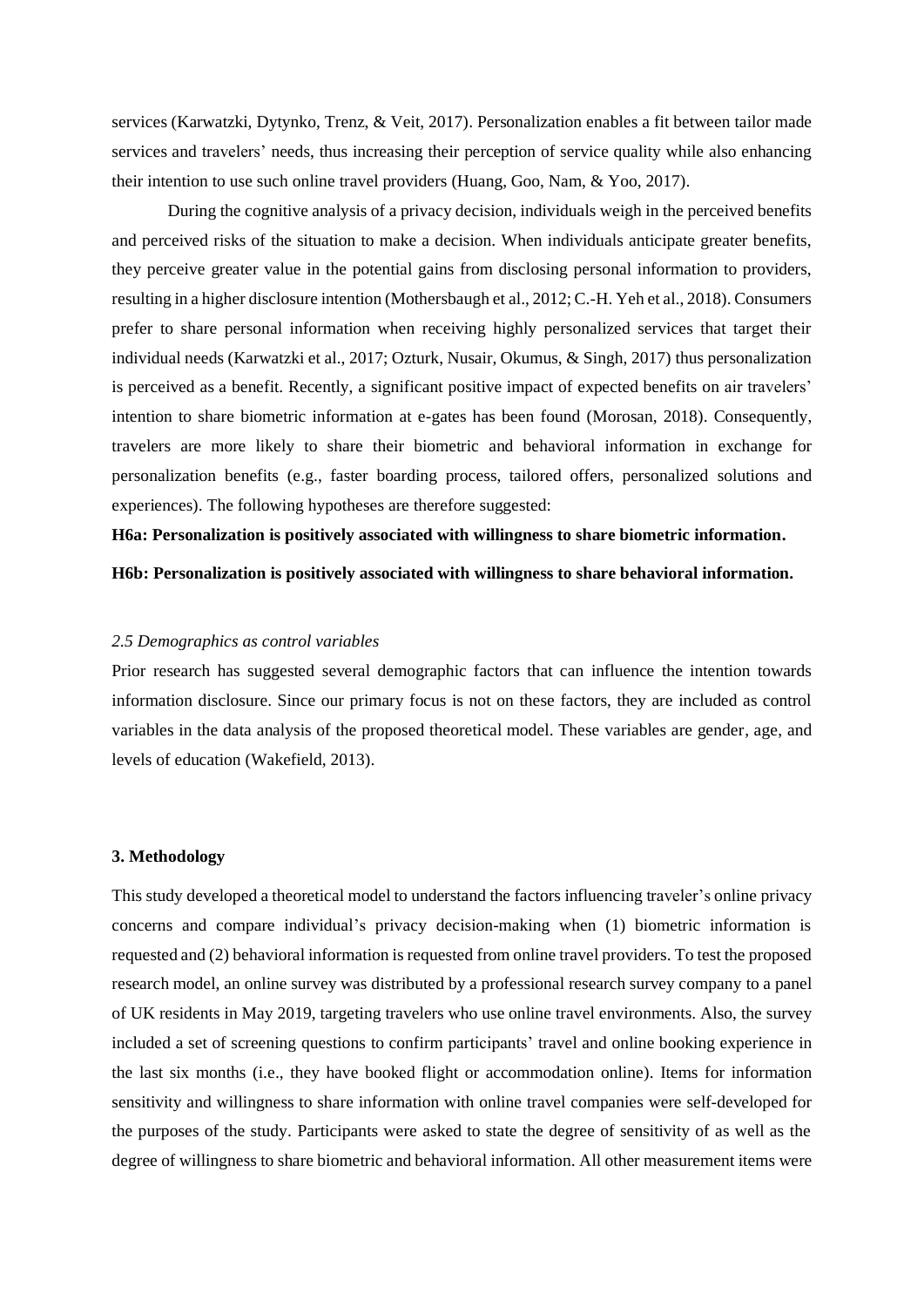derived from existing privacy literature, thus have established their validity and reliability (see Appendix B), but further tested them in the online travel context. All items were anchored on a 5-point Likert scale ranging from 1="strongly disagree" to 5="strongly agree". For information sensitivity, a 5-point semantic scale was used where  $1 =$ "not sensitive" to  $5 =$ "very sensitive"; while for willingness to share information the semantic scale ranged from 1="not willing" to 5="very willing".

A total of 836 responses were collected; after excluding responses with missing data and those who did not pass the attention check questions, the usable sample size was 685. Among the respondents, 47.2% were male, with most of them between 26 and 45 years old (45%) and having finished high school (38.8%) (see Table A1 in Appendix A). The statistical analysis was conducted by using covariance-based structural equation modeling (CB-SEM) with IBM SPSS Amos version 25. For the information sensitivity constructs, an exploratory factor analysis (EFA) was performed to classify the types of personal information based on sensitivity. Then, a confirmatory factor analysis (CFA) was performed to estimate the measurement model and to check the reliability and validity of the all measurement scales. Finally, SEM was conducted to test the structural model.

## **4. Results**

An exploratory Factor Analysis (EFA) was performed to uncover the underlying structure of the biometric and behavioral information constructs. Maximum Likelihood (ML) with Promax rotation based on eigenvalues more than one was used as the factor extraction method. Items with factor loadings less than 0.5 were discarded to determine a simple factor structure. Bartlett's test of sphericity was conducted ensuring chi-square value significant at 0.05 level (chi-square  $= 9965.325$ , Sig $< 0.001$ ) and Kaiser-Meyer-Olkin (KMO) value higher than 0.60 (0.9), indicating that the selection of the extraction method was appropriate and suitable (Carpenter, 2018; Hair et al. 2010). Cronbach's Alpha value for the biometric data was 0.917, while that for the behavioral data was 0.838, indicating high reliability. Table A2 in the Appendix A presents the loadings of the items on the factors.

The descriptive analysis results (see Tables 1-2) showed that participants consider biometric information as highly sensitive, with the fingerprint ranked the most sensitive data item  $(M=4.69)$ ; overall behavioral information is perceived as less sensitive than biometrics. Interestingly, participants consider data such as hobbies (M=2.84) as not very sensitive, while real time location (M=3.57) and smartphone search history (M=4.01) are considered more sensitive. Regarding information disclosure intention, travelers claim to be very reluctant to share any types of biometric information (M=1.69), with almost equal means across all data items, and less reluctant to disclose behavioral information  $(M=2.39)$ . However, participants reported to be willing to share their personal preferences  $(M=3.61)$ .

**Table 1.** Mean estimates for information sensitivity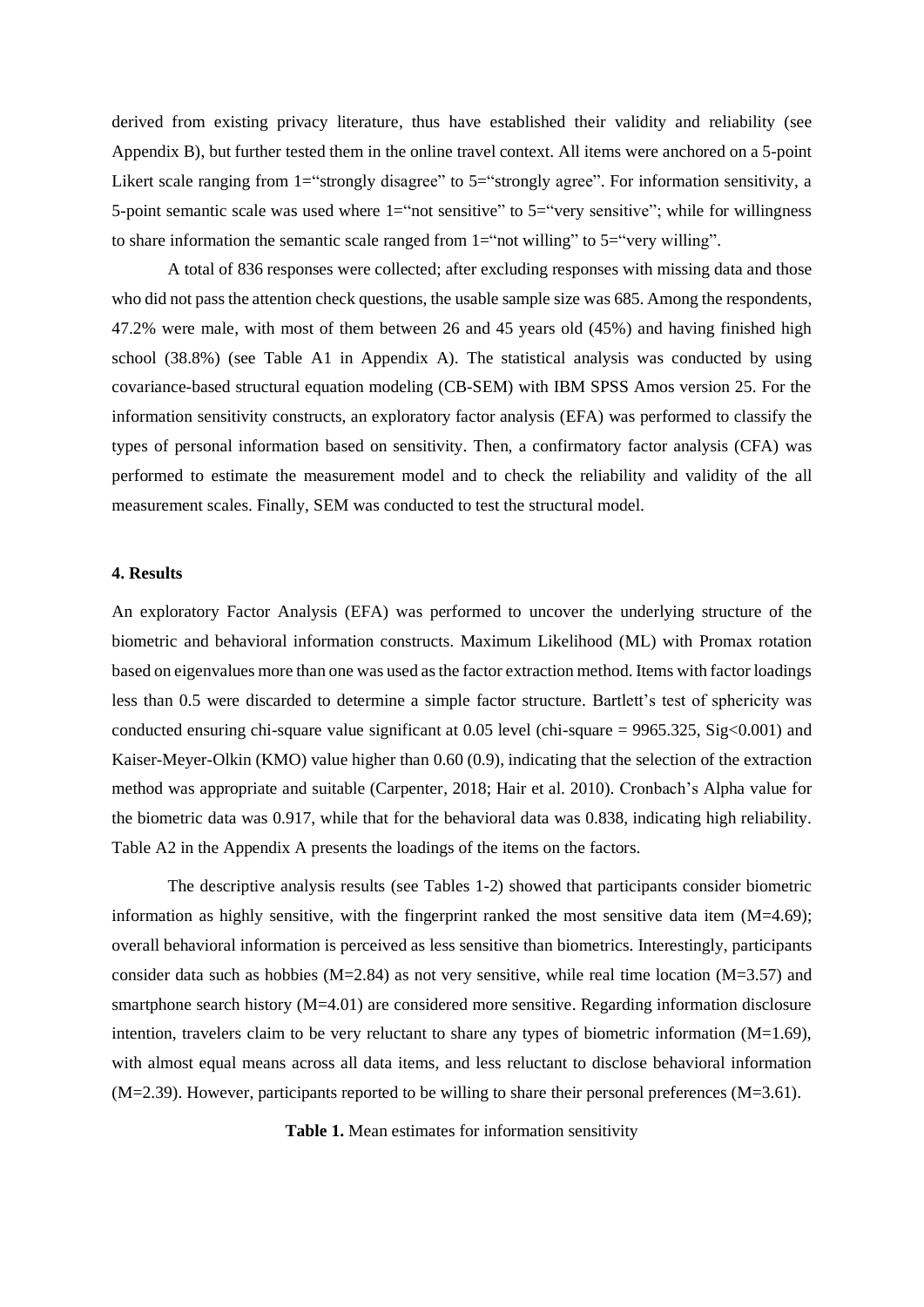|                   | <b>Information Sensitivity</b> | Mean | Std.<br><b>Deviation</b> |
|-------------------|--------------------------------|------|--------------------------|
| <b>Biometric</b>  | fingerprint                    | 4.69 | 0.776                    |
| information       | voice sample                   | 4.45 | 0.953                    |
|                   | face image                     | 4.53 | 0.901                    |
|                   | iris pattern                   | 4.53 | 0.920                    |
|                   | <b>Overall</b>                 | 4.55 | 0.89                     |
| <b>Behavioral</b> | hobbies                        | 2.84 | 1.158                    |
| information       | personal preferences           | 2.68 | 1.000                    |
|                   | real time position             | 3.57 | 1.180                    |
|                   | smartphone search history      | 4.01 | 1.116                    |
|                   | activity sensor data           | 3.42 | 1.316                    |
|                   | specific expenses              | 3.87 | 1.131                    |
|                   | <b>Overall</b>                 | 3.40 | 1.150                    |

**Table 2.** Mean estimates for willingness to share information

|                   | Willingness to share information | Mean | Std.<br><b>Deviation</b> |
|-------------------|----------------------------------|------|--------------------------|
| <b>Biometric</b>  | fingerprint                      | 1.69 | 1.117                    |
| information       | voice sample                     | 1.70 | 1.108                    |
|                   | face image                       | 1.69 | 1.103                    |
|                   | iris pattern                     | 1.67 | 1.093                    |
|                   | <b>Overall</b>                   | 1.69 | 1.110                    |
|                   |                                  |      |                          |
| <b>Behavioral</b> | hobbies                          | 2.42 | 1.376                    |
| information       | personal preferences             | 3.61 | 1.315                    |
|                   | real time position               | 2.39 | 1.224                    |
|                   | smartphone search history        | 1.79 | 1.126                    |
|                   | activity sensor data             | 2.00 | 1.202                    |
|                   | specific expenses                | 2.14 | 1.263                    |
|                   | <b>Overall</b>                   | 2.39 | 1.250                    |

## *4.1 Estimation of the Measurement model: confirmatory factor analysis (CFA)*

Before testing the proposed model, preliminary tests for normality, linearity, multicollinearity, and homoscedasticity were performed (see Tables A3-A5 in Appendix A). Then, a confirmatory factor analysis (CFA) was conducted to assess whether the data fit the proposed theoretical model and to check for the validity and reliability of the measured constructs. The reliability and construct validity of the measurement model were evaluated by checking composite reliability (CR), average variance extracted (AVE), and Cronbach's alpha values. AVE and CR were calculated to check for the scale reliability and internal consistency. AVE values should exceed 0.50, while CR values above 0.70 (Hair, Black, Babin, Anderson, & Tatham, 2010). The results suggest adequate convergent validity and construct reliability (see Tables A5 and A6 in Appendix A). Discriminant validity was tested ensuring that the square root of AVE for each construct is larger than the corresponding Squared Inter-construct Correlations (SIC) (Fornell & Larcker, 1981). All AVE values exceed the relative SIC (see Table A6 in Appendix A), establishing discriminant validity.

The goodness-of-fit indices fall between the suggested thresholds suggesting that the data fit the model well (Hair et al., 2010) (see Table 3). Furthermore, tests were conducted to check for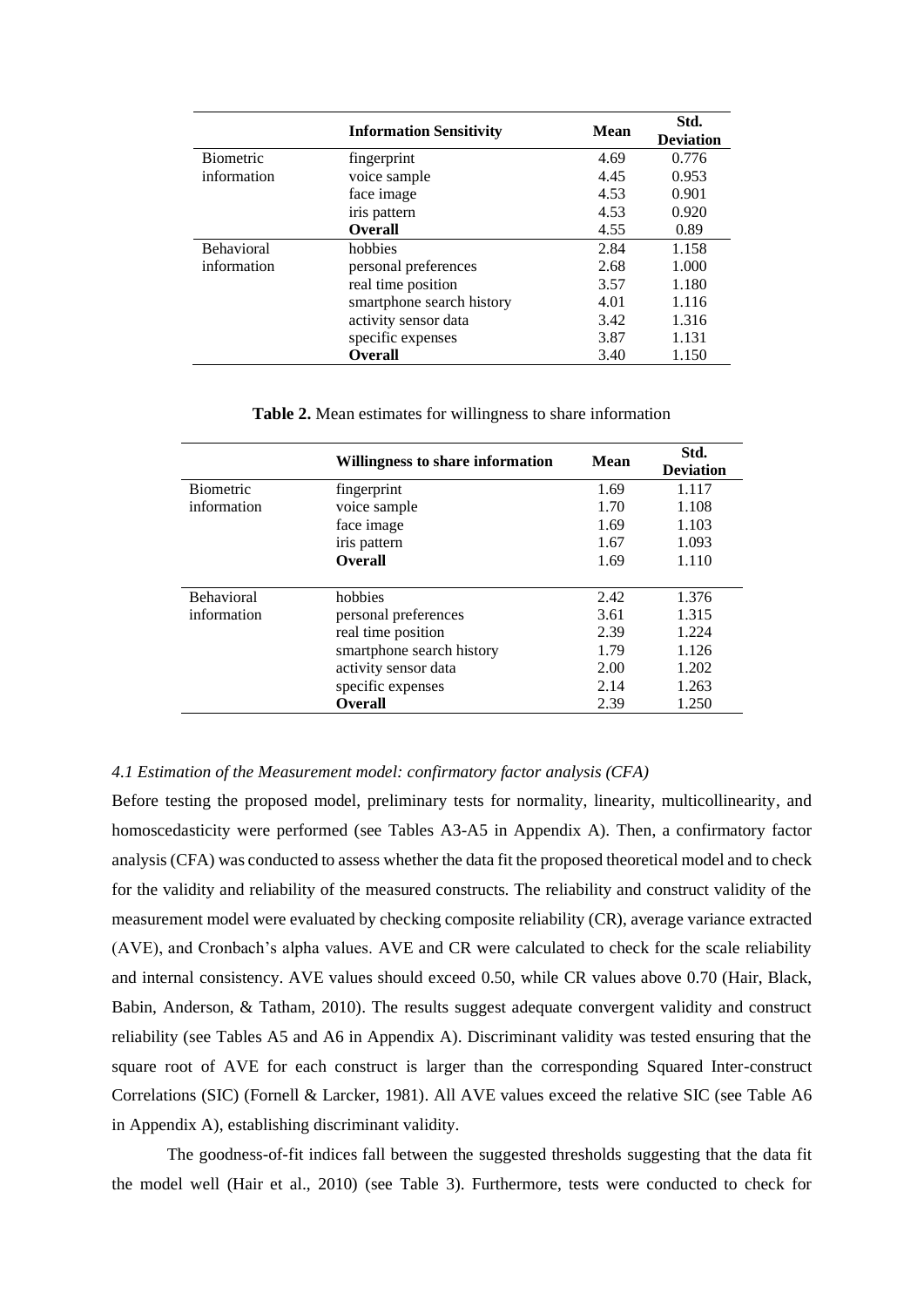Common Method Variance (CMV) on the observed relationships among the measured variables (Mackenzie, Podsakoff, Podsakoff, & Mackenzie, 2011; Podsakoff, MacKenzie, Lee, & Podsakoff, 2003). Harman's single factor test was performed; only 20% of variance in all variables is explained by a single factor, demonstrating that CMV is not a concern in this study. Moreover, another test was conducted to ensure that no correlations exceed 0.90, which could indicate a possible bias in the collected data. Results show that none of the calculated correlations exceed the suggested threshold, thus CMV does not pose a serious concern in this study. Also, the common latent factor method was conducted in order to capture common variance among all observed variables in the model. The zero constrained test showed that the null hypothesis cannot be rejected (i.e., the constrained and unconstrained models are the same), demonstrating that there is no specific response bias affecting the model (Serrano Archimi, Reynaud, Yasin, & Bhatti, 2018). Furthermore, following Podsakoff, MacKenzie, Lee, and Podsakoff (2003) and Liang, Saraf, Hu, and Xue, (2007), as shown Table A7 in Appendix, we compared the standardized regression weights with and without the common factor, as well as the method factor loadings. Results showed that (1) the differences in regression weights are very small (0<.200) (Serrano Archimi et al., 2018), (2) the average variance of indicators (0.818) is substantially greater than the average method variance (-0.026). Therefore, we can argue that common method bias is unlikely to be a serious concern for this study. Thus, the rest of the analysis can continue without the addition of a common latent factor.

**Table 3.** Measurement model fit indices

| <b>Evaluation of Models</b> | ~MIN/DF | <b>CFI</b> | <b>RMSEA</b> | <b>GFI</b> | AGFI  | $^{\sim}$ MIN |
|-----------------------------|---------|------------|--------------|------------|-------|---------------|
| CFA model                   | 2.463   | 0.930      | 0.046        | 0.835      | 0.813 | 3459.9        |

## *4.2 Estimation of the Structural Model*

The structural model was estimated to test the proposed hypotheses. Control variables (age, gender, and education) were introduced to account for potential confounding factors that can influence the dependent variables in the proposed model. Results showed that gender, age and education do not have a significant effect on the willingness to share biometric data; however, gender and age showed a significant impact on willingness to share behavioral data thus were retained in the model. Goodnessof-fit indices were evaluated to check the overall fit of the model. Results show that the data fits the final model well; the fit indices fall between the suggested thresholds (Hair et al., 2010) (see Table 4). All but four hypotheses were validated (see Table 5 and Figure 2).

**Table 4.** Fit indices of the structural model

| <b>Evaluation of Models</b>           | <b>CMIN/DF</b> | CFI    | RMSEA | GFI   | AGFI  | CMIN   |
|---------------------------------------|----------------|--------|-------|-------|-------|--------|
| <b>Structural Model</b>               | 2.764          | 0915   | 0.051 | 0.817 | 0.795 | 3938.7 |
| <b>Structural Model with controls</b> | 2.711          | () 913 | 0.050 | 0.817 | 0.794 | 41074  |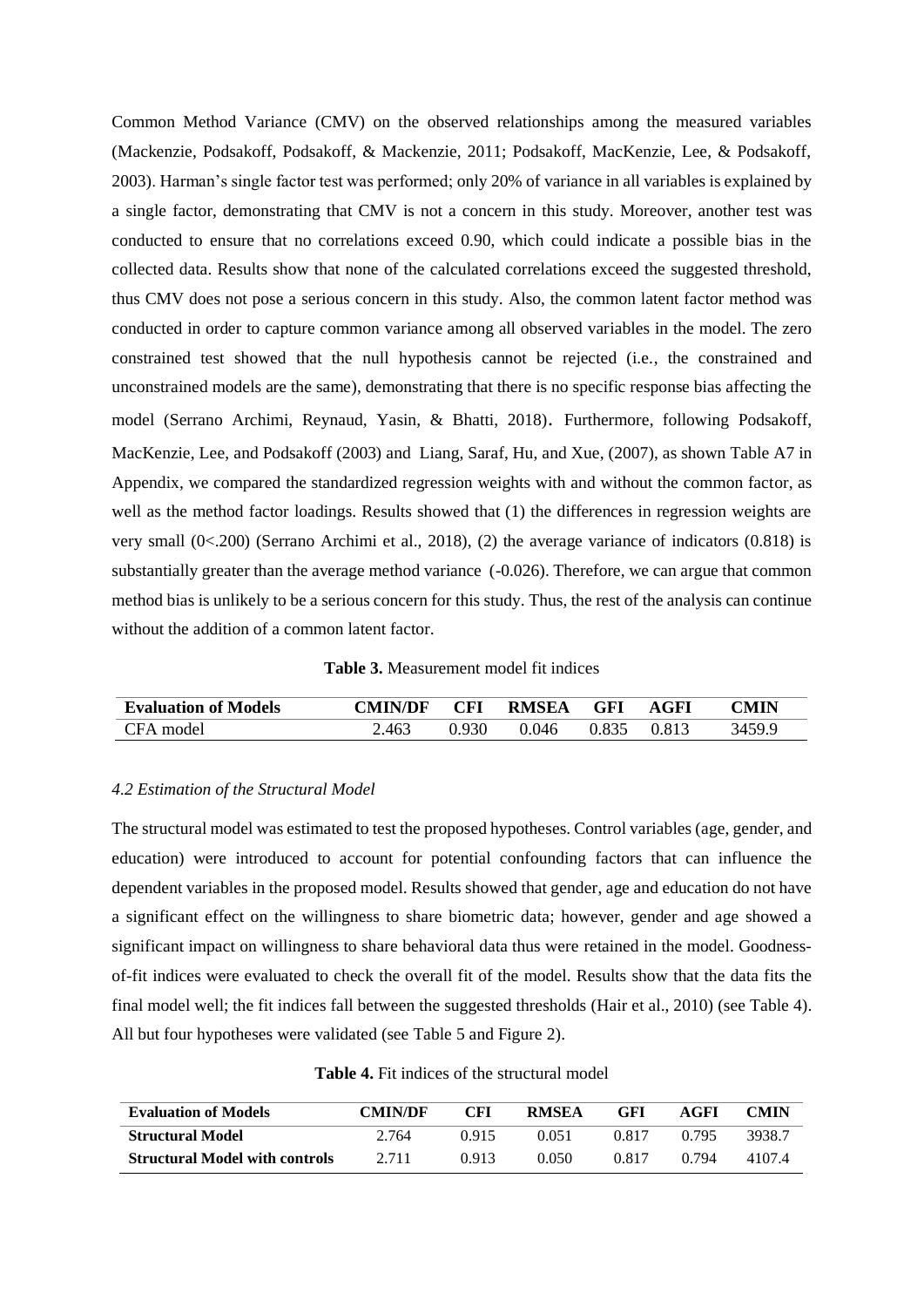| <b>Hypothesis</b>                                                       | <b>Estimate</b> | <b>Result</b>        |
|-------------------------------------------------------------------------|-----------------|----------------------|
| H1a: Disposition to Privacy $\rightarrow$ (+) TOPC                      | $0.644***$      | Supported            |
| H1b: Privacy Awareness $\rightarrow$ (+) TOPC                           | 0.011NS         | Not Supported        |
| H1c: Perceived Privacy Control $\rightarrow$ (-) TOPC                   | $-0.104**$      | Supported            |
| H1d: Trust $\rightarrow$ (-) TOPC                                       | $-0.214***$     | Supported            |
| H2a: Privacy Knowledge $\rightarrow$ (+) TOPC                           | $-0.075$ NS     | Not Supported        |
| H2b: Privacy Experience $\rightarrow$ (+) TOPC                          | $0.138***$      | Supported            |
| H3: Privacy Protection Regulation $\rightarrow$ (-) TOPC                | $-0.087**$      | Supported            |
| H4a: TOPC $\rightarrow$ (-) Willingness to Share Biometric              | 0.225NS         | <b>Not Supported</b> |
| Information                                                             |                 |                      |
| H4b: TOPC $\rightarrow$ (-) Willingness to Share Behavioral             | $0.163***$      | <b>Not Supported</b> |
| Information                                                             |                 |                      |
| H5a: Sensitivity of Biometric Information $\rightarrow$ (-) Willingness | $-0.621***$     | Supported            |
| to Share Biometric Information                                          |                 |                      |
| H5b: Sensitivity of Behavioral Information $\rightarrow$ (-)            | $-0.447***$     | Supported            |
| Willingness to Share Behavioral Information                             |                 |                      |
| H6a: Personalization $\rightarrow$ (+) Willingness to Share Biometric   | $0.469***$      | Supported            |
| Information                                                             |                 |                      |
| H6b: Personalization $\rightarrow$ (+) Willingness to Share Behavioral  | $0.446***$      | Supported            |
| Information                                                             |                 |                      |
| Note: ** $p<0.05$ , *** $p<0.001$ , NS = not significant                |                 |                      |

**Table 5.** Hypotheses testing of the proposed theoretical model

Figure 2. Final estimation model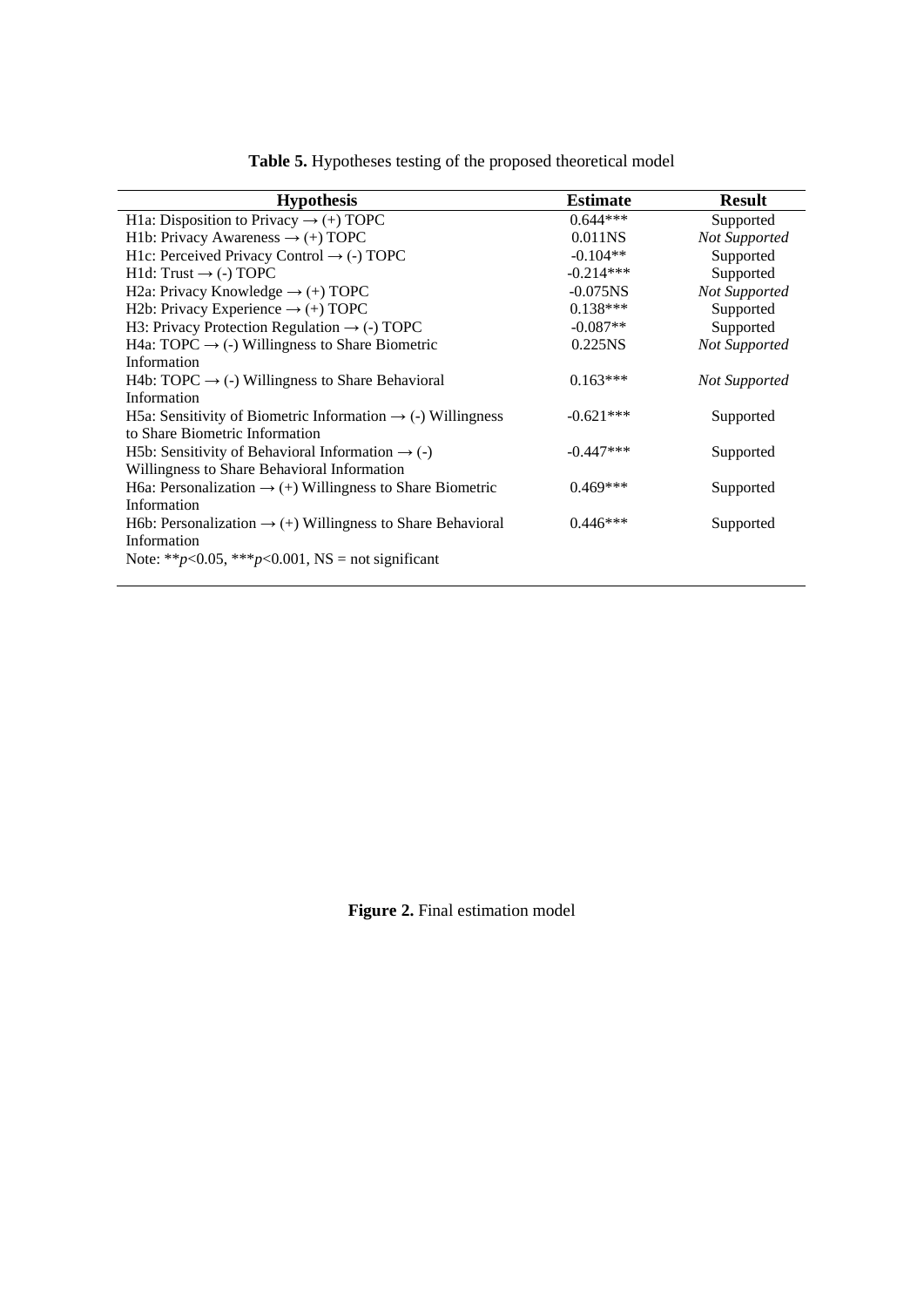

# **5. Discussion and Implications**

### *5.1 Key findings*

The key contribution of this study constitutes in providing empirical evidence on the context dependence of privacy preferences (Acquisti et al., 2015), expanding current understanding of the privacy calculus theory in the travel context. The same individual might be extremely concerned in certain situations, but at other times totally oblivious to privacy issues (Acquisti et al., 2015). This study offers a better understanding of the cost–benefit trade-off analysis (personalization vs. privacy concerns and information sensitivity) performed during privacy decision making for the disclosure of two sensitive types of information: biometric and behavioral information, to online travel service providers. The findings add to the limited base of research on travelers' privacy behavior, clarifying that although concerned about their privacy, travelers are still willing to share their behavioral data with online travel providers. In the case of biometric data disclosure, the sensitivity of biometric information is a significant hindrance to disclosure, while personalization benefits contribute significantly (positively) to disclosure intention.

# *5.2 Theoretical contributions*

This study aims to provide a deeper understanding of the privacy concerns and information disclosure in online travel environments. Using the privacy calculus theory and the APCO framework, this study examines several factors as antecedents of travelers' online privacy concerns (TOPC) as well as the relationships of these concerns with willingness to provide biometric and behavioral information, along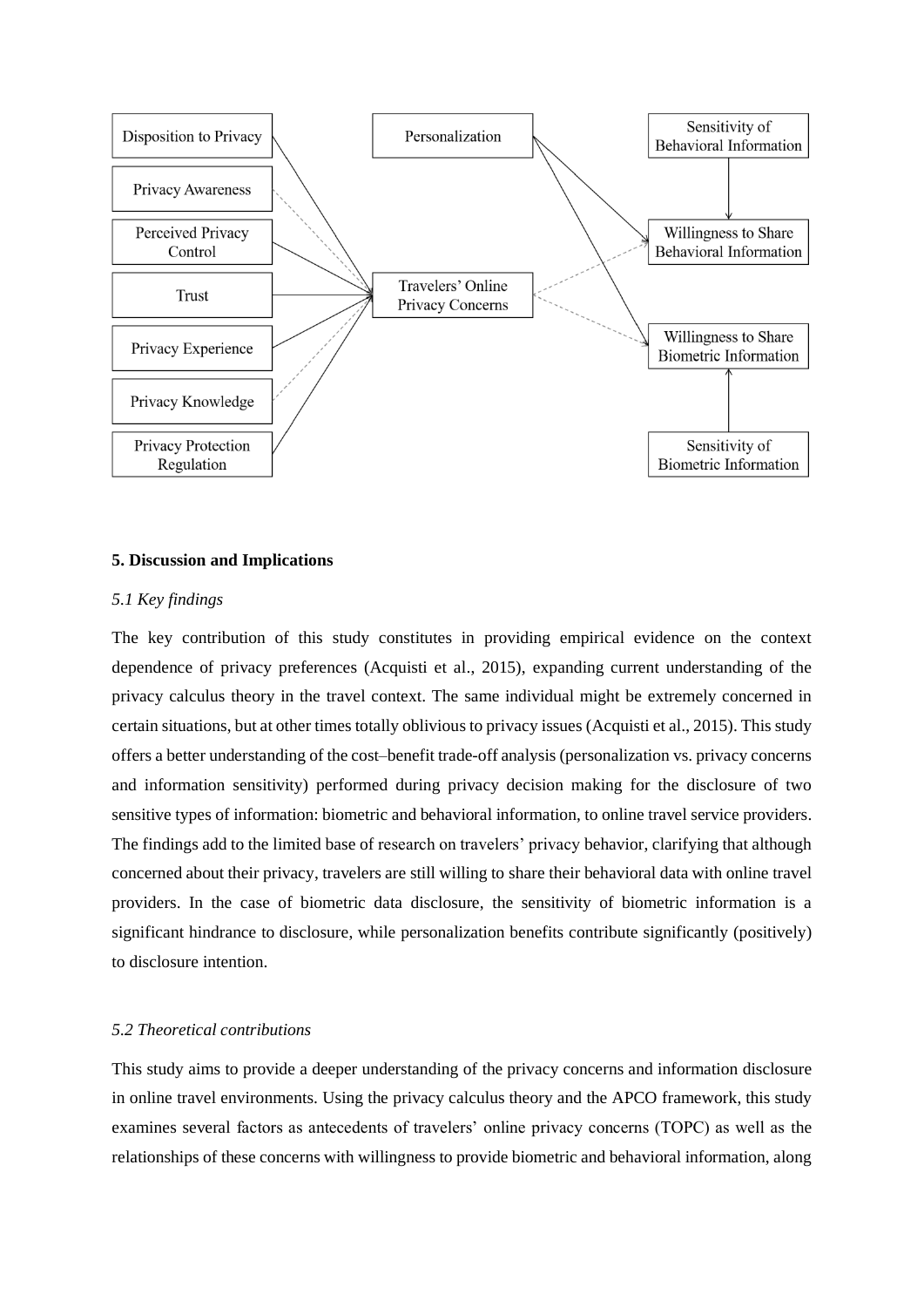with sensitivity of information and benefits of personalization. The online travel environment represents a unique environment involving its own complexities and distinct specificities due to the nature of information being requested (e.g., biometric) and the means of the information being collected (e.g., emerging technologies). Privacy behavior has been deemed as highly context dependent thus the investigation of these relationships that are fundamental to online information disclosure are advancing existing scientific knowledge and enhancing the travel and privacy literature.

#### *Antecedents of privacy concerns*

Results reveal that several salient individual factors, including disposition to privacy, privacy control, and privacy experience, as well as trusting beliefs and perceived privacy protection regulation significantly impact privacy concerns. These results complement and expand existing privacy literature suggesting that individual factors constitute major determinants of privacy concerns (Benamati, Ozdemir, & Smith, 2017; Zlatolas, Welzer, Heričko, & Hölbl, 2015) thus enhancing current knowledge on the influence of individual characteristics and perceptions on traveler privacy behavior.

More specifically, the results confirm previous studies in the US demonstrating that privacy experience and disposition to privacy are important predictors of privacy concerns (Y. Li, 2014; Xu et al., 2011; Xu, Gupta, Rosson, & Carroll, 2012). They are also in accordance with studies in Europe demonstrating that the lack of individual privacy control triggers anxiety and thus privacy concerns (Miltgen & Peyrat-Guillard, 2014), including a study in UK on the important role of trust in mitigating privacy concerns (Miltgen  $\&$  Smith, 2015). However, the results come in disagreement with previous research on the role of privacy protection regulation. Studies have argued that in individualistic countries (e.g., France, the UK) people are skeptical about the efficacy of privacy regulations (Miltgen & Peyrat-Guillard, 2014), thus worry about their information privacy. This seems not to be valid today, as demonstrated by this study findings. Travelers from the UK have reported feeling protected by existing privacy regulations, showing less privacy concerns. Since 2014, privacy perceptions may have changed in the UK due to the recent introduction of GDPR and the radical changes in data legislation. GDPR headlines have been very prominent during the last two years, showcasing the enforcement of the new data law by authorities with huge penalties and fines imposed to big companies (e.g., \$57 million to Google) (Satariano, 2019). Thus, this supports the efficacy of privacy protection regulations and enhancing privacy perceptions for UK citizens.

The study results demonstrate that privacy awareness and privacy knowledge show no influence on travelers' privacy concerns. It was expected that travelers who are more aware of privacyrelated topics and more knowledgeable about the collection and use of personal information practices will be more sensitive and protective over their online privacy (Benamati et al., 2017). However, previous studies have found mixed results (Benamati et al., 2017; Xu et al., 2011). Xu et al. (2011) argue that privacy cognitive processes are complex, multi-faceted, and context-specific, thus privacy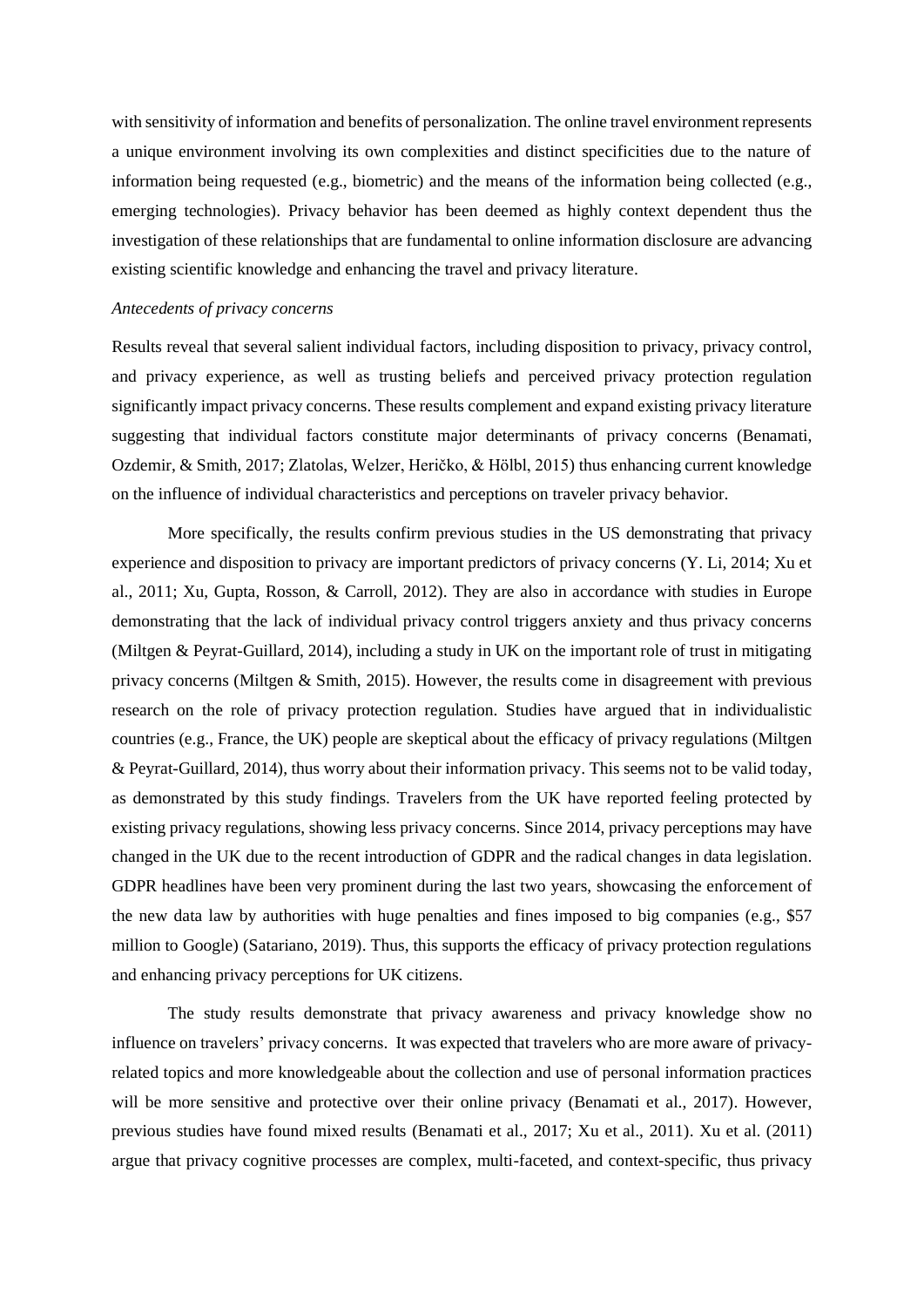beliefs should be related to consumers' own information experiences and social contexts. Distributing an online survey to users of four different websites (e-commerce, social media, finance, and healthcare), Xu et al.'s study showed that privacy awareness varies across the different websites. For example, a positive effect of privacy awareness on privacy concerns was found in e-commerce, while a negative association was reported in social networking. Our results confirm that privacy is a context-dependent phenomenon, demonstrating the null effect of privacy awareness on individual concerns. It might be that as travelers become more aware of travel-related privacy issues, they become more apt to find ways to protect themselves from privacy threats and risks, thus feel no concerns over their online privacy (Li, 2011). Another explanation is that privacy knowledge and privacy experience are not directly associated with privacy concerns, but these relationships are mediated or moderated by other factors. More research is therefore essential to explain these relationships, elucidating how privacy awareness and knowledge affect privacy concerns.

Overall, our results reveal that certain antecedents (i.e., disposition to privacy, privacy control, experience, and trust) can be considered as universal factors in affecting privacy concerns, with individuals in different countries and different contexts sharing the same concerns, while privacy awareness and privacy knowledge appear to be more context specific. Our results enhance current knowledge enforcing the notion supported by previous research that certain factors (e.g., individual characteristics) remain stable and do not vary across situations, while others, both stable and non-stable factors, influence privacy behavior, thus should be examined simultaneously (Masur, 2018). Thus, this constitutes one of the first studies investigating and establishing the stability as well as situationality of certain antecedents of privacy concerns in online travel environments.

#### *Information disclosure intention*

This study provides empirical evidence suggesting that consumers perceive various types of personal information differently and attribute different valuations to them (Kokolakis, 2017), while also confirming the context dependence of privacy preferences. As highlighted by previous research (Acquisti, Brandimarte, & Loewenstein, 2015; Kokolakis, 2017), privacy behavior is a highly contextual phenomenon, thus individuals should not be expected to exhibit similar behaviors in different contexts. Contradictory results are expected when studies are conducted in different contexts.

In contrary to previous research, a positive impact of privacy concerns on willingness to share behavioral information was found. These findings support previous research supporting the 'privacy paradox', the discrepancy between users' concerns and information disclosure. The privacy paradox claims that individuals who are concerned about their privacy being infringed are still willing to share personal information with business providers as long as they would gain something in return. The findings in this study support this notion; although travelers claim to be concerned about their information privacy, they are still willing to share their behavioral data with online travel providers in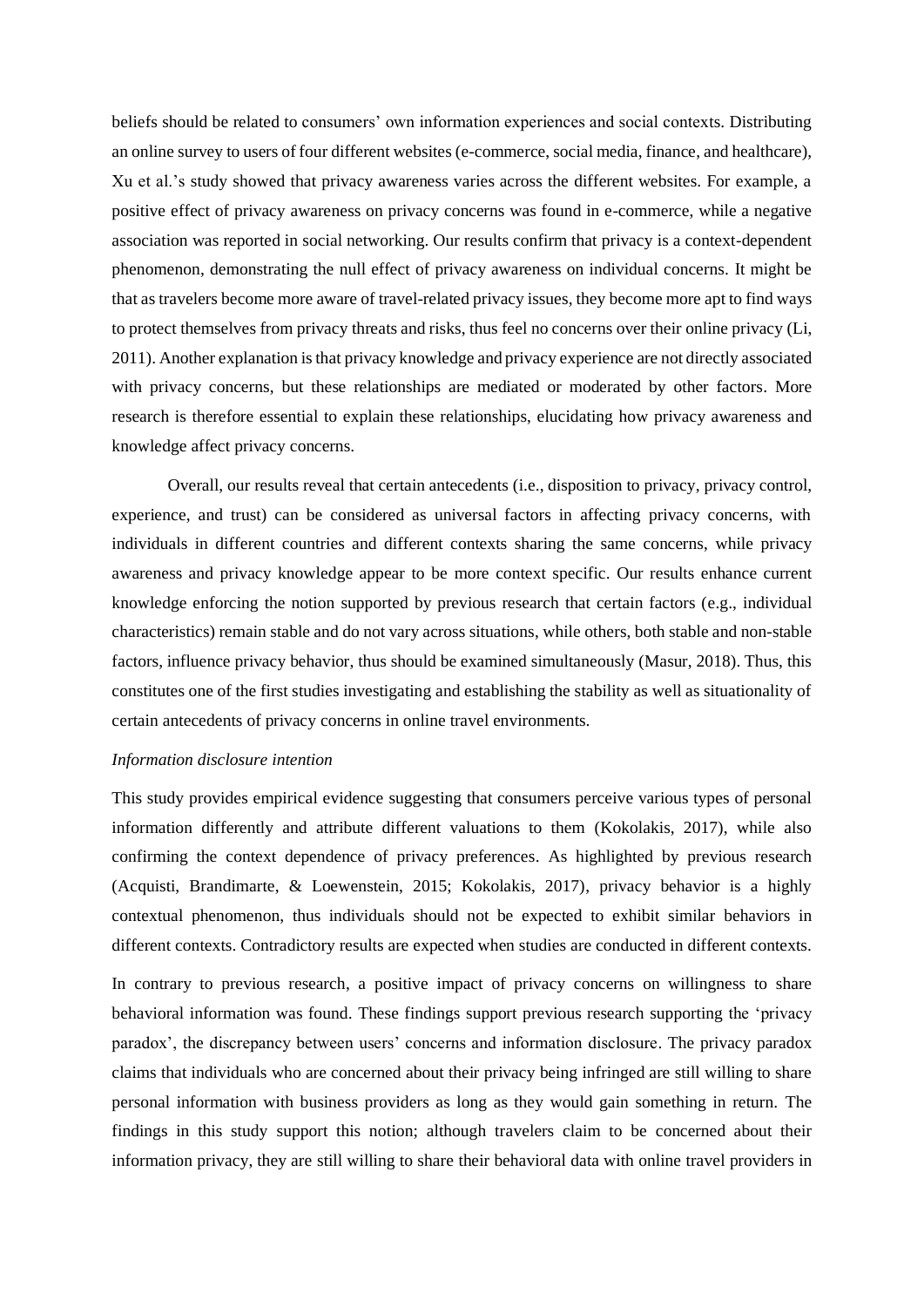exchange for personalization benefits. Weighing the costs and benefits of information disclosure, travelers perceive the disclosure of behavioral information as the enabler of high-value personalization services for their travel, which 'override' their existing privacy concerns. Another explanation might lie in the regulatory focus theory (RFT) (Higgins, 1997) that predicts the persuasiveness of rewards for encouraging information disclosure. As promotion-focused individuals weigh differently costs and benefits than prevention-focused consumers, they are focused more on maximizing gains from information disclosure requests. Thus, promotion-focused travelers might view the disclosure as a gain rather than a loss, weighing more the perceived personalization benefits that online travel providers are offering. More research is essential to advance current knowledge about the role of RFT in privacy behavior, especially in the travel context.

While the subject of privacy concerns over biometric information collection for travel facilitation has been highly debated in the media, this study did not find the link between travelers' privacy concerns and their willingness to share biometric information with travel providers. The privacy calculus in traveler's decision making related to biometric information disclosure does not involve a simultaneous trade-off of concerns and benefits, as disclosure intention is mostly influenced by perceived benefits of personalization and information sensitivity. Our findings demonstrate that travelers do not consider privacy concerns during their privacy decision making process (as suggested in the privacy calculus theory), but instead they weigh in the sensitivity of biometric information and the expected benefits of disclosing them in the travel environments. In support of previous studies showing that benefits override privacy concerns (Chellapa & Sin, 2005; Yeh et al., 2018), our findings reveal the important role of perceived benefits in travelers' privacy decision making involving sensitive data (i.e., biometric information), thus contributing to the under-developed research area on the social aspects of biometrics. The findings contradict previous studies in the physical travel context (Morosan, 2018) reporting a negative impact of privacy concerns on intention to disclose biometric information. One explanation could lie in the fact that travelers might associate biometric information being collected physically (e.g., e-gates at airports) rather than online (e.g., web or mobile applications). While biometric verification is used in airports, cruise ships, hotels, and rental car companies around the world both physically and online, respondents might relate more to the physical biometric authentication rather than the online one.

Furthermore, our findings enforce the important role of information sensitivity in the privacy calculus, which has not been considered in previous studies (Kokolakis, 2017) as they have mostly focused on investigating the impact of information sensitivity on privacy concerns (Li, 2011). By placing information sensitivity as a specific type of risk within the model, our study contributes to the privacy calculus theory by demonstrating that travelers are more protective over personal information they consider more sensitive. By doing so, we provide a more comprehensive and holistic understanding of the conceptualization of the privacy calculus.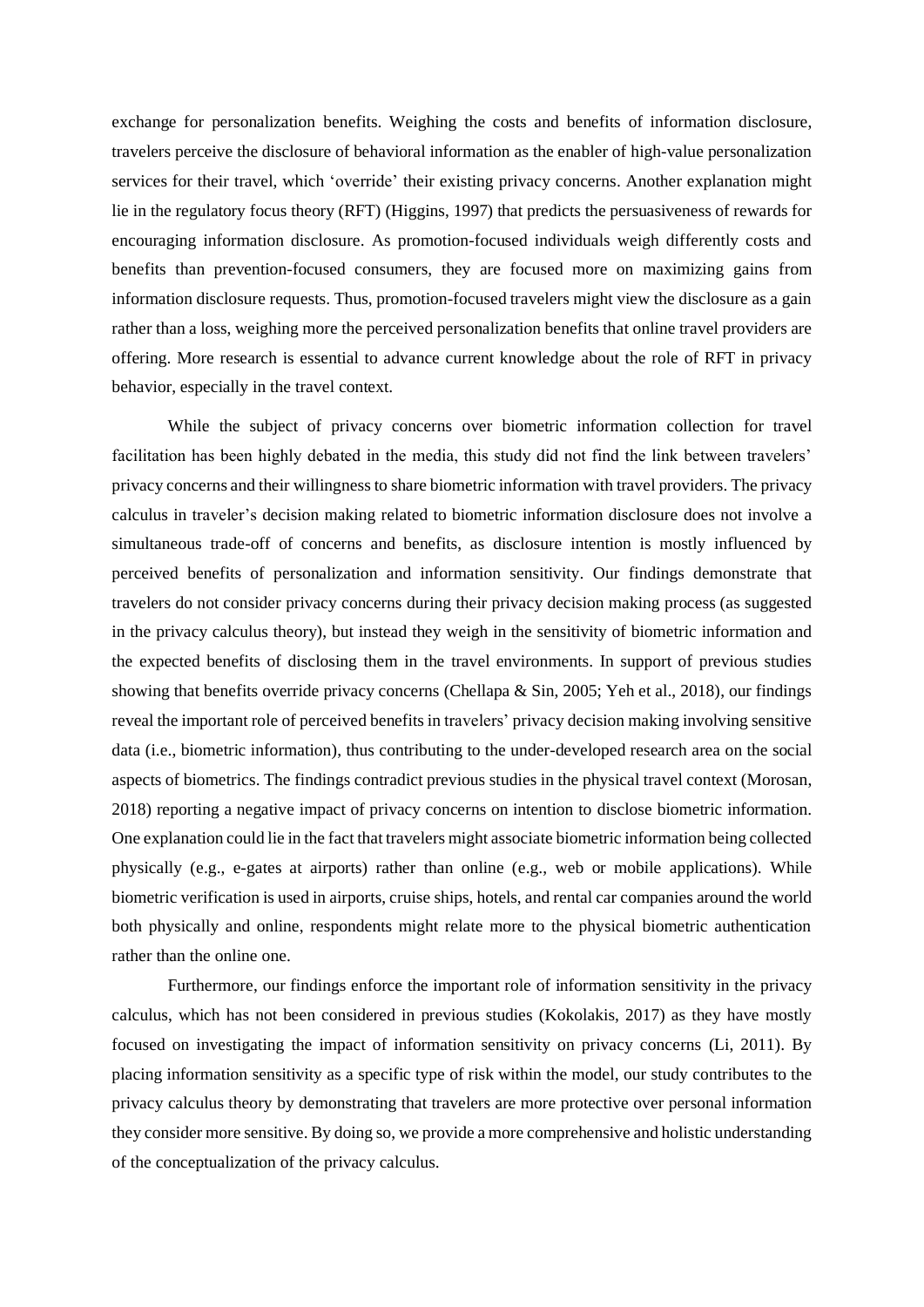#### *5.2 Practical implications*

The results offer the travel sector a foundation to make informed business decisions with regards to the collection and use of biometric and behavioral information of travelers. This can apply to a wide range of providers, not only airlines, travel agents, car rental and cruise companies, but also government authorities and entertainment businesses catering to travelers. The collection of data constitutes one of the major drivers and sources of profit for business providers, thus our findings can help companies to understand in more depth user privacy preferences and concerns. Consequently, they can enhance their knowledge on their customer bases and offer a wider range of data sharing options as well as adjustments of privacy-preservation practices.

Our findings highlight the important role of personalization in inducing information disclosure. Organizations can intensify efforts to improve existing as well as develop new, innovative personalization services. In a recent study (Loo, 2017), 57% of tourists believe that companies should tailor their information and personalize experiences based on personal preferences and past behaviors, while 36% of them would be willing to pay more for such tailored and personalized services. Therefore, it becomes apparent that there is a strong drive for more customized, meaningful experiences (Loo, 2017). For example, when travelers are planning a trip, thousands of options regarding flights or accommodation are available; personalized search tools based on budget, preferred amenities, and personal preferences can quickly match individual customer needs, will offer significant value. Personalized recommendations including detailed itineraries based on previous activity, search history, and personal interests could enhance value as well. The findings in this study help business providers to understand how offering more attractive content or rewards can entice user willingness to provide personal information. However, businesses should also provide explicit details on their websites on how data acquisition and personalization can be beneficial and create value for users, while at the same time provide assurances on the privacy collection practices of the organization.

Moreover, this study encourages the travel industry to become more aware of the differential concerns regarding different types of information requests, thus catering for individual needs. While travelers might be willing to share behavioral data, it is not always the case for biometric information. Consequently, business providers should distinguish between different categories of personal information during the design and development of tools or platforms requesting such information for personalization or other purposes (e.g., entertainment). Requests for information should be distinctively separate for each information type rather than a bundle, avoiding the risk that the user will reject sharing any personal information altogether. A potential solution would be the development of privacy enhancing technologies as standalone applications or add-ons, where users undertake a risk assessment over the service providers (i.e., whether providers are risky or trustworthy) and determine the amount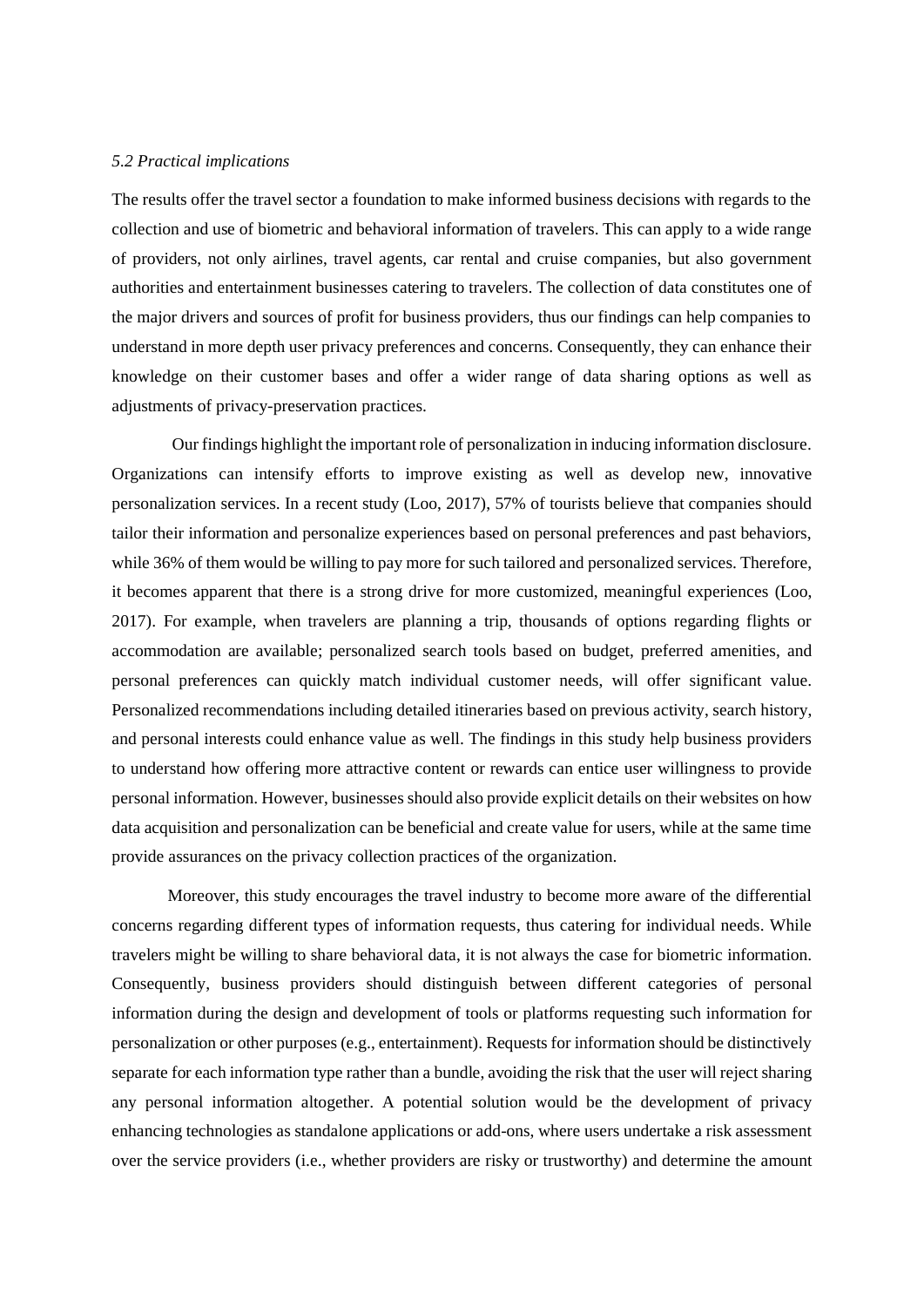and type of personal data they are willing to share with them. The consideration of individual privacy preferences, encompassing users' sensitivity to different types of personal information, in the development of technological solutions would allow for the establishment of online environments that are perceived as more secure, where users have more control over their personal data and personalization features, increasing trust in service providers, minimizing privacy concerns, and thus encouraging information disclosure.

#### *5.3 Limitations and future directions*

This study has examined the impact of a set of antecedents on travelers' online information privacy concerns. However, many factors have been identified in existing literature as potential antecedents to privacy concerns. As a result, further research is essential in examining the impact of additional factors such as self-efficacy, perceived enjoyment, and personality traits, as well as additional macro environment factors, such as culture and social norms, on privacy concerns. Moreover, this study used self-reported measures for capturing individual privacy perspectives and behavioral intentions. However, sometimes individuals might misreport their own behavior. Thus, further research should consider measuring actual information disclosure, comparing it with behavioral intention to explore whether privacy paradox, the divergence between consumers' statements and actual actions, exists in the context of travel and information disclosure. Another limitation of this study lies in the construct of personalization, which captures the overall perception of benefits of personalization services rather than specific benefits. Future research needs to examine the impact of specific types of personalization benefits (e.g., offers, recommendations, advertising messages) on information disclosure.

#### **6. Conclusion**

This study expands existing privacy literature by confirming a set of factors that shape the privacy concerns of travelers and providing a more comprehensive explanation of the APCO framework (Smith et al., 2011) in the travel context. By examining biometric and behavioral information disclosure, this study highlights the profound role of information sensitivity in the privacy calculus, an observation that has been notably absent in existing research (Mothersbaugh et al., 2012). Contrary to hypotheses, perceived expected benefits outweigh privacy concerns when travelers are faced with such privacy decisions, emphasizing the important role of incentives in the collection of personal information. Also, as most research have investigated the technical aspects of biometric authentication, our study extends research on the social aspects of biometrics. Overall, this study enhances both IS and management literature by offering a deeper understanding of travelers' privacy behavior as well as the behavioral outcomes of sharing sensitive personal data.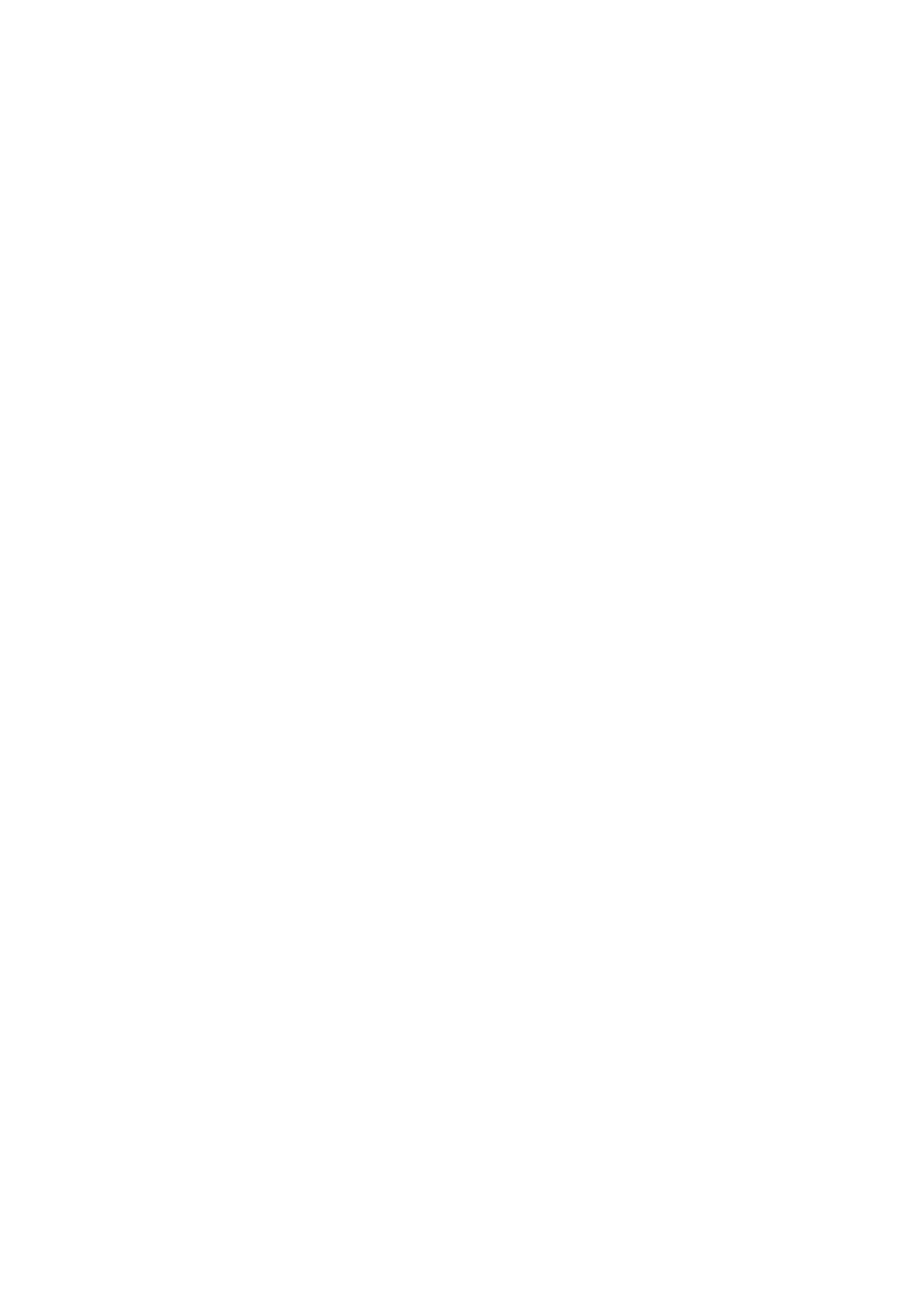### **References**

- Agag, G. M., & El-Masry, A. A. (2017). Why Do Consumers Trust Online Travel Websites? Drivers and Outcomes of Consumer Trust toward Online Travel Websites. *Journal of Travel Research*, *56*(3), 347–369. https://doi.org/10.1177/0047287516643185
- Anuar, F. I., & Gretzel, U. (2011). Privacy Concerns in the Context of Location-Based Services for Tourism. *Short Paper, Presented at ENTER 2011, Innsbruck (Austria), January 26-28*.
- Bachman, J. (2019). *The Struggle to Turn Your Face Into Secure Travel ID - Bloomberg*. Retrieved from https://www.bloomberg.com/news/articles/2019-07-01/the-struggle-to-turn-your-face-intosecure-travel-id
- Baruh, L., Secinti, E., & Cemalcilar, Z. (2017). Online Privacy Concerns and Privacy Management: A Meta-Analytical Review. *Journal of Communication*, *67*(1), 26–53. https://doi.org/10.1111/jcom.12276
- Bélanger, F., & Crossler, R. E. (2011). Privacy in the Digital Age: A Review of Information Privacy Research in Information Systems. *MIS Quarterly*, *35*(4), 1017–1041. https://doi.org/10.1159/000360196
- Bellman, S., Johnson, E. J., Kobrin, S. J., & Lohse, G. L. (2004). International differences in information privacy concerns: A global survey of consumers. *Information Society*, *20*(5), 313– 324. https://doi.org/10.1080/01972240490507956
- Benamati, J. H., Ozdemir, Z. D., & Smith, H. J. (2017). An empirical test of an Antecedents Privacy Concerns - Outcomes model. *Journal of Information Science*, *43*(5), 583–600. https://doi.org/10.1177/0165551516653590
- Bennett, C. (1995). Bennett, C. J. 1995. The Political Economy of Privacy: A Review of the Literature. In *Hackensack, NJ: Center for Social and Legal Research*.
- Bol, N., Dienlin, T., Kruikemeier, S., Sax, M., Boerman, S. C., Strycharz, J., Helberger, N., de Vreese, C. H. (2018). Understanding the effects of personalization as a privacy calculus: Analyzing self-disclosure across health, news, and commerce contexts. *Journal of Computer-Mediated Communication*, *23*(6), 370–388. https://doi.org/10.1093/jcmc/zmy020
- Bonsón Ponte, E., Carvajal-Trujillo, E., & Escobar-Rodríguez, T. (2015). Influence of trust and perceived value on the intention to purchase travel online: Integrating the effects of assurance on trust antecedents. *Tourism Management*, *47*, 286–302. https://doi.org/10.1016/j.tourman.2014.10.009
- Buchanan, T., Paine, C., Joinson, A., & Reips, U. D. (2007). Development of Measures of Online Privacy Concern and Protection for Use on the Internet. *Journal Of The American Society For Information Science and Technology*, *58*(2), 157–165. https://doi.org/10.1002/asi
- Callahan, J. (2019). *How The Travel Industry Is Driving Biometric Security Innovation*. Retrieved from https://www.forbes.com/sites/forbestechcouncil/2019/01/09/how-the-travel-industry-is-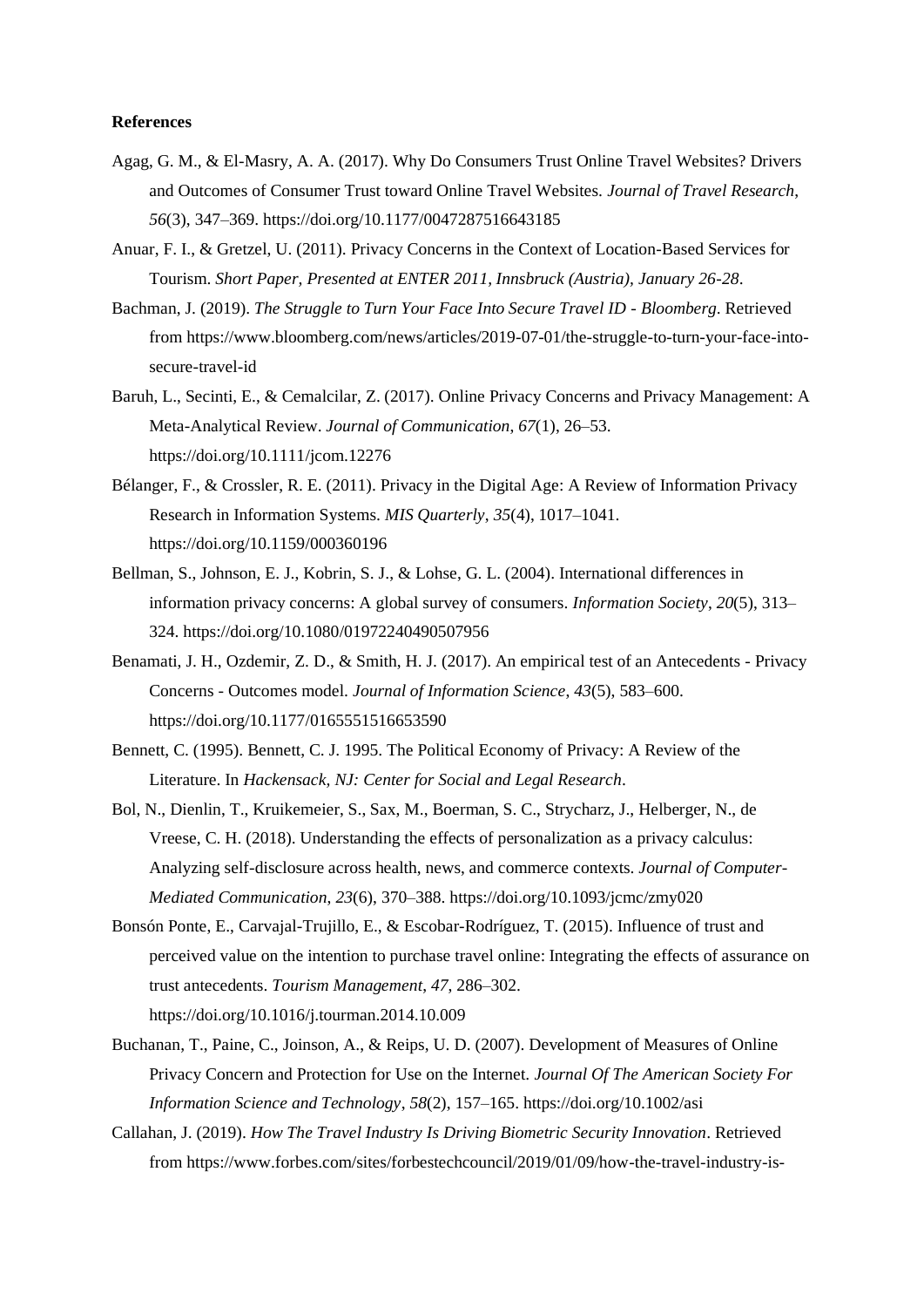driving-biometric-security-innovation/#1780a1166572

- Chellapa, R., & Sin, R. G. (2005). Personalisation vs. Privacy: An empirical Examination of the online Consumers' Dilemma. *Information Technology and Management*, *6*(2–3), 181–202.
- Correia, J., & Compeau, D. (2017). Information Privacy Awareness (IPA): A Review of the Use, Definition and Measurement of IPA. *HICSS 2017 Proceedings*. Retrieved from http://hdl.handle.net/10125/41646
- Dinev, T., & Hart, P. (2006). Internet Privacy Concerns and Social Awareness as Determinants of Intention to Transact. *International Journal of Electronic Commerce*, *10*(2), 7–29. https://doi.org/10.2753/JEC1086-4415100201
- Doherty, A. (2019). How biometrics is reshaping the travel experience. *TTGMEDIA*. Retrieved from https://www.ttgmedia.com/news/technology/how-biometrics-is-reshaping-the-travel-experience-17642
- Dwivedi, Y. K., Hughes, L., Ismagilova, E., Aarts, G., Coombs, C., Crick, T., … Williams, M. D. (2019). Artificial Intelligence (AI): Multidisciplinary perspectives on emerging challenges, opportunities, and agenda for research, practice and policy. *International Journal of Information Management*, 101994. https://doi.org/10.1016/j.ijinfomgt.2019.08.002
- Femenia-Serra, F., & Neuhofer, B. (2018). Smart tourism experiences: Conceptualisation, key dimensions and research agenda. *Investigaciones Regionales*, *2018*(42), 129–150.
- Femenia-Serra, F., Perles-Ribes, J. F., & Ivars-Baidal, J. A. (2018). Smart destinations and tech-savvy millennial tourists: hype versus reality. *Tourism Review*. https://doi.org/10.1108/TR-02-2018- 0018
- Fornell, C., & Larcker, D. F. (1981). Structural Equation Models with Unobservable Variables and Measurement Error: Algebra and Statistics. *Journal of Marketing Research*, *18*(3), 382–388. https://doi.org/10.1177/002224378101800313
- Gao, S., Mokhtarian, P., & Johnston, R. (2008). *Non-normality of Data in Structural Equation Models*. *Transportation Research Record*, 2082(1), 116-124.
- Gerber, N., Gerber, P., & Volkamer, M. (2018). Explaining the privacy paradox: A systematic review of literature investigating privacy attitude and behavior. *Computers and Security*, *77*, 226–261. https://doi.org/10.1016/j.cose.2018.04.002
- Gilliland, N. (2017). How six travel & hospitality brands use personalisation to enhance the customer experience – Econsultancy. Retrieved February 21, 2020, from: https://econsultancy.com/howsix-travel-hospitality-brands-use-personalisation-to-enhance-the-customer-experience/
- Gluck, J., Schaub, F., Friedman, A., Habib, H., Sadeh, N., Cranor, L. F., & Agarwal, Y. (2016). How Short Is Too Short ? Implications of Length and Framing on the Effectiveness of Privacy Notices. *Symposium On Usable Privacy and Security (SOUPS)*, (Soups), 321–340.
- Hair, J. F., Black, W., Babin, B., Anderson, R., & Tatham, R. (2010). *Multivariate data analysis* (6th ed.). Pearson Prentice Hall.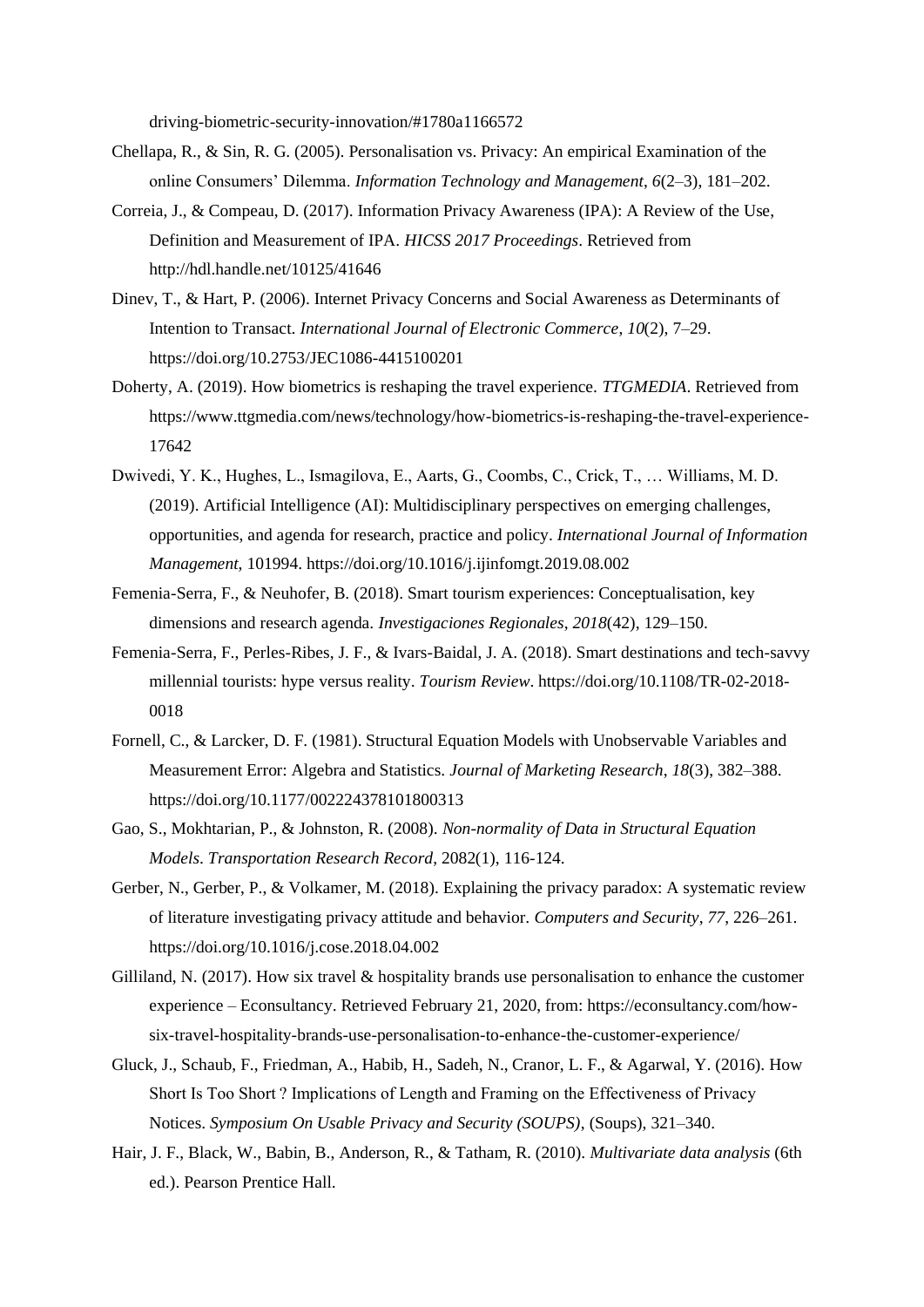- Happ, C., Melzer, A., & Steffgen, G. (2016). Trick with treat Reciprocity increases the willingness to communicate personal data. *Computers in Human Behavior*, *61*, 372–377. https://doi.org/10.1016/j.chb.2016.03.026
- Harari, G. M., Lane, N. D., Wang, R., Crosier, B. S., Campbell, A. T., & Gosling, S. D. (2016). Using Smartphones to Collect Behavioral Data in Psychological Science: Opportunities, Practical Considerations, and Challenges. *Perspectives on Psychological Science*, *11*(6), 838–854. https://doi.org/10.1177/1745691616650285
- Hew, J. J., Tan, G. W. H., Lin, B., & Ooi, K. B. (2017). Generating travel-related contents through mobile social tourism: Does privacy paradox persist? *Telematics and Informatics*, *34*(7), 914– 935. https://doi.org/10.1016/j.tele.2017.04.001
- Higgins, E. T. (1997). Beyond pleasure and pain. *American Psychologist*, *52*(12), 1280–1300. https://doi.org/10.1037/0003-066x.52.12.1280
- Huang, C. D., Goo, J., Nam, K., & Yoo, C. W. (2017). Smart tourism technologies in travel planning: The role of exploration and exploitation. *Information and Management*, *54*(6), 757–770. https://doi.org/10.1016/j.im.2016.11.010
- Hughes-roberts, T. (2015). Privacy as a secondary goal problem : an experiment examining control. *Information and Computer Security*, *23*(4), 382–393. https://doi.org/10.1108/ICS-10-2014-0068
- Jeong, M., & Shin, H. H. (2019). Tourists' Experiences with Smart Tourism Technology at Smart Destinations and Their Behavior Intentions. *Journal of Travel Research*, 1–14. https://doi.org/10.1177/0047287519883034
- Jung, Y. and Park, J. (2018) 'An investigation of relationships among privacy concerns, affective responses, and coping behaviors in location-based services', International Journal of Information Management. Elsevier, 43(May), pp. 15–24. doi: 10.1016/j.ijinfomgt.2018.05.007.
- Karwatzki, S., Dytynko, O., Trenz, M., & Veit, D. (2017). Beyond the Personalization–Privacy Paradox: Privacy Valuation, Transparency Features, and Service Personalization. *Journal of Management Information Systems*, *34*(2), 369–400. https://doi.org/10.1080/07421222.2017.1334467
- Kokolakis, S. (2017). Privacy attitudes and privacy behaviour: A review of current research on the privacy paradox phenomenon. *Computers and Security*, *64*, 122–134. https://doi.org/10.1016/j.cose.2015.07.002
- Laufer, R. S., & Wolfe, M. (1977). Privacy as a Concept and a Social Issue: A Multidimensional Developmental Theory. *Journal of Social Issues*, *33*(3), 22–42. https://doi.org/10.1111/j.1540- 4560.1977.tb01880.x
- Lee, C. H., & Cranage, D. A. (2011). Personalisation-privacy paradox: The effects of personalisation and privacy assurance on customer responses to travel Web sites. *Tourism Management*, *32*(5), 987–994. https://doi.org/10.1016/j.tourman.2010.08.011
- Lee, H. A., Au, N., & Law, R. (2013). Presentation Formats of Policy Statements on Hotel Websites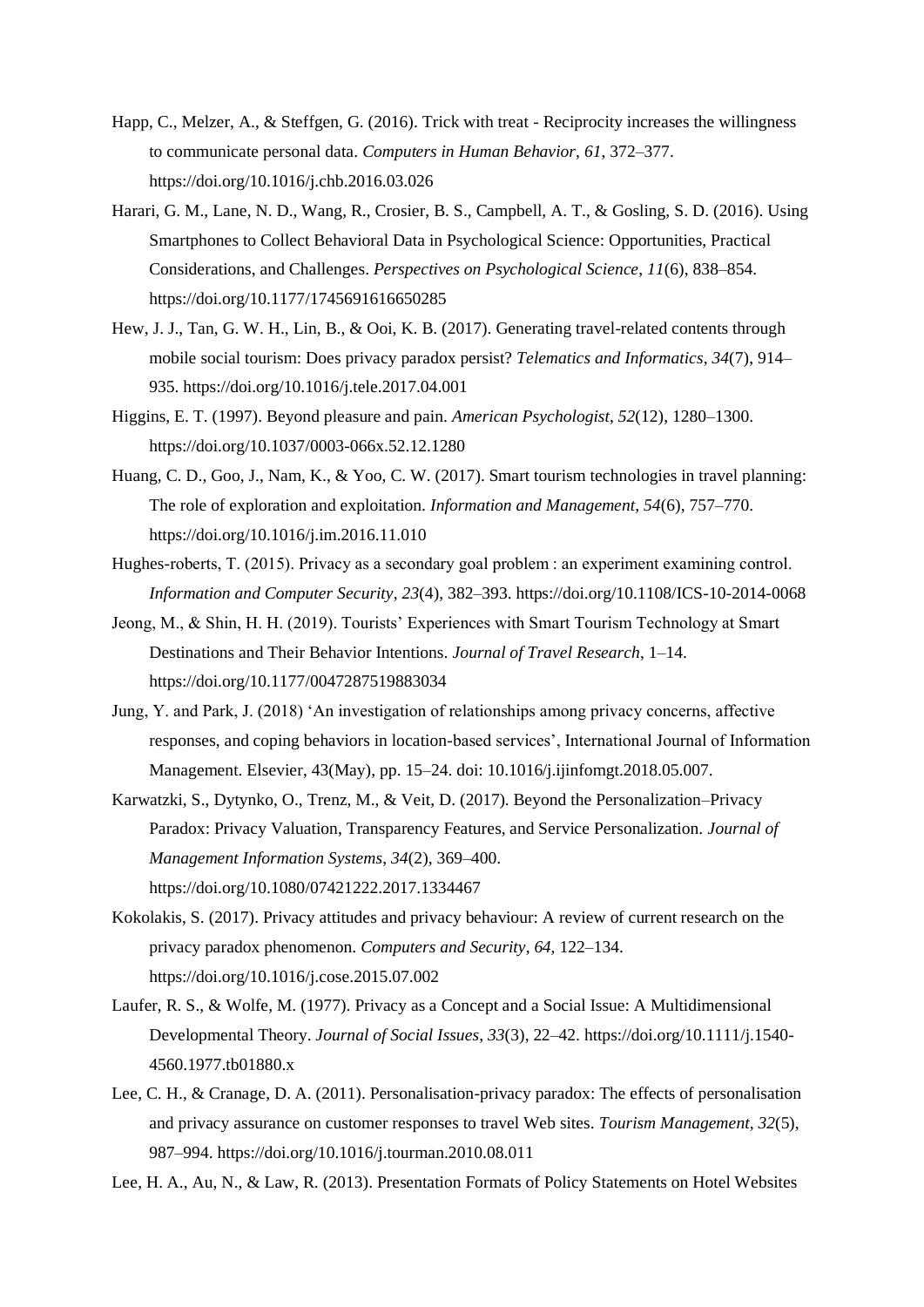and Privacy Concerns: A Multimedia Learning Theory Perspective. *Journal of Hospitality and Tourism Research*, *37*(4), 470–489. https://doi.org/10.1177/1096348012436384

- Li, X. (2008). Will it be Disclosure or Fabrication of Personal Information? An Examination of Persuasion Strategies on Prospective Employees. *International Journal of Information Security and Privacy*, *2*(4), 91–113.
- Li, Y. (2011). Empirical Studies on Online Information Privacy Concerns: Literature Review and an Integrative Framework. *Communications of the Association for Information Systems*, *28*(28), 453–496. https://doi.org/http://aisel.aisnet.org/cais/vol28/iss1/28
- Li, Y. (2014). The impact of disposition to privacy, website reputation and website familiarity on information privacy concerns. *Decision Support Systems*, *57*(1), 343–354. https://doi.org/10.1016/j.dss.2013.09.018
- Liang, C.-C., & Shiau, W.-L. (2018). Moderating effect of privacy concerns and subjective norms between satisfaction and repurchase of airline e-ticket through airline-ticket vendors. *Asia Pacific Journal of Tourism Research*, *23*(12), 1142–1159. https://doi.org/10.1080/10941665.2018.1528290
- Liang, H., Saraf, N., Hu, Q., & Xue, Y. (2007). Assimilation of enterprise systems: The effect of institutional pressures and the mediating role of top management. *MIS Quarterly: Management Information Systems*, *31*(1), 59–87. https://doi.org/10.2307/25148781
- Loo, J. (2017). The future of travel: New consumer behavior and the technology giving it flight. Retrieved February 20, 2020, from Think with Google website: https://www.thinkwithgoogle.com/marketing-resources/new-consumer-travel-assistance/
- Lwin, M., Wirtz, J., & Williams, J. D. (2007). Consumer online privacy concerns and responses: A power–responsibility equilibrium perspective. *Journal of the Academy of Marketing Science*, *35*(4), 572–585. https://doi.org/10.1007/s11747-006-0003-3
- Mackenzie, S. B., Podsakoff, P. M. and Podsakoff, N. P.. (2011). Construct Measurement and Validation Procedures in MIS and Behavioral Research : Integrating New and Existing Techniques. *MIS Quarterly*, *35*(2), 293–334. https://doi.org/10.2307/23044045
- Malhotra, N. K., Kim, S. S., & Agarwal, J. (2004). Internet Users' Information Privacy Concerns (IUIPC): The Construct, the Scale, and a Casual Model. *Information Systems Research*, *15*(4), 336–355. https://doi.org/10.1287/isre.l040.0032
- Masseno, M. D. (2019). Personalization and Profiling of Tourists in Smart Tourism. *Revista Argumentum-Argumentum Journal of Law*, *20*(3), 1–215.
- Masur, P. K. (2018). Situational privacy and self-disclosure: Communication processes in online environments. Springer. https://doi.org/10.1007/978-3-319-78884-5\_1
- Mathews-Hunt, K. (2016). CookieConsumer: Tracking online behavioural advertising in Australia. *Computer Law and Security Review*, *32*(1), 55–90. https://doi.org/10.1016/j.clsr.2015.12.006
- Millward, D. (2019). *Facial recognition technology is worrying US air passengers – and it's coming*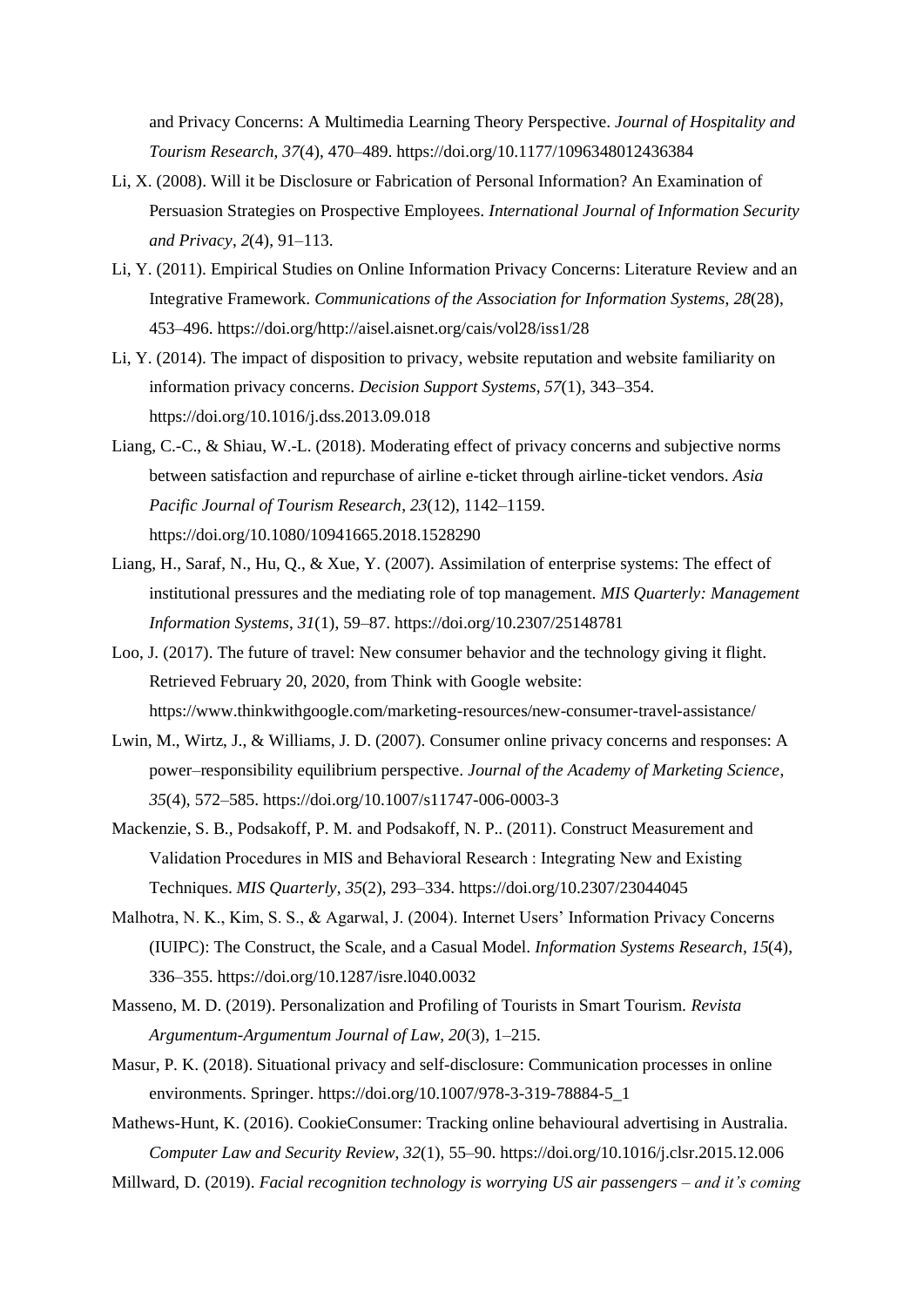*to Britain*. Retrieved from https://www.telegraph.co.uk/travel/news/facial-recognition-airportsconcerns/

- Miltgen, C. L., & Peyrat-Guillard, D. (2014). Cultural and generational influences on privacy concerns: A qualitative study in seven European countries. *European Journal of Information Systems*, *23*(2), 103–125. https://doi.org/10.1057/ejis.2013.17
- Miltgen, C. L., & Smith, H. J. (2015). Exploring information privacy regulation, risks, trust, and behavior. *Information and Management*, *52*(6), 741–759. https://doi.org/10.1016/j.im.2015.06.006
- Morosan, C. (2018). Information Disclosure to Biometric E-gates: The Roles of Perceived Security, Benefits, and Emotions. *Journal of Travel Research*, *57*(5), 644–657. https://doi.org/10.1177/0047287517711256
- Morosan, C. (2019). Disclosing facial images to create a consumer's profile. *International Journal of Contemporary Hospitality Management*, *ahead*-*of*-*p*(ahead-of-print), 3149–3172. https://doi.org/10.1108/ijchm-08-2018-0701
- Morosan, C., & DeFranco, A. (2015). Disclosing personal information via hotel apps: A privacy calculus perspective. *International Journal of Hospitality Management*, *47*. https://doi.org/10.1016/j.ijhm.2015.03.008
- Mothersbaugh, D. L., Foxx, W. K., Beatty, S. E., & Wang, S. (2012). Disclosure Antecedents in an Online Service Context: The Role of Sensitivity of Information. *Journal of Service Research*, *15*(1), 76–98. https://doi.org/10.1177/1094670511424924
- Oliveira, T., Araujo, B., & Tam, C. (2020). Why do people share their travel experiences on social media? *Tourism Management*, *78*(November 2017), (in press). https://doi.org/10.1016/j.tourman.2019.104041
- Ozturk, A. B., Nusair, K., Okumus, F., & Singh, D. (2017). Understanding mobile hotel booking loyalty: an integration of privacy calculus theory and trust-risk framework. *Information Systems Frontiers*, *19*(4), 753–767. https://doi.org/10.1007/s10796-017-9736-4
- Pallant, J. (2010). *SPSS survival manual : a step by step guide to data analysis using SPSS*. Open University Press/McGraw-Hill.
- Pavlou, P., Liang, H., & Xue, Y. (2007). Understanding And Mitigating Uncertainty In Onine Exchange Relationships: A principal Agent Perspective. *MIS Quarterly*, *31*(1), 105–136.
- Podsakoff, P. M., MacKenzie, S. B., Lee, J. Y., & Podsakoff, N. P. (2003). Common Method Biases in Behavioral Research: A Critical Review of the Literature and Recommended Remedies. *Journal of Applied Psychology*, *88*(5), 879–903. https://doi.org/10.1037/0021-9010.88.5.879
- Pötzsch, S. (2009). Privacy Awareness: A Means to Solve the Privacy Paradox? In *The Future of Identity in the Information Society. Privacy and Identity 2008. IFIP Advances in Information and Communication Technology, vol 298* (pp. 226–236). Springer.

Presthus, W., & Sorum, H. (2018). Are Consumers Concerned About Privacy? An Online Survey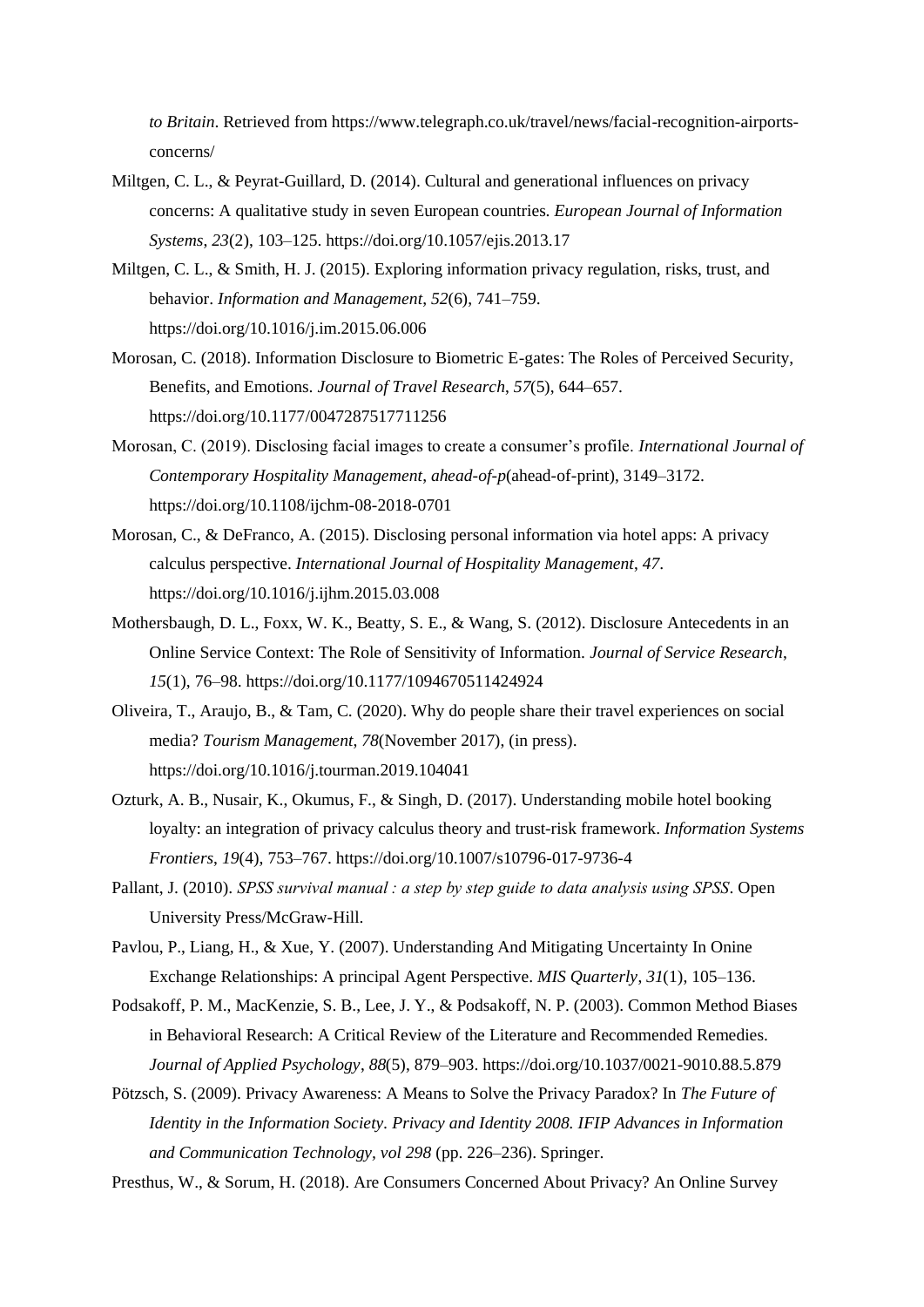Emphasizing the General Data Protection Regulation. *Procedia*, *138*, 603–611.

- Saravanan, S., & Sadhu Ramakrishnan, B. (2016). Preserving privacy in the context of location based services through location hider in mobile-tourism. *Information Technology and Tourism*, *16*(2), 229–248. https://doi.org/10.1007/s40558-016-0056-1
- Satariano, A. (2019). Google Is Fined \$57 Million Under Europe's Data Privacy Law The New York Times. *The New York Times*. Retrieved from

https://www.nytimes.com/2019/01/21/technology/google-europe-gdpr-fine.html

- Schomakers, E. M., Lidynia, C., Müllmann, D., & Ziefle, M. (2019). Internet users' perceptions of information sensitivity – insights from Germany. *International Journal of Information Management*, *46*(November 2018), 142–150. https://doi.org/10.1016/j.ijinfomgt.2018.11.018
- Serrano Archimi, C., Reynaud, E., Yasin, H. M., & Bhatti, Z. A. (2018). How Perceived Corporate Social Responsibility Affects Employee Cynicism: The Mediating Role of Organizational Trust. *Journal of Business Ethics*, *151*(4), 907–921. https://doi.org/10.1007/s10551-018-3882-6
- Sigala, M. (2018). New technologies in tourism: From multi-disciplinary to anti-disciplinary advances and trajectories. *Tourism Management Perspectives*, *25*(December 2017), 151–155. https://doi.org/10.1016/j.tmp.2017.12.003
- Smith, H. J., Dinev, T., & Xu, H. (2011). Information Privacy Research: An Interdisciplinary Review. *MIS Quarterly*, *35*(4), 1063–1078. https://doi.org/10.2307/41409970
- Smith, H. J., Milberg, S. J., & Burke, S. J. (1996). Information Privacy: Measuring Individuals' Concerns about Organizational Practices. *MIS Quarterly*, *20*(2), 167. https://doi.org/10.2307/249477
- Stewart, K. A., & Segars, A. H. (2002). An Empirical Examination of the Concern for Information Privacy Instrument. *Information Systems Research*, *13*(1), 36–49. https://doi.org/DOI 10.1287/isre.13.1.36.97
- Taddicken, M. M. M. (2010). Measuring Online Privacy Concern and Protection in the (Social) Web: Development of the APCP and APCP-18 Scale. *International Communication Association, Suntec Singapore International Convention & Exhibition Centre, Suntec City, Singapore, June 22, 2010*.
- Themistocleous, C., Smith, A., & Wagner, C. (2014). The ethical dilemma of implicit vs explicit data collection: Examining the factors that influence the voluntary disclosure of information by consumers to commercial organizations. *2014 IEEE International Symposium on Ethics in Science, Technology and Engineering, ETHICS 2014*, 1–6. https://doi.org/10.1109/ETHICS.2014.6893403
- Trepte, S., Scharkow, M., & Dienlin, T. (2020). The privacy calculus contextualized: The influence of affordances. *Computers in Human Behavior*, *104*, 106115. https://doi.org/10.1016/j.chb.2019.08.022

Tussyadiah, I., Li, S., & Miller, G. (2019). Privacy Protection in Tourism: Where We Are and Where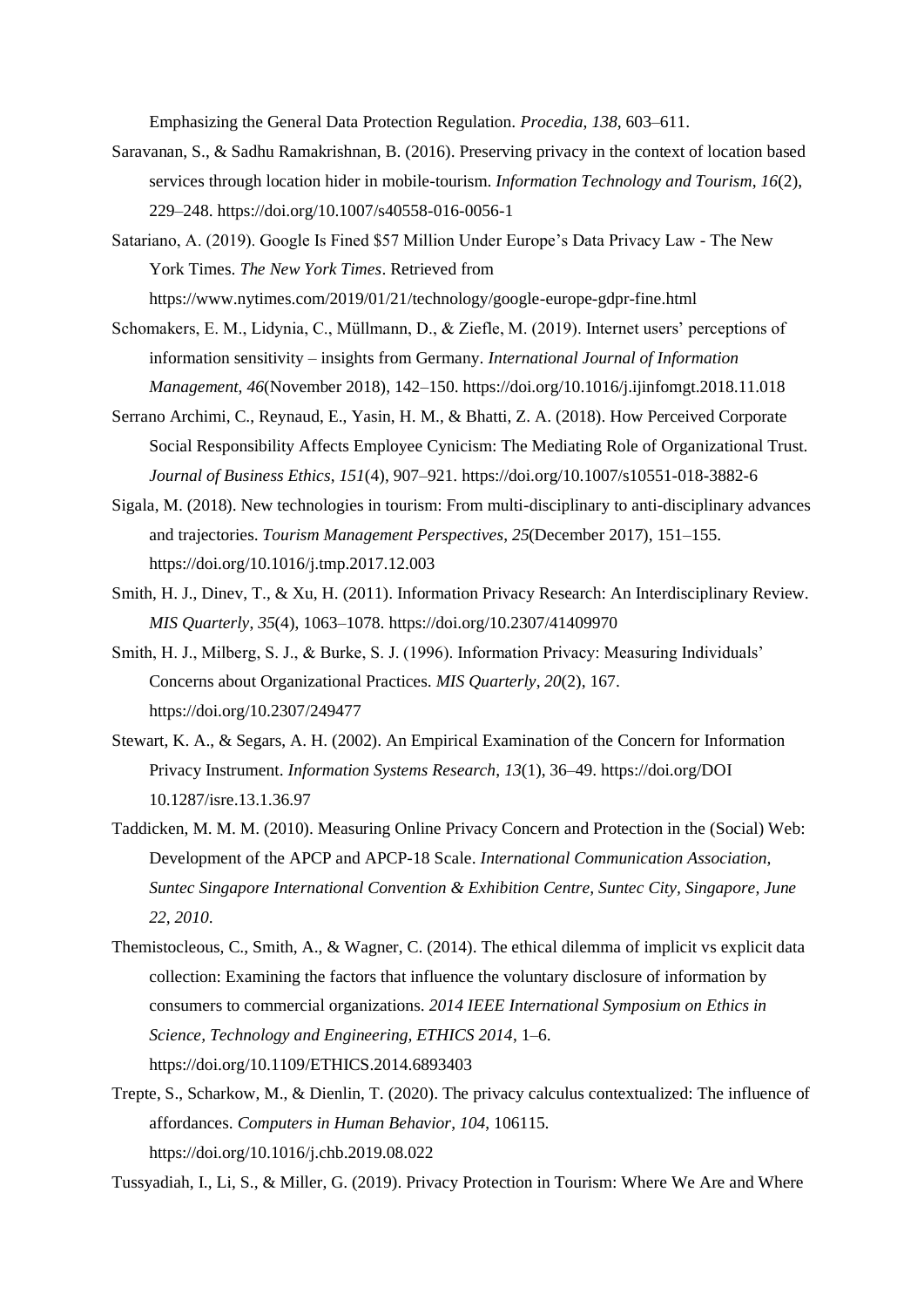We Should Be Heading For. *Pesonen J., Neidhardt J. (Eds) Information and Communication Technologies in Tourism 2019*, (January), 278–290. https://doi.org/10.1007/978-3-7091-1142-0

- van Ooijen, I., & Vrabec, H. U. (2019). Does the GDPR Enhance Consumers' Control over Personal Data? An Analysis from a Behavioural Perspective. *Journal of Consumer Policy*, *42*(1), 91–107. https://doi.org/10.1007/s10603-018-9399-7
- Vu, H. Q., Law, R., & Li, G. (2018). Breach of traveller privacy in location-based social media. *Current Issues in Tourism*, *0*(0), 1–16. https://doi.org/10.1080/13683500.2018.1553151
- Wakefield, R. (2013). The influence of user affect in online information disclosure. *Journal of Strategic Information Systems*, *22*(2), 157–174. https://doi.org/10.1016/j.jsis.2013.01.003
- Wang, T., Duong, T. D. and Chen, C. C. (2016) 'Intention to disclose personal information via mobile applications: A privacy calculus perspective', International Journal of Information Management, 36(4). doi: 10.1016/j.ijinfomgt.2016.03.003.
- Warren, S. D., & Brandeis, L. D. (1890). The Right to Privacy. *Law Review*, *4*(5), 193–220.
- WEF. (2018). *The Known Traveller Unlocking the potential of digital identity for secure and seamless travel*. Retrieved from

http://www3.weforum.org/docs/WEF\_The\_Known\_Traveller\_Digital\_Identity\_Concept.pdf

- Westin, A. F. (1967). *Privacy And Freedom*. https://doi.org/https://doi.org/10.1177/000271626837700157
- Wozniak, T., Schaffner, D., Stanoevska-Slabeva, K., & Lenz-Kesekamp, V. (2018). Psychological antecedents of mobile consumer behaviour and implications for customer journeys in tourism. *Information Technology and Tourism*, *18*(1–4), 85–112. https://doi.org/10.1007/s40558-017- 0101-8
- WTTC. (2018). Four Ways Biometrics Are Making Travel Smarter. *Medium*. Retrieved from https://medium.com/@WTTC/four-ways-biometrics-are-making-travel-smarter-47ea99333bf4
- WTTC. (2019). Majority of travellers willing to share data for a more seamless experience | WTTC. Retrieved January 15, 2020, from https://www.wttc.org/about/media-centre/press-releases/pressreleases/2019/majority-of-travellers-willing-to-share-data-for-a-more-seamless-experience/
- Xu, H., Dinev, T., Smith, H. J., & Hart, P. (2008). Examining the Formation of Individual's Privacy Concerns: Toward an Integrative View. *International Conference on Information Systems (ICIS)*, (October), 1–16. https://doi.org/citeulike-article-id:5770148
- Xu, H., Dinev, T., Smith, J., & Hart, P. (2011). Information Privacy Concerns : Linking Individual Perceptions with Institutional Privacy Assurances. *Journal of the Association for Information Systems*, *12*(12), 798–824.
- Xu, H., Gupta, S., Rosson, M. B., & Carroll, J. M. (2012). *Measuring mobile users' concerns for information privacy*.In *ICIS 2012 Orlando.*
- Xu, H., Teo, H.-H., Tan, B. C. Y., & Agarwal, R. (2009). The Role of Push-Pull Technology in Privacy Calculus: The Case of Location-Based Services. *Journal of Management Information*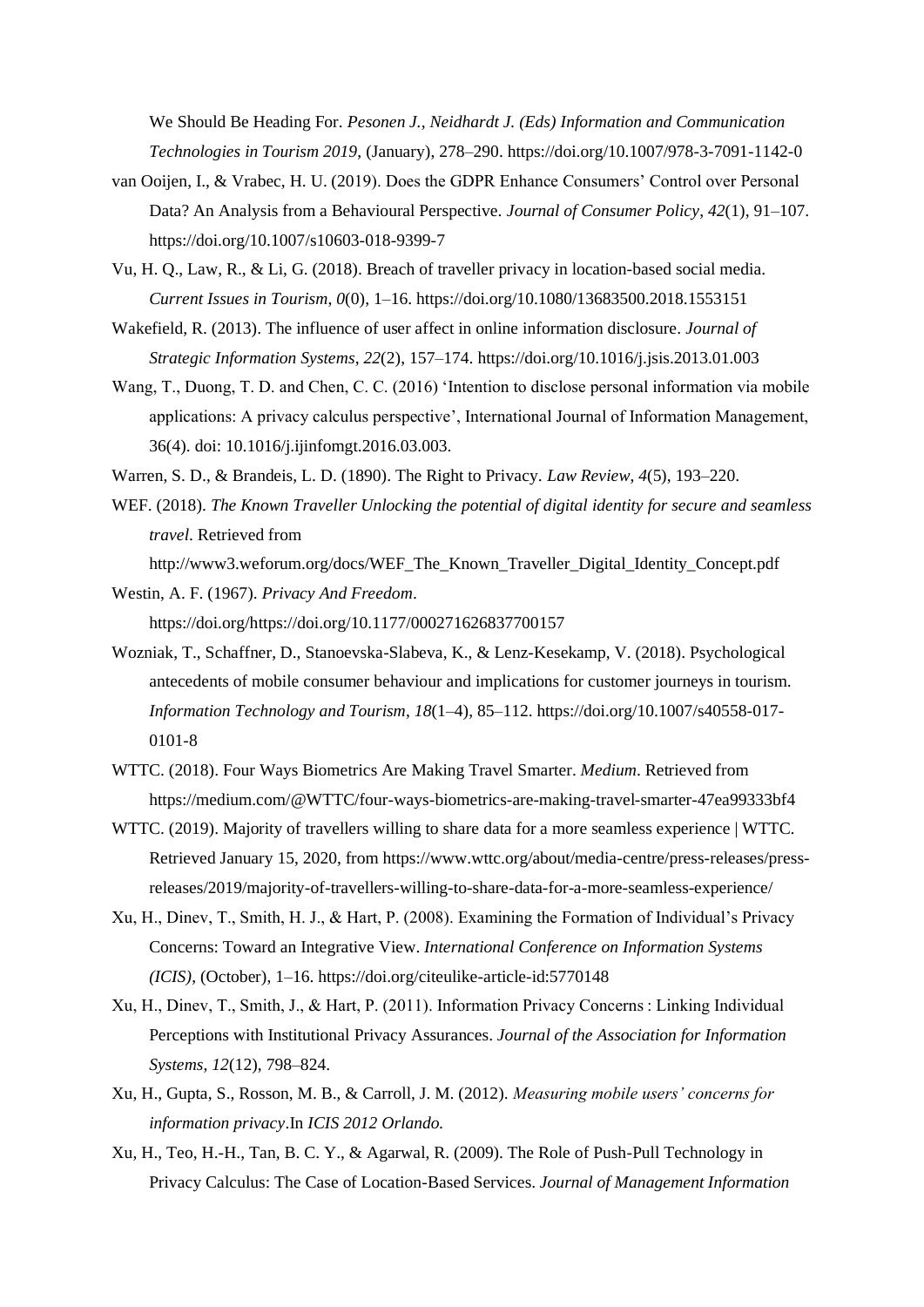*Systems*, *26*(3), 135–174. https://doi.org/10.2753/MIS0742-1222260305

- Yang, Q., Gong, X., Zhang, K. Z. K., Liu, H. and Lee, M. K. O. (2020) 'Self-disclosure in mobile payment applications: Common and differential effects of personal and proxy control enhancing mechanisms', International Journal of Information Management. Elsevier, (November 2019), p. 102065. doi: 10.1016/j.ijinfomgt.2019.102065.
- Yang, S., & Wang, K. (2009). The influence of information sensitivity compensation on privacy concern and behavioral intention. *ACM SIGMIS Database*, *40*(1), 38. https://doi.org/10.1145/1496930.1496937
- Yeh, C., Wang, Y.-S., Lin, S.-J., Tseng, T. H., Lin, H.-H., Shih, Y.-W., & Lai, Y.-H. (2018). What drives internet users' willingness to provide personal information? *Online Information Review*, *42*(6), 923–939. https://doi.org/10.1108/OIR-09-2016-0264
- Yoo, C., Kwon, S., Na, H., & Chang, B. (2017). Factors affecting the adoption of gamified smart tourism applications: An integrative approach. *Sustainability (Switzerland)*, *9*(12), 1–22. https://doi.org/10.3390/su9122162
- Youn, S. (2009). Determinants of Online Privacy Concern and Its Influence on Privacy. *The Journal of Consumer Affairs*, *43*(3), 389–418.
- Yu, L., Li, H., He, W., Wang, F. and Jiao, S. (2019) 'A meta-analysis to explore privacy cognition and information disclosure of internet users', International Journal of Information Management, 51(September), p. 102015. doi: 10.1016/j.ijinfomgt.2019.09.011.
- Zlatolas, L. N., Welzer, T., Heričko, M., & Hölbl, M. (2015). Privacy antecedents for SNS selfdisclosure: The case of Facebook. *Computers in Human Behavior*, *45*, 158–167. https://doi.org/10.1016/j.chb.2014.12.012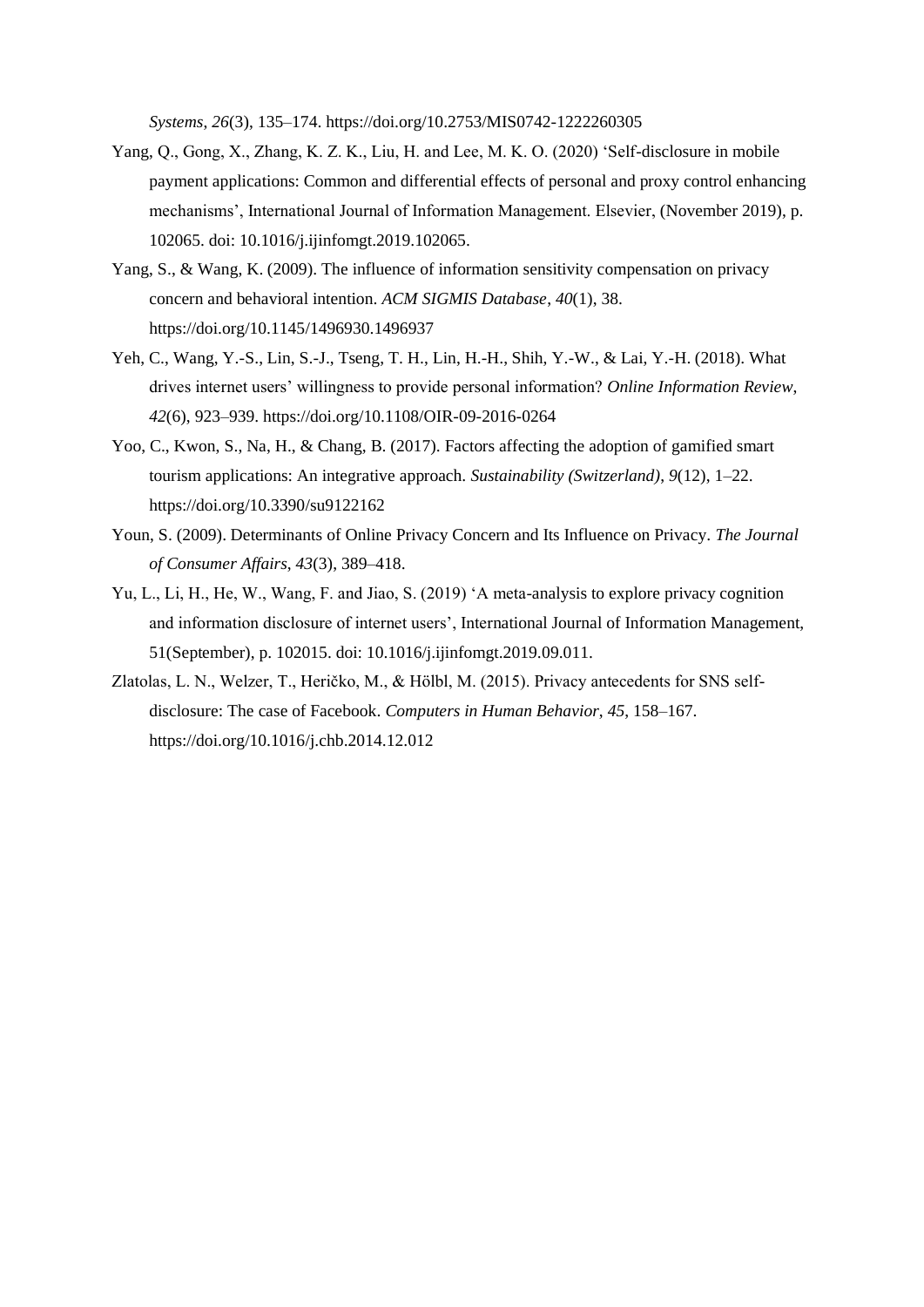# **Appendix A**

|           | <b>Item</b>           | <b>Frequency</b> | Percentage (%) |
|-----------|-----------------------|------------------|----------------|
| Gender    | Male                  | 323              | 47             |
|           | Female                | 359              | 53             |
| Age       | $<$ 26                | 33               | 5              |
|           | $26 - 35$             | 164              | 24             |
|           | 36-45                 | 84               | 12             |
|           | 46-55                 | 118              | 17             |
|           | 56-65                 | 152              | 22             |
|           | $>65$                 | 134              | 20             |
| Education | Less than High School | 20               | 3              |
|           | <b>High School</b>    | 266              | 39             |
|           | Bachelor              | 236              | 35             |
|           | Master                | 98               | 14             |
|           | PhD                   | 27               | 4              |
|           | Other                 | 38               | 5              |

**Table A1.** Descriptive statistics of respondents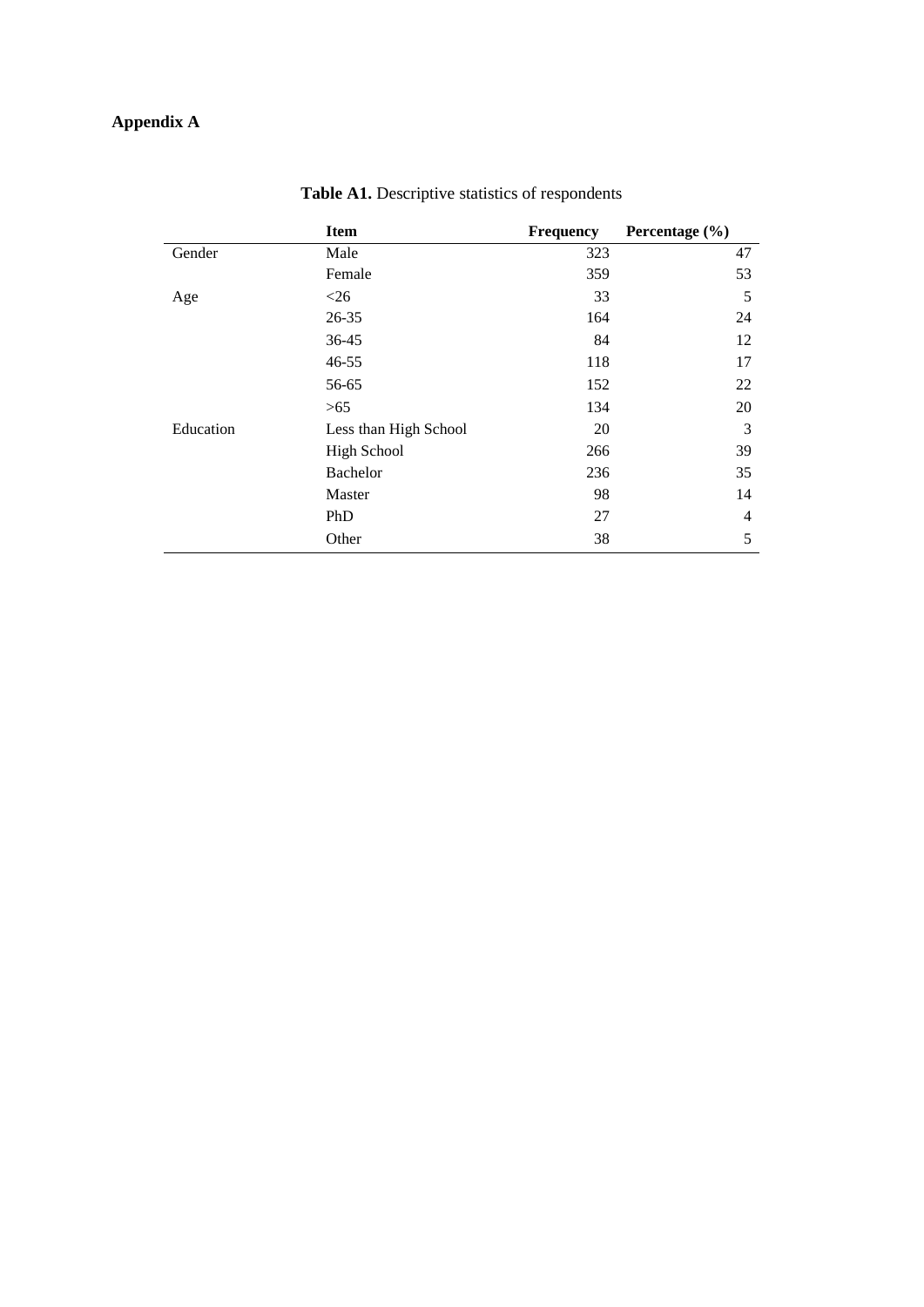| <b>Item</b>                     | Factor 1<br><b>Biometric</b><br><b>Information</b> | Factor 2<br><b>Behavioural Data</b> |
|---------------------------------|----------------------------------------------------|-------------------------------------|
| Iris/retina pattern             | 0.981                                              |                                     |
| Face scan/image                 | 0.889                                              |                                     |
| Voice sample                    | 0.853                                              |                                     |
| Fingerprint                     | 0.644                                              |                                     |
| Specific expenses during travel |                                                    | 0.853                               |
| Activity sensor data            |                                                    | 0.689                               |
| Smartphone search history       |                                                    | 0.662                               |
| Real time position              |                                                    | 0.615                               |
| Personal preferences            |                                                    | 0.589                               |
| Hobbies                         |                                                    | 0.528                               |

**Table A2.** Factor loadings for biometric and behavioral information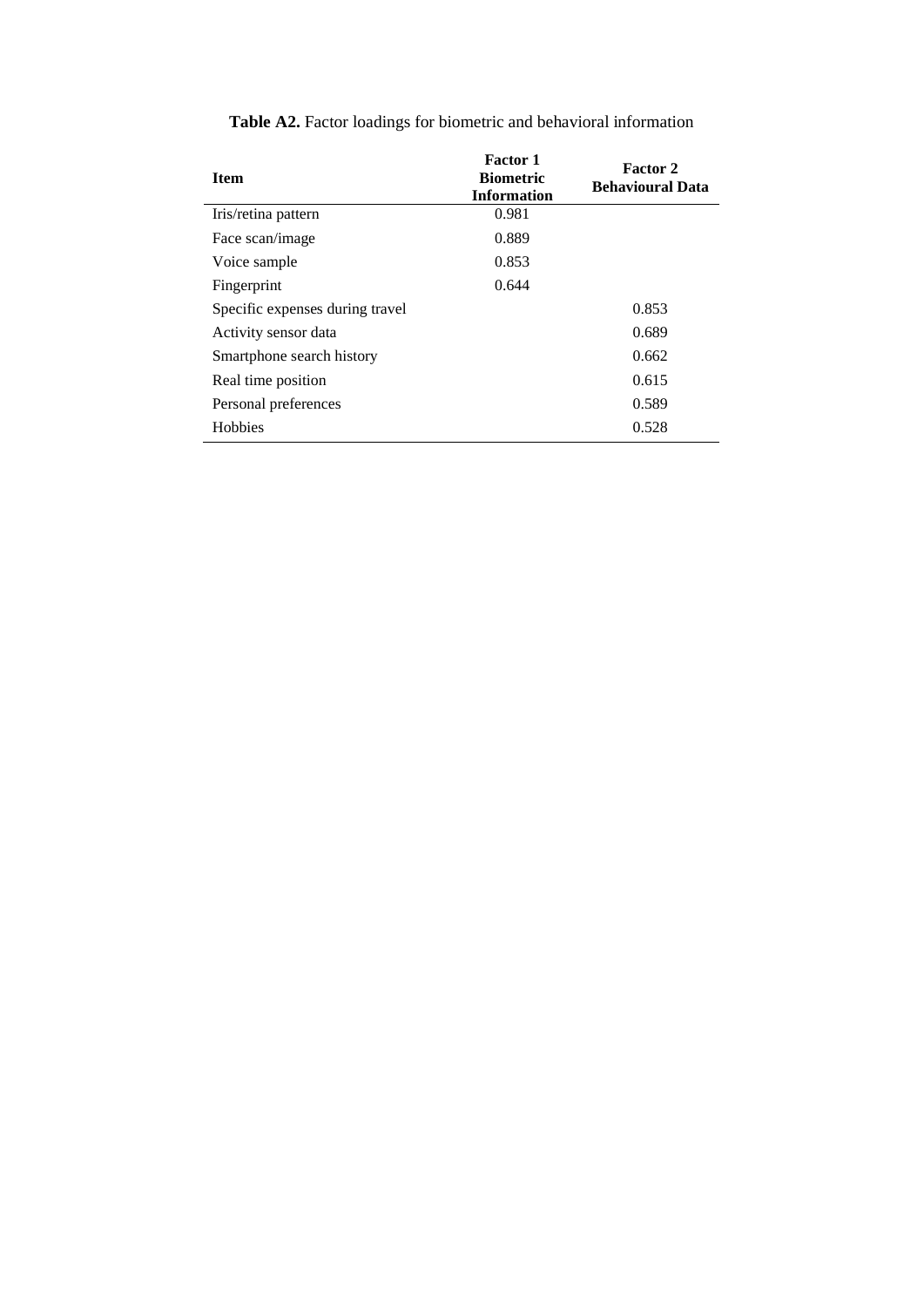Several tests were performed in order to ensure for the univariate and multivariate normality of the data. Skewness and kurtosis values were calculated regarding univariate normality, while Mardia's coefficient was estimated in order to check for multivariate normality.

Regarding univariate normality, we ensured that skewness and kurtosis fall between the accepted thresholds of -2 and +2 (see Table A3). Few items exceeded the suggested range values and can be deemed as non-normal, however large sample sizes reduce the detrimental effects of nonnormality (Hair et al, 2010), while according to Tabachnick and Fidell (2014), in large sample sizes (N>200) the impact of departure from zero kurtosis diminishes. Therefore, these variables were retained with the assumption that non-normality in the data will not cause a major issue in our analysis. As a result, normality has been established in the collected dataset.

Mardia's multivariate normality test showed a critical ratio value of 30.5, exceeding the threshold of 5, thus suggesting small departure from normality (see Table A4). Following Gao, Mokhtarian, & Johnston, (2008), since the univariate skewness and kurtosis fall below the moderate non-normality thresholds (2 and 8 respectively), the critical ratio threshold should not be strictly applied in order to conform to multivariate normality. In their study, the authors argue that normality is rarely found in real datasets and demonstrate that by meeting the thresholds of univariate normality and achieving a critical ratio that is not extreme  $(\sim 29)$  it can be accepted as the biases for the estimates of parameters and standard errors of the parameter estimates are controlled. As a result, we conclude that the collected data can be analyzed using structural equation modeling assuming normality.

Multicollinearity tests also showed that VIF values for all independent variables of the model ranged from 1.026 to 1.678 thus below the threshold of 3, confirming that multicollinearity is not an issue for our data (Pallant, 2010). In order to check for homoscedasticity, values of dependent variables were plotted against their residuals, indicating that their variances are homogenous. Also, ANOVA as well as curve estimation tests were conducted in order to assess the linearity between the independent and dependent variables of the proposed model. Results showed that all relationships are sufficiently linear.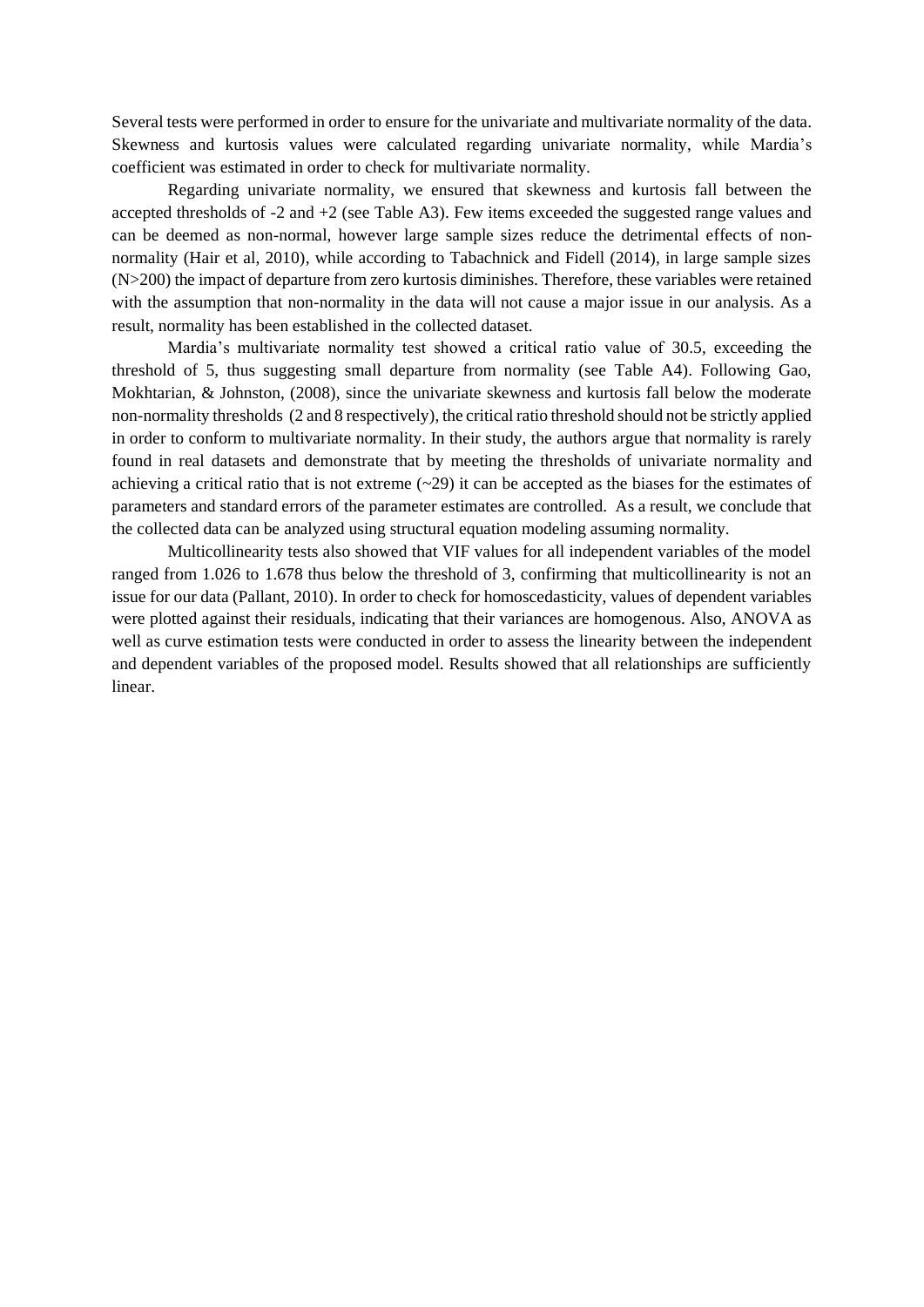| Item                                 | <b>Skewness</b> | <b>Kurtosis</b> | <b>Item</b>       | <b>Skewness</b>                                    | <b>Kurtosis</b> |
|--------------------------------------|-----------------|-----------------|-------------------|----------------------------------------------------|-----------------|
| <b>Disposition to Privacy</b>        |                 |                 |                   | <b>Travelers Online Privacy Concerns</b>           |                 |
| DP1                                  | $-0.057$        | $-0.391$        | TOPC1             | $-0.469$                                           | $-0.387$        |
| DP <sub>2</sub>                      | $-0.546$        | 0.003           | TOPC <sub>2</sub> | $-0.255$                                           | $-0.652$        |
| DP3                                  | $-0.079$        | $-0.529$        | TOPC3             | $-0.356$                                           | $-0.590$        |
| <b>Privacy Awareness</b>             |                 |                 | TOPC4             | $-0.347$                                           | $-0.402$        |
| PA1                                  | $-0.887$        | 2.789           | TOPC5             | $-0.525$                                           | $-0.157$        |
| PA <sub>2</sub>                      | $-0.852$        | 0.769           | TOPC <sub>6</sub> | $-0.051$                                           | $-0.602$        |
| PA3                                  | $-0.651$        | 0.480           | TOPC7             | $-0.545$                                           | $-0.467$        |
| <b>Perceived Privacy control</b>     |                 |                 | TOPC8             | $-0.278$                                           | $-0.614$        |
| PC1                                  | $-0.085$        | $-0.626$        | TOPC <sub>9</sub> | $-0.220$                                           | $-0.573$        |
| PC <sub>2</sub>                      | $-0.114$        | $-0.771$        | TOPC10            | $-0.118$                                           | $-0.737$        |
| PC3                                  | $-0.015$        | $-0.729$        | TOPC11            | $-0.374$                                           | $-0.387$        |
| PC <sub>4</sub>                      | $-0.159$        | $-0.693$        | TOPC12            | $-1.358$                                           | 2.047           |
| <b>Trust</b>                         |                 |                 | TOPC13            | $-1.787$                                           | 3.325           |
| TR1                                  | $-0.741$        | 0.774           | TOPC14            | $-1.675$                                           | 2.759           |
| TR <sub>2</sub>                      | $-0.654$        | 0.715           | TOPC15            | $-0.584$                                           | $-0.073$        |
| TR <sub>3</sub>                      | $-0.644$        | 0.632           | TOPC16            | $-1.064$                                           | 0.553           |
| TR4                                  | $-0.527$        | 0.093           | TOPC17            | $-0.957$                                           | 0.512           |
| <b>Privacy Experience</b>            |                 |                 |                   | <b>Sensitivity of Biometric Information</b>        |                 |
| PEX1                                 | 0.724           | $-0.309$        | STB1              | $-2.951$                                           | 8.901           |
| PEX <sub>2</sub>                     | 0.943           | 0.113           | STB <sub>2</sub>  | $-1.891$                                           | 3.132           |
| PEX3                                 | 0.541           | $-0.690$        | STB3              | $-2.121$                                           | 4.182           |
| <b>Privacy Knowledge</b>             |                 |                 | STB4              | $-2.214$                                           | 4.605           |
| PK1                                  | $-0.433$        | $-0.181$        |                   | <b>Sensitivity of Behavioral Information</b>       |                 |
| PK <sub>2</sub>                      | $-0.273$        | $-0.516$        | STBH1             | 0.112                                              | $-0.594$        |
| PK3                                  | $-0.464$        | $-0.194$        | STBH <sub>2</sub> | 0.269                                              | $-0.654$        |
| <b>Privacy Protection Regulation</b> |                 |                 | STBH3             | $-0.481$                                           | $-0.608$        |
| PR1                                  | $-0.337$        | $-0.480$        | STBH4             | $-1.137$                                           | 0.674           |
| PR <sub>2</sub>                      | $-0.257$        | $-0.274$        | STBH5             | $-0.370$                                           | $-0.947$        |
| PR <sub>3</sub>                      | 0.046           | $-0.626$        | STBH6             | $-0.783$                                           | $-0.158$        |
| <b>Personalization</b>               |                 |                 |                   | <b>Willingness to Share Biometric Information</b>  |                 |
| PE1                                  | $-0.752$        | 1.220           | WB1               | 1.571                                              | 1.466           |
| PE <sub>2</sub>                      | $-0.617$        | 0.735           | WB <sub>2</sub>   | 1.543                                              | 1.471           |
| PE3                                  | $-0.672$        | 0.527           | WB3               | 1.552                                              | 1.493           |
|                                      |                 |                 | WB4               | 1.559                                              | 1.456           |
|                                      |                 |                 |                   | <b>Willingness to Share Behavioral Information</b> |                 |
|                                      |                 |                 | WBH1              | 0.470                                              | $-1.069$        |
|                                      |                 |                 | WBH <sub>2</sub>  | $-0.689$                                           | $-0.619$        |
|                                      |                 |                 | WBH3              | 0.359                                              | $-0.894$        |
|                                      |                 |                 | WBH4              | 1.345                                              | 0.877           |
|                                      |                 |                 | WBH5              | 0.892                                              | $-0.331$        |
|                                      |                 |                 | WBH <sub>6</sub>  | 0.745                                              | $-0.616$        |
|                                      |                 |                 |                   |                                                    |                 |

**Table A3.** Univariate Normality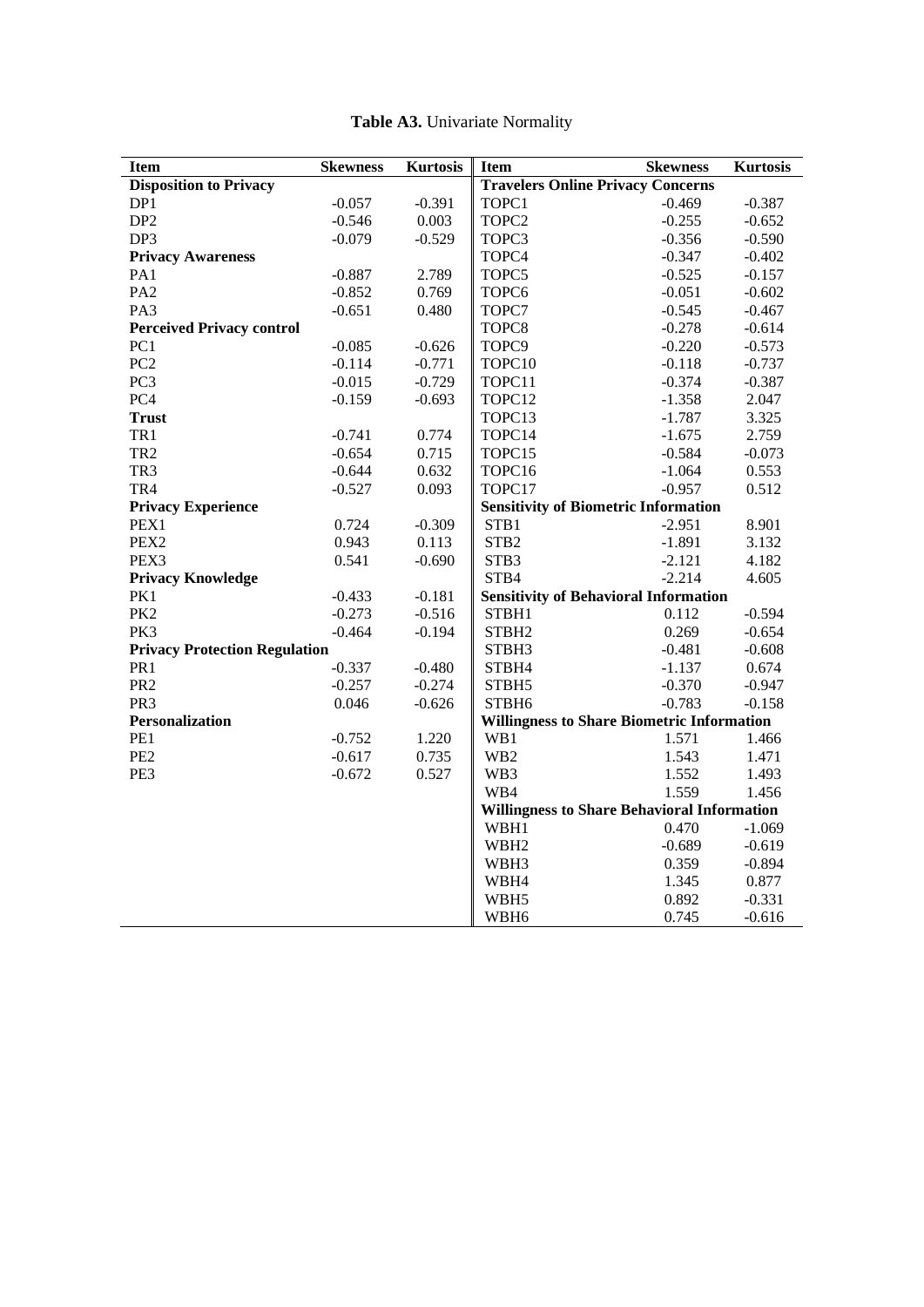| <b>Variable</b>                             | <b>Skewness</b> | CR        | <b>Kurtosis</b> | CR       |
|---------------------------------------------|-----------------|-----------|-----------------|----------|
| Disposition to privacy                      | $-0.209$        | $-2.233$  | $-0.058$        | $-0.309$ |
| Privacy Awareness                           | $-0.693$        | $-7.403$  | 0.847           | 4.525    |
| Perceived Privacy Control                   | $-0.124$        | $-1.323$  | $-0.577$        | $-3.084$ |
| Trust                                       | $-0.668$        | $-7.140$  | 0.894           | 4.776    |
| Privacy Experience                          | 0.702           | 7.498     | $-0.232$        | $-1.237$ |
| Privacy Knowledge                           | $-0.336$        | $-3.589$  | $-0.125$        | $-0.668$ |
| Privacy Protection Regulation               | $-0.136$        | $-1.450$  | $-0.206$        | $-1.102$ |
| <b>TOPC</b>                                 | $-0.310$        | $-3.314$  | $-0.234$        | $-1.249$ |
| Personalization                             | $-0.510$        | $-5.453$  | 1.030           | 5.501    |
| Sensitivity of Biometric Information        | $-2.200$        | $-23.509$ | 4.989           | 26.653   |
| Sensitivity of Behavioral Information       | $-0.779$        | $-8.324$  | 0.287           | 1.531    |
| Willingness to Share Biometric Information  | 1.533           | 16.383    | 1.420           | 7.588    |
| Willingness to Share Behavioral Information | 0.942           | 10.066    | 0.246           | 1.315    |
| <b>Multivariate</b>                         |                 |           | 46.114          | 30.558   |

**Table A4.** Multivariate Skewness and Kurtosis

**Table A5.** Descriptive statistics, reliability, and validity

| <b>Variable</b>                             | <b>Mean</b> | <b>St. Deviation</b> | <b>Alpha</b> | <b>AVE</b> | <b>CR</b> |
|---------------------------------------------|-------------|----------------------|--------------|------------|-----------|
| Disposition to Privacy                      | 3.392       | 0.781                | 0.775        | 0.548      | 0.782     |
| <b>Privacy Awareness</b>                    | 3.757       | 0.668                | 0.816        | 0.622      | 0.828     |
| Perceived Privacy Control                   | 3.035       | 0.925                | 0.942        | 0.803      | 0.942     |
| Trust                                       | 3.529       | 0.812                | 0.933        | 0.783      | 0.935     |
| Privacy Experience                          | 2.218       | 0.991                | 0.903        | 0.759      | 0.904     |
| Privacy Knowledge                           | 3.216       | 0.826                | 0.870        | 0.697      | 0.873     |
| Privacy Protection Regulation               | 3.041       | 0.860                | 0.852        | 0.660      | 0.853     |
| <b>TOPC</b>                                 | 3.696       | 0.616                | 0.924        | 0.550      | 0.938     |
| Personalization                             | 3.543       | 0.679                | 0.833        | 0.626      | 0.834     |
| Sensitivity of Biometric Information        | 4.551       | 0.796                | 0.917        | 0.739      | 0.919     |
| Sensitivity of Behavioral Information       | 3.339       | 0.883                | 0.838        | 0.509      | 0.805     |
| Willingness to Share Biometric Information  | 3.427       | 0.987                | 0.973        | 0.902      | 0.973     |
| Willingness to Share Behavioral Information | 2.392       | 0.937                | 0.843        | 0.590      | 0.877     |

Note:  $AVE = average variance extracted$ ;  $CR = composite reliability$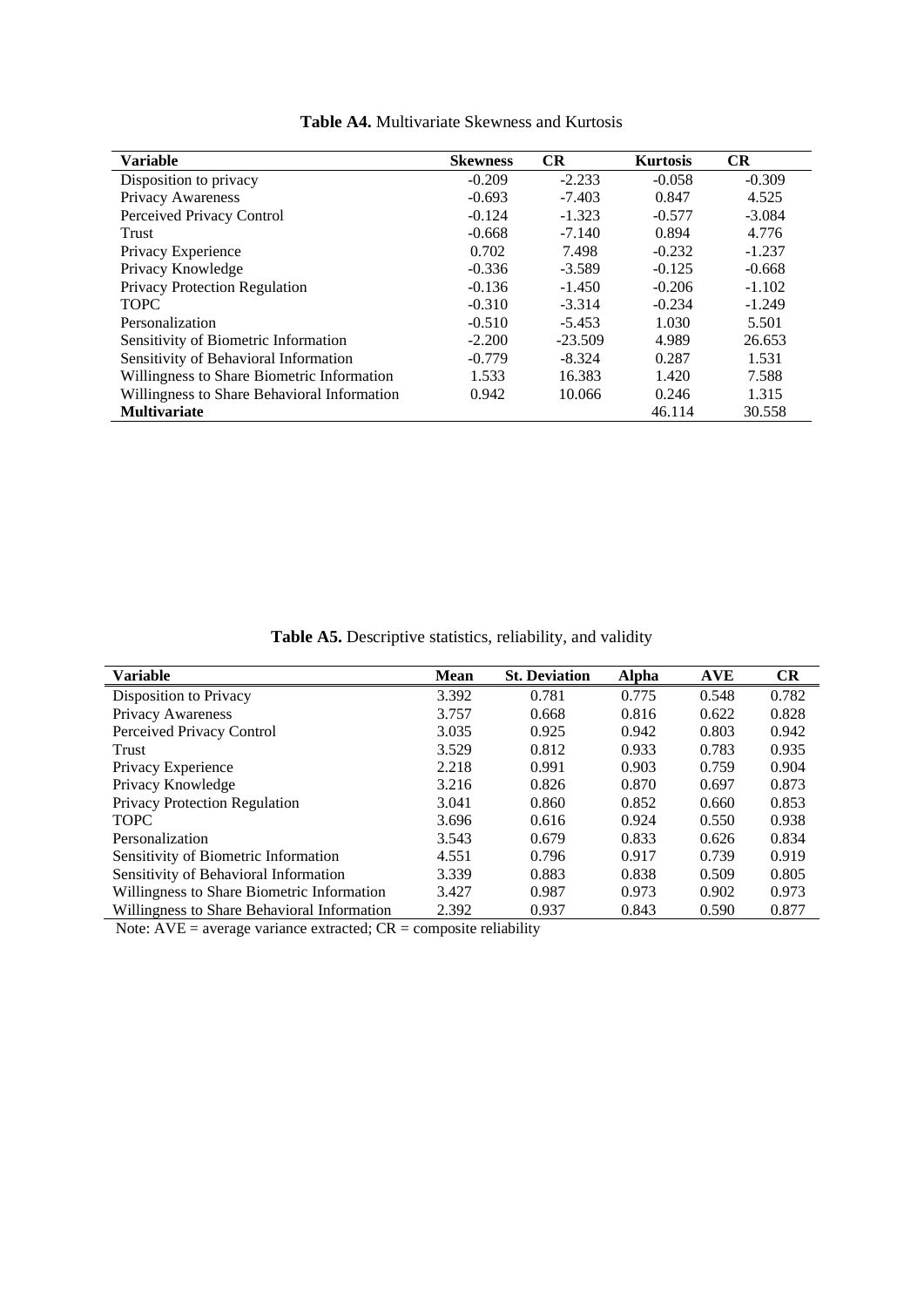|                                                  | (1)      | (2)      | (3)      | (4)      | (5)      | (6)      |          | (8)      | (9)      | (10)     | (11)     | (12)  | (13)  |
|--------------------------------------------------|----------|----------|----------|----------|----------|----------|----------|----------|----------|----------|----------|-------|-------|
| (1) Disposition to Privacy                       | 0.740    |          |          |          |          |          |          |          |          |          |          |       |       |
| (2) Privacy Awareness                            | 0.448    | 0.789    |          |          |          |          |          |          |          |          |          |       |       |
| (3) Perceived Privacy Control                    | 0.071    | 0.261    | 0.896    |          |          |          |          |          |          |          |          |       |       |
| $(4)$ Trust                                      | $-0.189$ | 0.121    | 0.412    | 0.885    |          |          |          |          |          |          |          |       |       |
| (5) Privacy Experience                           | 0.327    | 0.063    | $-0.080$ | $-0.281$ | 0.871    |          |          |          |          |          |          |       |       |
| (6) Privacy Knowledge                            | 0.104    | 0.388    | 0.565    | 0.319    | $-0.002$ | 0.835    |          |          |          |          |          |       |       |
| (7) Privacy Protection Regulation                | $-0.140$ | 0.085    | 0.578    | 0.488    | $-0.126$ | 0.464    | 0.812    |          |          |          |          |       |       |
| (8) TOPC                                         | 0.635    | 0.181    | $-0.255$ | $-0.448$ | 0.411    | $-0.175$ | $-0.374$ | 0.742    |          |          |          |       |       |
| (9) Personalization                              | $-0.096$ | 0.198    | 0.422    | 0.492    | $-0.108$ | 0.467    | 0.502    | ***      | 0.791    |          |          |       |       |
| (10) Sensitivity of Biometric Information        | 0.078    | 0.107    | $-0.032$ | $-0.058$ | 0.020    | 0.006    | $-0.101$ | 0.120    | $-0.020$ | 0.860    |          |       |       |
| (11) Sensitivity of Behavioral Information       | 0.272    | 0.133    | $-0.052$ | $-0.179$ | 0.194    | $-0.052$ | $-0.220$ | 0.405    | $-0.076$ | 0.503    | 0.713    |       |       |
| (12) Willingness to Share Biometric Information  | 0.018    | $-0.036$ | 0.170    | 0.158    | 0.088    | 0.128    | 0.245    | ***      | 0.193    | $-0.349$ | $-0.121$ | 0.950 |       |
| (13) Willingness to Share Behavioral Information | 0.042    | $-0.006$ | 0.205    | 0.200    | 0.086    | 0.164    | 0.291    | $-0.102$ | 0.260    | $-0.257$ | $-0.357$ | 0.730 | 0.768 |

**Table A6.** Discriminant Validity: Fornell-Larcker Criterion

Note: Square roots of average variance extracted (AVE) in the diagonal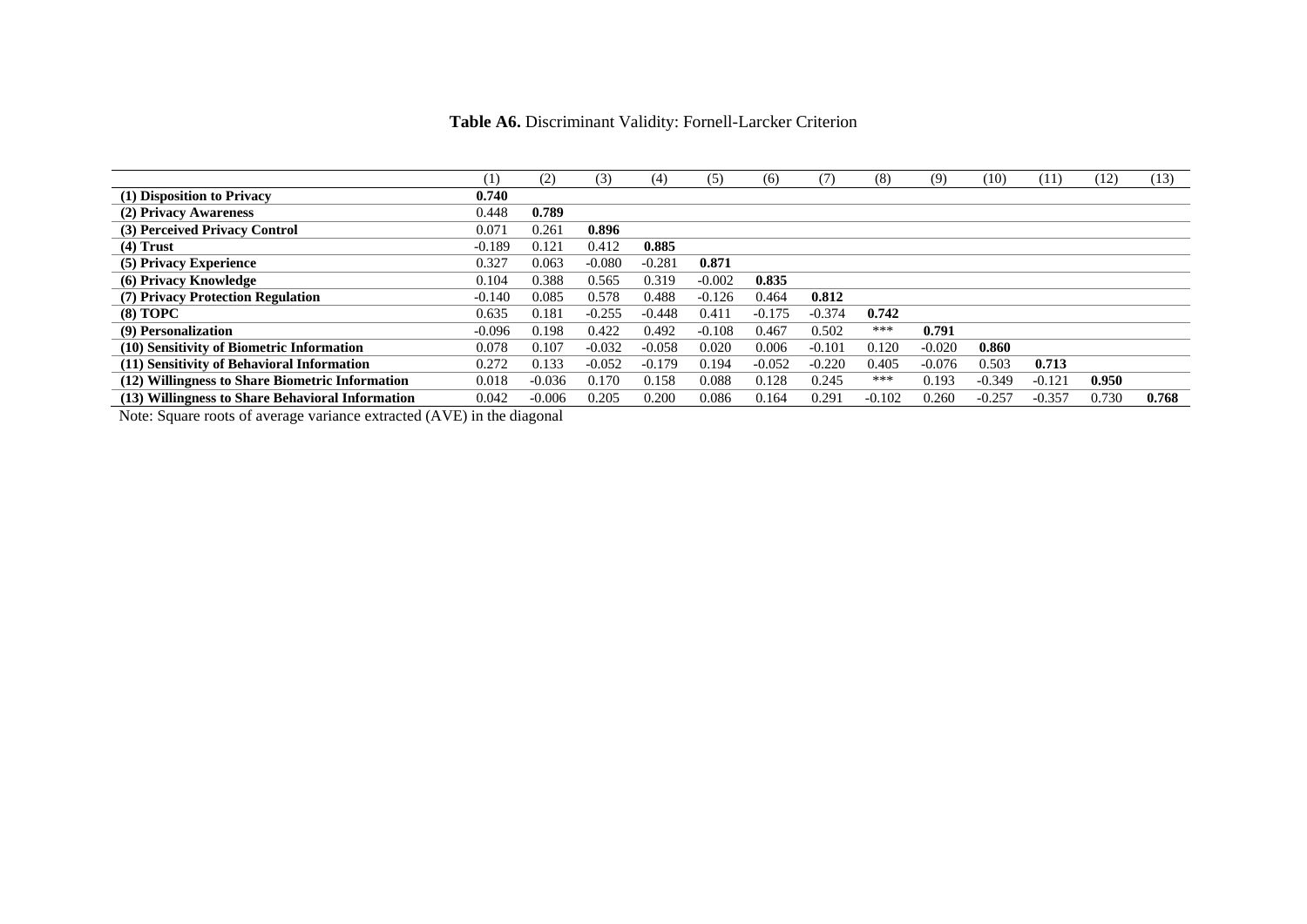| Construct                     | Indicator         | Factor<br>loading<br>(R1) | $R1^2$ | Factor<br>loading with<br><b>CLF</b> | <b>Delta</b> | <b>Method</b><br>Factor<br>Loading<br>(R2) | $R2^2$ |
|-------------------------------|-------------------|---------------------------|--------|--------------------------------------|--------------|--------------------------------------------|--------|
| <b>Disposition to Privacy</b> | DP1               | 0.726                     | 0.527  | 0.738                                | $-0.012$     | $-0.067$                                   | 0.004  |
|                               | DP <sub>2</sub>   | 0.641                     | 0.411  | 0.569                                | 0.072        | $-0.410$                                   | 0.168  |
|                               | DP3               | 0.841                     | 0.707  | 0.823                                | 0.018        | $-0.165$                                   | 0.027  |
| <b>Privacy Awareness</b>      | PA1               | 0.604                     | 0.365  | 0.564                                | 0.040        | $-0.257$                                   | 0.066  |
|                               | PA <sub>2</sub>   | 0.815                     | 0.664  | 0.789                                | 0.026        | $-0.163$                                   | 0.027  |
|                               | PA3               | 0.915                     | 0.837  | 0.924                                | $-0.009$     | $-0.110$                                   | 0.012  |
| <b>Perceived Privacy</b>      | PC1               | 0.861                     | 0.741  | 0.854                                | 0.007        | 0.108                                      | 0.012  |
| <b>Control</b>                | PC <sub>2</sub>   | 0.887                     | 0.787  | 0.885                                | 0.002        | 0.075                                      | 0.006  |
|                               | PC <sub>3</sub>   | 0.919                     | 0.845  | 0.907                                | 0.012        | 0.154                                      | 0.024  |
|                               | PC4               | 0.916                     | 0.839  | 0.909                                | 0.007        | 0.114                                      | 0.013  |
| <b>Trust</b>                  | TR1               | 0.772                     | 0.596  | 0.764                                | 0.008        | 0.116                                      | 0.013  |
|                               | TR <sub>2</sub>   | 0.915                     | 0.837  | 0.912                                | 0.003        | 0.076                                      | 0.006  |
|                               |                   |                           |        |                                      |              |                                            |        |
|                               | TR <sub>3</sub>   | 0.931                     | 0.867  | 0.929                                | 0.002        | 0.074                                      | 0.005  |
|                               | TR4               | 0.912                     | 0.832  | 0.905                                | 0.007        | 0.122                                      | 0.015  |
| <b>Privacy Experience</b>     | PEX1              | 0.834                     | 0.696  | 0.833                                | 0.001        | 0.076                                      | 0.006  |
|                               | PEX <sub>2</sub>  | 0.894                     | 0.799  | 0.892                                | 0.002        | 0.050                                      | 0.003  |
|                               | PEX3              | 0.884                     | 0.781  | 0.886                                | $-0.002$     | $-0.011$                                   | 0.000  |
| <b>Privacy Knowledge</b>      | PK1               | 0.831                     | 0.691  | 0.829                                | 0.002        | $-0.065$                                   | 0.004  |
|                               | PK <sub>2</sub>   | 0.902                     | 0.814  | 0.902                                | 0.000        | $-0.025$                                   | 0.001  |
|                               | PK3               | 0.765                     | 0.585  | 0.764                                | 0.001        | $-0.040$                                   | 0.002  |
| <b>Privacy Protection</b>     | PR1               | 0.848                     | 0.719  | 0.812                                | 0.036        | 0.240                                      | 0.058  |
| <b>Regulation</b>             | PR <sub>2</sub>   | 0.757                     | 0.573  | 0.758                                | $-0.001$     | 0.110                                      | 0.012  |
|                               | PR <sub>3</sub>   | 0.829                     | 0.687  | 0.793                                | 0.036        | 0.245                                      | 0.060  |
| <b>Travelers Privacy</b>      | TOPC1             | 0.823                     | 0.677  | 0.780                                | 0.043        | $-0.255$                                   | 0.065  |
| <b>Concerns</b>               | TOPC <sub>2</sub> | 0.790                     | 0.624  | 0.740                                | 0.050        | $-0.273$                                   | 0.075  |
|                               | TOPC3             | 0.829                     | 0.687  | 0.782                                | 0.047        | $-0.268$                                   | 0.072  |
|                               | TOPC4             | 0.721                     | 0.520  | 0.682                                | 0.039        | $-0.238$                                   | 0.057  |
|                               | TOPC5             | 0.708                     | 0.501  | 0.672                                | 0.036        | $-0.226$                                   | 0.051  |
|                               | TOPC <sub>6</sub> | 0.821                     | 0.674  | 0.829                                | $-0.008$     | $-0.102$                                   | 0.010  |
|                               | TOPC7             | 0.707                     | 0.500  | 0.705                                | 0.002        | $-0.116$                                   | 0.013  |
|                               | TOPC <sub>8</sub> | 0.827                     | 0.684  | 0.817                                | 0.010        | $-0.160$                                   | 0.026  |
|                               | TOPC <sub>9</sub> | 0.848                     | 0.719  | 0.813                                | 0.035        | $-0.244$                                   | 0.060  |
|                               | TOPC10            | 0.753                     | 0.567  | 0.753                                | 0.000        | $-0.116$                                   | 0.013  |
|                               | TOPC11            | 0.873                     | 0.762  | 0.845                                | 0.028        | $-0.223$                                   | 0.050  |
| <b>Personalization</b>        | PE1               | 0.792                     | 0.627  | 0.793                                | $-0.001$     | $-0.063$                                   | 0.004  |
|                               | PE <sub>2</sub>   | 0.811                     | 0.658  | 0.813                                | $-0.002$     | $-0.007$                                   | 0.000  |
|                               | PE3               | 0.770                     | 0.593  | 0.768                                | 0.002        | 0.022                                      | 0.000  |
| <b>Sensitivity of</b>         | SB1               | 0.763                     | 0.582  | 0.737                                | 0.026        | $-0.198$                                   | 0.039  |
| <b>Biometric</b>              | SB <sub>2</sub>   | 0.854                     | 0.729  | 0.834                                | 0.020        | $-0.185$                                   | 0.034  |
| <b>Information</b>            | SB <sub>3</sub>   | 0.934                     | 0.872  | 0.908                                | 0.026        | $-0.216$                                   | 0.047  |
|                               | SB4               | 0.882                     | 0.778  | 0.863                                | 0.019        | $-0.185$                                   | 0.034  |
| <b>Sensitivity of</b>         | SBH3              | 0.709                     | 0.503  | 0.677                                | 0.032        | $-0.136$                                   | 0.018  |
| <b>Behavioral</b>             | SBH4              | 0.736                     | 0.542  | 0.747                                | $-0.011$     | $-0.194$                                   | 0.038  |
| <b>Information</b>            | SBH <sub>5</sub>  | 0.738                     | 0.545  | 0.711                                | 0.027        | $-0.079$                                   | 0.006  |
|                               | SBH <sub>6</sub>  | 0.666                     | 0.444  | 0.650                                | 0.016        | $-0.209$                                   | 0.044  |
| <b>Willingness to Share</b>   | WB1               | 0.939                     | 0.882  | 0.908                                | 0.031        | 0.239                                      | 0.057  |
| <b>Biometric</b>              | WB <sub>2</sub>   | 0.953                     | 0.908  | 0.928                                | 0.025        | 0.220                                      | 0.048  |
| <b>Information</b>            |                   |                           |        |                                      |              |                                            |        |
|                               | WB3               | 0.938                     | 0.880  | 0.913                                | 0.025        | 0.215                                      | 0.046  |
|                               | WB4               | 0.968                     | 0.937  | 0.938                                | 0.030        | 0.242                                      | 0.059  |
|                               | WBH1              | 0.660                     | 0.436  | 0.634                                | 0.026        | 0.184                                      | 0.034  |
|                               | WHB3              | 0.697                     | 0.486  | 0.658                                | 0.039        | 0.231                                      | 0.053  |

**Table A7.** Common Method Bias Analysis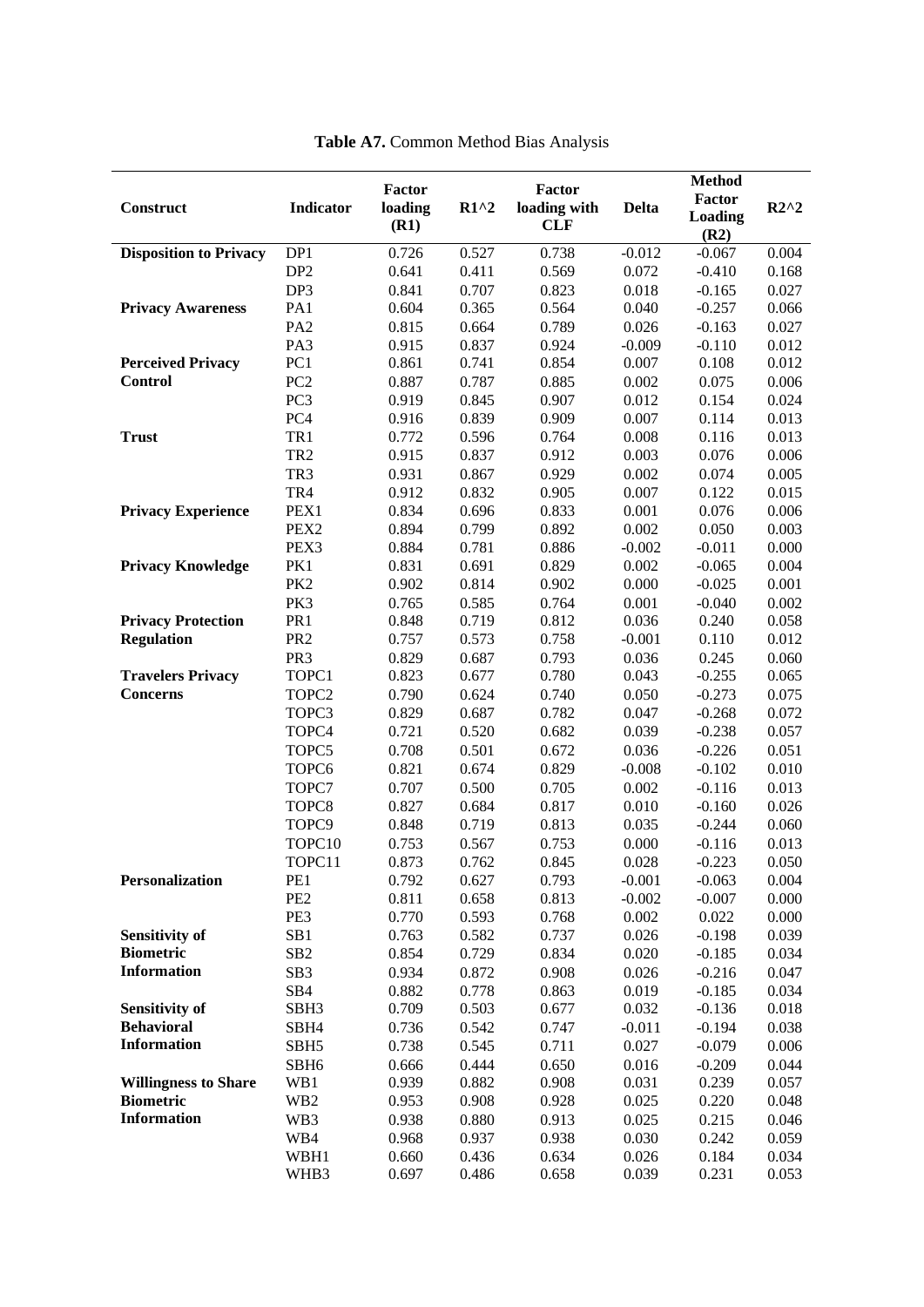| <b>Construct</b>            | <b>Indicator</b> | <b>Factor</b><br>loading<br>(R1) | $R1^2$ | Factor<br>loading with<br><b>CLF</b> | <b>Delta</b> | <b>Method</b><br>Factor<br>Loading<br>(R2) | $R2^2$ |
|-----------------------------|------------------|----------------------------------|--------|--------------------------------------|--------------|--------------------------------------------|--------|
| <b>Willingness to Share</b> | WH <sub>B4</sub> | 0.825                            | 0.681  | 0.794                                | 0.031        | 0.227                                      | 0.052  |
| <b>Behavioral</b>           | WHB <sub>5</sub> | 0.848                            | 0.719  | 0.815                                | 0.033        | 0.239                                      | 0.057  |
| <b>Information</b>          | WHB6             | 0.791                            | 0.626  | 0.753                                | 0.038        | 0.238                                      | 0.057  |
| Average                     |                  | 0.818                            | 0.677  |                                      |              | $-0.026$                                   | 0.033  |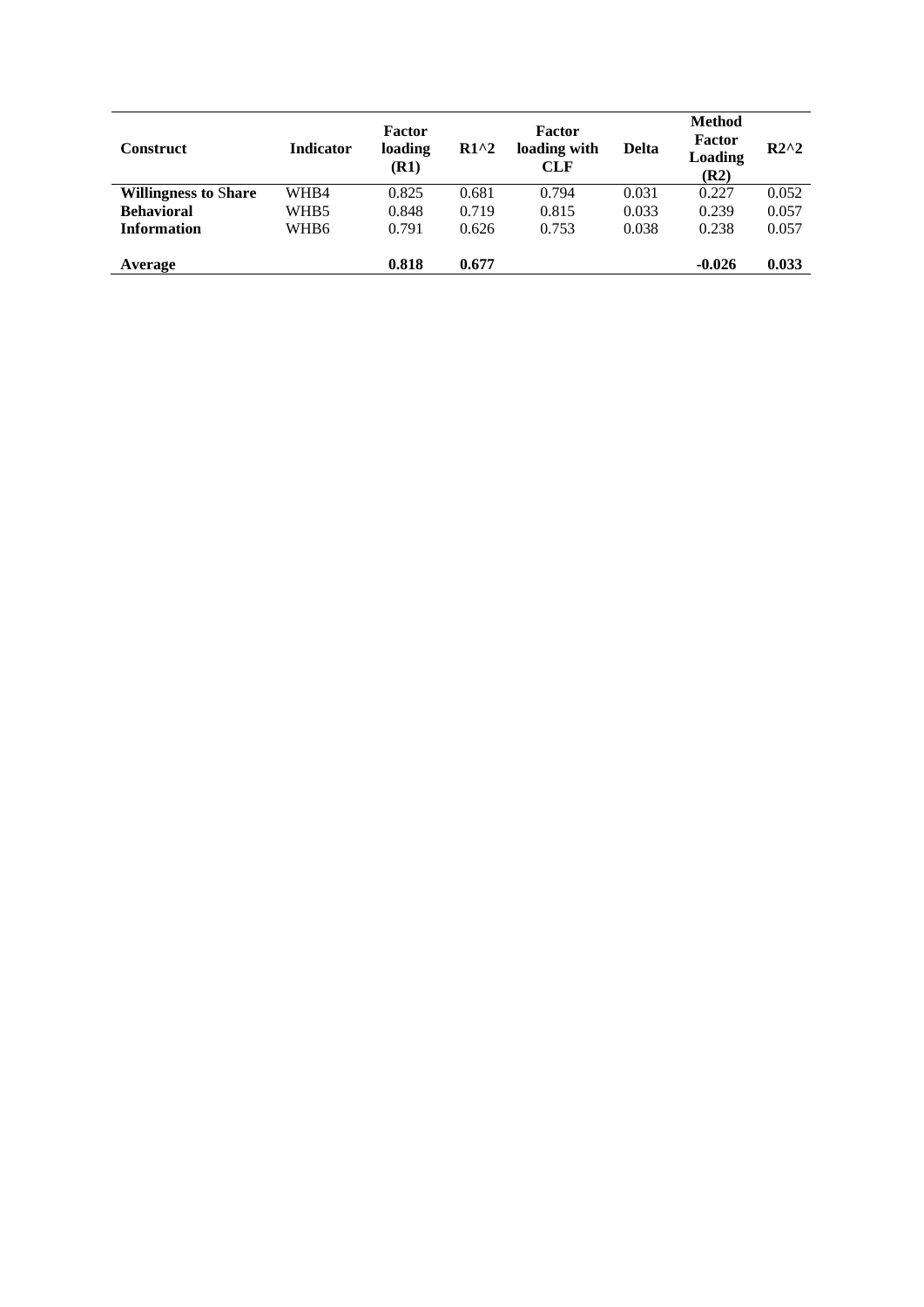# **Appendix B**

## **Measurement Items**

**Disposition to Privacy** (Xu, Dinev, Smith, & Hart, 2011)

DP1 – "*Compared to others, I am more sensitive about the way online travel companies handle my personal information."*

DP2 – "*To me, it is the most important thing to keep my information privacy".*

DP3 – "*Compared to others, I tend to be more concerned about threats to my information privacy".*

## **Privacy Awareness** (Xu, Dinev, Smith, & Hart, 2011)

PA1 – "*I am aware of the privacy issues and practices in our society."*

PA2 – "*I follow the news and developments about the privacy issues and privacy violations."*

PA3 – "*I keep myself updated about privacy issues and the solutions that companies and the government employ to ensure our privacy."*

## **Perceived Privacy Control** (Xu, Dinev, Smith, & Hart, 2011)

PC1 – *"I believe I have control over who can get access to my personal information collected by online travel companies."*

PC2 – "*I think I have control over what personal information is released by online travel firms."*

PC3 – "*I believe I have control over how personal information is used by online travel companies."*

PC4 – "*I believe I can control my personal information provided to online travel firms."*

## **Trust (**Benamati, Ozdemir, & Smith, 2017)

*"When it comes to sharing my personal information such as name, email address, purchase history online and knowing it will be protected...*

TR1 *– ... I feel comfortable with online travel companies."*

TR2 *– ... I can rely on online travel companies."*

TR3 *– ... I can count on online travel companies."*

TR4 *– ... I can depend on online travel companies."*

## **Privacy Experience** (Li, 2014)

PEX1 – *"I have had bad experiences with regard to my online privacy before."*

PEX2 – "*I was a victim of online privacy invasion."*

PEX3 – "*I believe that my online privacy was invaded by other people or organizations."*

## **Privacy Knowledge** (Youn, 2009)

"*When using an online travel website in order to research, plan and or book a trip, …*

PK1 – … *I am aware of how my information will be used."*

PK2 – … *I am aware of the extent to which my information will be accessible to other companies."*

PK3 – ... *I am aware of whether or not the website requires valid permission when collecting information from me."*

## **Privacy Protection Regulation** (Lwin, Wirtz, & William, 2007)

PR1 – "*The existing laws in my country are sufficient to protect consumers' online privacy."*

PR2 – "*There are stringent international laws to protect personal information of individuals on the Internet."*

PR3 – "*The government is doing enough to ensure that consumers are protected against online privacy violations."*

## **Personalization** (Huang et al., 2017)

PE1 – "*Online travel companies allow me to receive tailored information."*

PE2 – "*I can interact with online travel companies to get personalized information."*

PE3 – "*The personalized information provided by online travel companies meets my needs."*